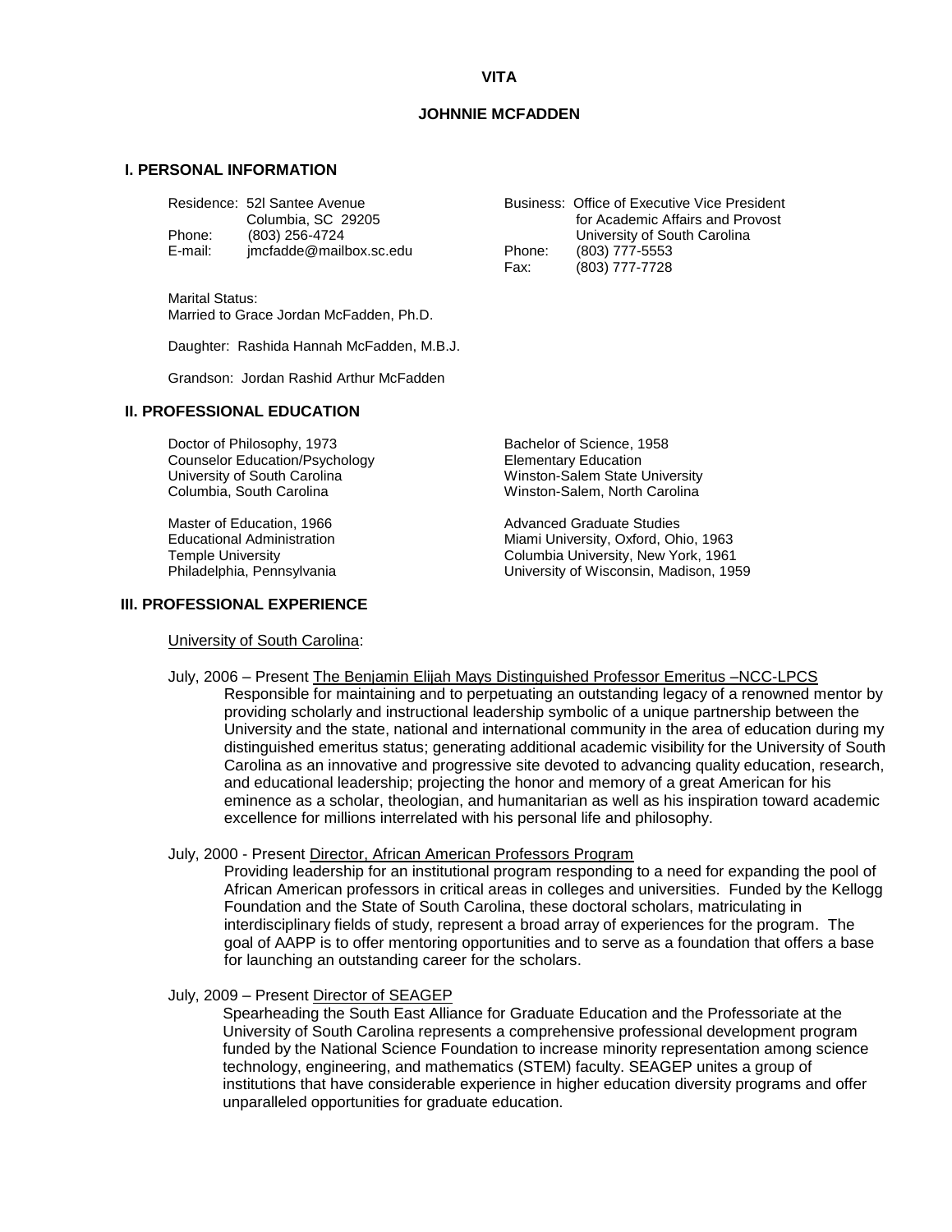- July, 2010 Present Special Advisor to the Provost for Development of Future Faculty Responsible for providing periodic advice, consultation, and support traditionally relevant to the mission of the Provost, Executive Vice President for Academic Affairs at the University, in addition to sharing vision and wisdom for new academic and research programs toward the advancement of recruitment, development, enhancement, and retention of faculty. This represents an interdisciplinary approach with transcultural considerations and effectiveness.
- May, 1988 June 2006 The Benjamin Elijah Mays Professor, Educational Psychology NCC-LPCS Responsible for providing scholarly and instructional leadership symbolic of a unique partnership between the University and the state, national and international community in the area of education; generating additional academic visibility for this institution as an innovative and progressive site devoted to advancing quality education, research, and educational leadership; projecting the honor and memory of a great American for his eminence as a scholar, theologian, and humanitarian as well as his inspiration toward academic excellence for millions of his personal life and philosophy.
- May, 1985 April, 1988 Senior Vice President, Intercultural Affairs and Professional Development Responsibilities include providing leadership, administration, supervision, and direction in international/intercultural services toward initiation and development of academic exchange and study abroad programs, cooperative agreements, and other selected academic programs - the formation and expansion of quality services for international students and faculty at the university, community, state, national, and international levels. Providing direction for maximizing effectiveness and use of resources of the James F. Byrnes International Center; introducing and coordinating USC programs, research, and related activities pertaining to designated regions of the world. Professional development - the initiation and expansion of systemwide professional development activities and opportunities for faculty and staff - the coordination of working agreements with other academic institutions and corporate entities to improve the quality of leadership within university-related communities and the improvement and development of statewide leadership development programs.
- July, 1982 April, 1985 System Vice President, Intercultural Affairs and Professional Development Responsible for providing leadership and administration in intercultural/international services the development of cooperative agreements, academic exchange programs, and special programs - the improvement and expansion of services for international students and the university, community, states, national and international levels. Professional development - the initiation and expansion of systemwide professional development activities and opportunities for faculty and staff - the improvement and development of statewide leadership development programs, and the coordination of working agreements with other academic institutions and corporate entities to improve the quality of leadership within the university-related communities.
- 1980 June, 1982 Associate Dean, College of Education Collaborating with the Dean to ensure maximum utilization of human and financial resources -five and one-half million dollars; sharing in responsibility for academic development, administration, and supervision of policies and procedures for all units within the College - counselor education and rehabilitation services, curriculum and secondary education, early childhood education, educational administration and higher education, educational research and psychology elementary education, reading, social foundations, special education; managing activities related to the mission of the College of Education with particular emphasis on issues pertaining to the needs, interests, and welfare of the administration, faculty, staff, and students; assuming duties as senior executive and academic officer in absence of the Dean; coordinating international education activities.
- April June 1982 Acting Dean, College of Education Provided supervision and administration in all areas of the College; offered leadership in setting goals and objectives to meet needs created by growth and change in the University system and the field of education; supervised academic and personnel policies and the use of funds allocated to the College; coordinated programs and services throughout the University system; continued the promotion of a positive working relationship with the State Department of Education and public school districts in cooperation with the Teacher Education Program; encouraged and provided opportunities for faculty to participate in organizations and academic activities relating to interests and mission of the College.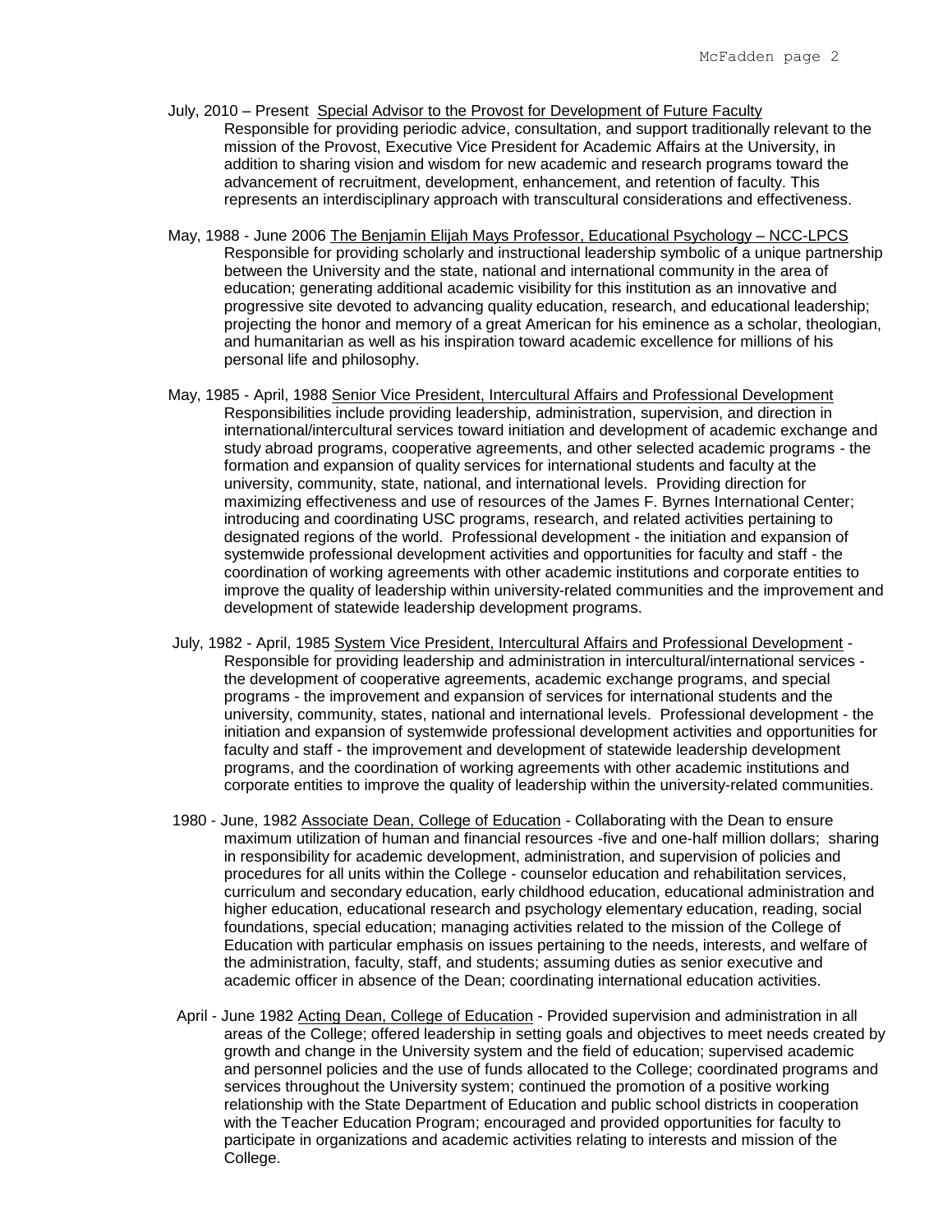- 1976 1980 Assistant Dean, Administration & Human Resource Management Responsibilities included coordinating tenure and promotion for the College of Education in the organizational and academic areas of Curriculum and Instruction, Career Development, and Foundations of Educational Practice; administering annual academic review of non-tenured faculty; managing a system for increasing the quality of policies, procedures, and programs pertaining to employment, promotion, retention, development, evaluation, and utilization of 190 faculty and staff; coordinating sabbatical leave and faculty exchange programs; serving as key liaison with University administration on human resource matters management; administering allocations for classified and unclassified personnel; recruiting and hiring graduate research and teaching assistants; serving executive and academic functions in the absence of the Dean; managing the Budget Office in the College with an annual state appropriation of three and one-half million dollars; overseeing allocations, resources, and activities of Teacher Corps, General Assistance Center, Mott Foundation and School Advisory Council Project, and the Rockefeller Foundation Program, totaling one million dollars.
- 1977 1980 Director, Rockefeller Foundation and USC Administrative Internship Program Management of program designed to increase competencies of administrators in the dynamics of technology in governing the administration of colleges and universities. The program includes academic technology and administrative technology, academic administration, student personnel administration, business administration, and public relations. Practicum, interdisciplinary studies, seminars, visitations, workshops, and conferences are main components of the internship experiences.
- 1979 2006 Professor, Counselor Education, Educational Psychology Department NCC -LPCS Responsible for teaching graduate courses, advising students, and serving on master's/educational specialist and doctoral student committees. Advanced Counseling Theory and Psychotherapy Advanced Transcultural Counseling Advanced Career Theory Development Cross-Cultural Counseling Group Procedures in Guidance Counseling Practicum I, II Doctoral Research and Dissertation Preparation Special Problems in Counseling and Personnel Work
- 1975 1979 Associate Professor, Counselor Education Responsible for teaching graduate courses, advising students, and serving on master's and doctoral student committees.
- 1976 1978 Special Assistant to the Provost Functions included serving in an administrative and academic liaison capacity between the Office of the Provost and constituencies internal and external to the University for matters related to recruitment, maintenance, and retention practices for minority faculty and administrators; recruiting minority scholars and administrators for University positions; assisting deans and department heads in articulating respective needs to aid in acquiring minority faculty.
- 1974 1976 Assistant to the Dean, College of Education Responsibilities were both managerial and instructional: coordinating tenure and promotion for the College, managing multicultural curriculum planning, coordinating faculty meetings and retreats, serving as public relations and academic liaison, and coordinating faculty committees.

Project Manager, Human Relations Institute with a Curricular Approach - Management of a \$15,700 human relations program designed to provide an alternative training model for teachers and others who educationally affect the lives of children in schools. Specifically, outcomes of the program included participants acquiring techniques for functioning as curriculum innovators in multi-ethnic studies, becoming more sensitized to the broad spectrum of human relations designing multi-ethnic materials applicable to their students.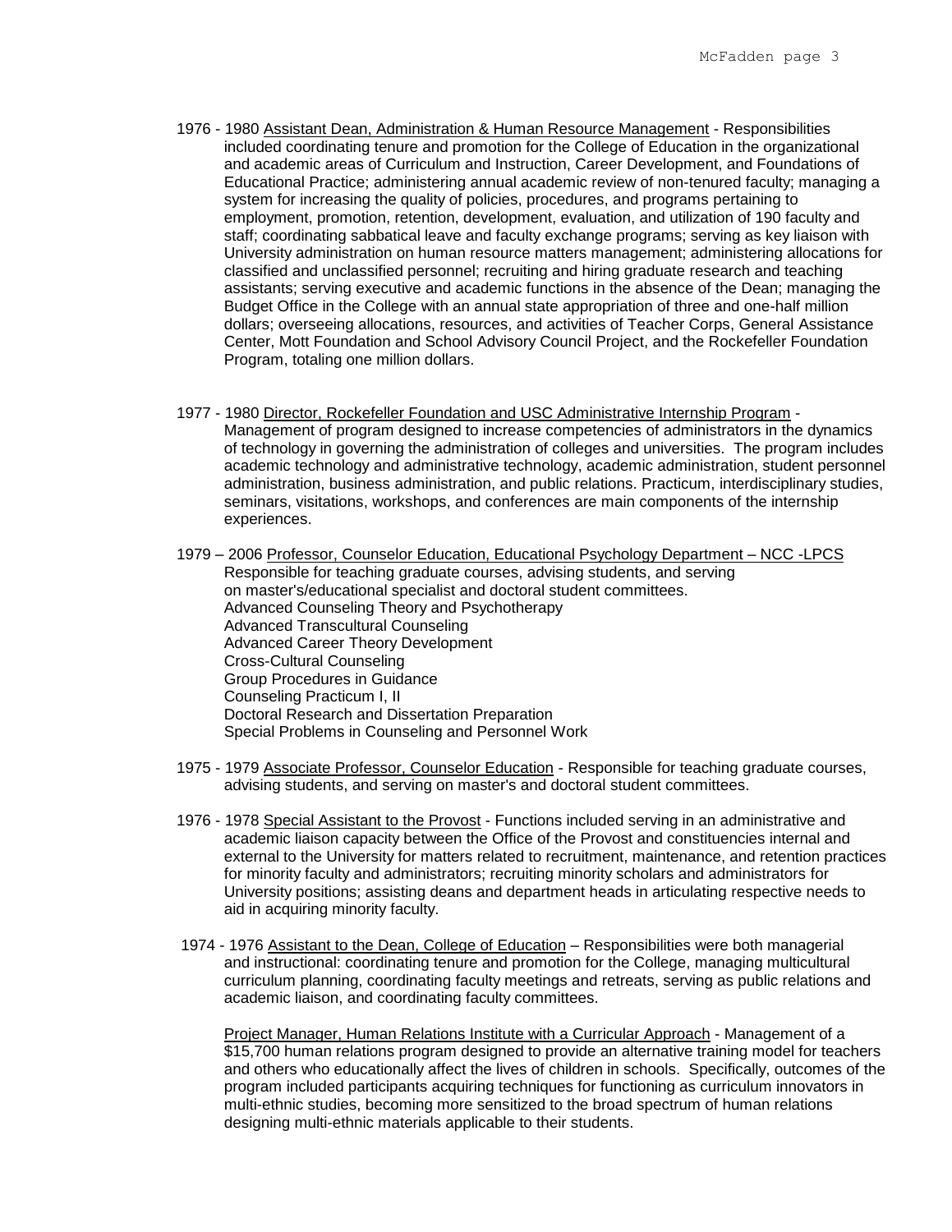Assistant Professor, Counselor Education - Teaching courses and serving as lecturer for various classes in education, conducting research, rendering service activities, and advising students.

Special Programs in Counseling and Personnel Work Counseling Practicum Fundamentals of Guidance Group Procedures in Guidance Elementary School Curriculum Supervision of Instruction in Elementary Schools Introduction to Educational Psychology Elementary School Guidance Doctoral Research and Dissertation Preparation

 1973 - 1974 Director, General Assistance Center - Managed the General Assistance Center in the College of Education funded at \$286,000 for the purpose of assisting local school officials in making equitable and educationally sound changes in staffing and organizational patterns for better implementation of desegregation plans; assisted school districts develop in-services programs for training personnel to cope more effectively with problems incident to school desegregation. Institutes within the Center included School Boards, Human Relations, Leadership Planning, and Educational Concerns.

Assistant Professor, Counselor Education - Responsible for teaching courses and lecturing periodically to classes in the College.

Secondary School Curriculum Techniques of Counseling Guidance Information Counseling Practicum

 1970 - 1973 Co-Director, Cooperative Educational Services Project - Co-directed the Cooperative Educational Services Project in the College of Education, funded at an average level of

\$200,000 per year, for the purpose of allowing 20 clinical interns in teacher education an opportunity to develop expertise as change agents in education and improve skills in human relations and instruction in unitary school system.

Instructor, Counselor Education - Responsible for teaching regular and field courses for the College.

Humanizing Instruction in Elementary Education Group Procedures in Guidance Team Teaching in Teacher Education

Staff Specialist, Faculty Training Institute - Assisted in the management of a \$100,000 faculty training institute designed for administrators and faculty on seven regional campuses of the University of South Carolina in order to improve their teaching skills in meeting the needs of low-income and rural students, to improve skills in educational management and planning, to build support systems, to plan outreach programs and more flexible curricula, and to provide opportunities for faculty to experiment with new teaching styles and curricular designs.

Staff Specialist, South Carolina School Desegregation Center - Worked as a member of management and training team in South Carolina School Desegregation Center in the College of Education, funded at \$300,000 per year and staffed by 40 individuals, for the purpose of enhancing public educational programs and ameliorating desegregation-related educational problems. Participants in workshops included teachers, parents, students, counselors, and administrators. Primary responsibility included assisting in the administration of the Center.

University of Edinburgh, Scotland: Summer, 1974 Visiting Professor, Counselor Education - Lectured and conducted training in group counseling and group leadership for graduate students in summer counselor education program and/or teacher education. Demonstrated systematic group techniques and evaluation during training program.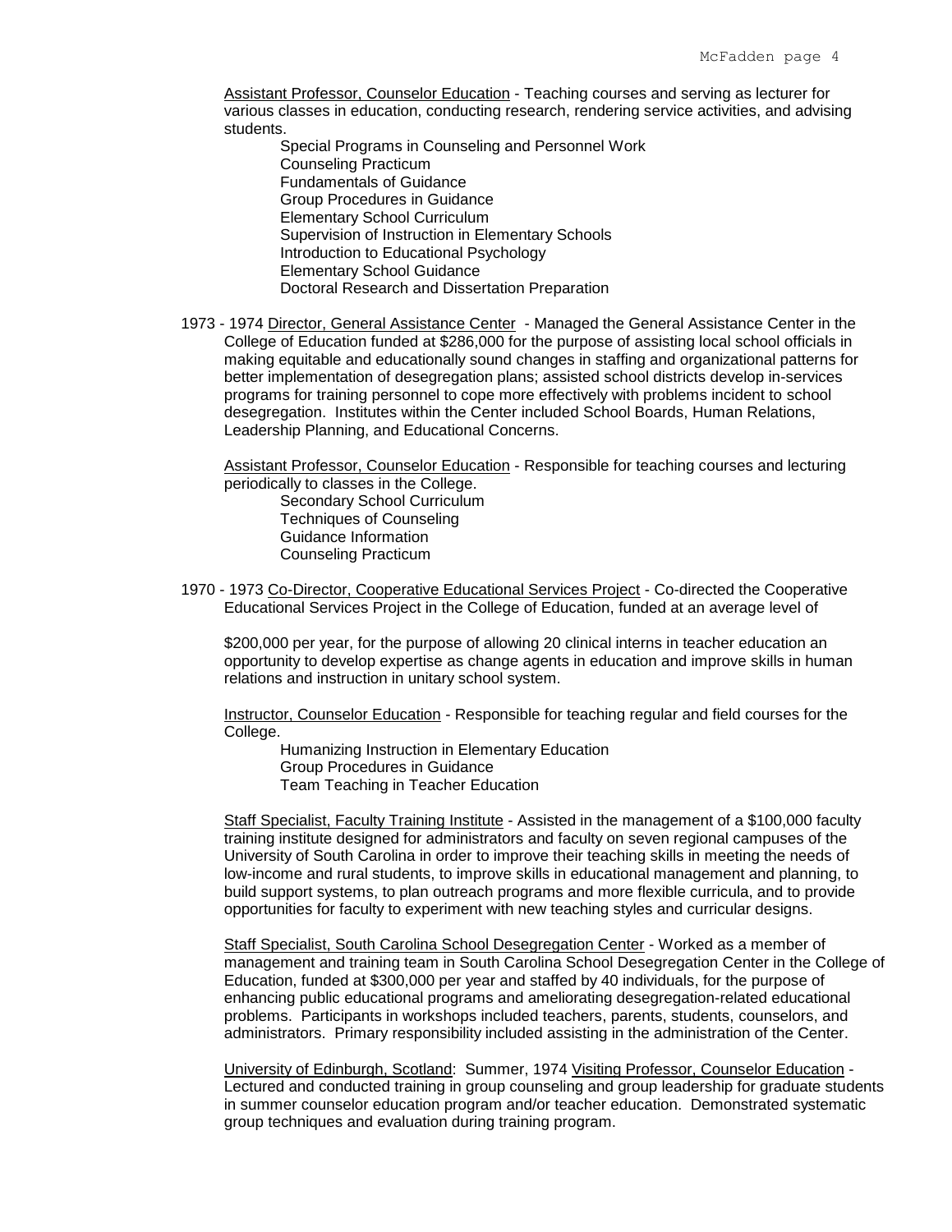#### Union Graduate School, Ohio:

1973 - 1976 Adjunct Professor, Education - Advised and directed students in their doctoral programs; appraised students in their doctoral programs; appraised students on the basis of their individual progress toward doctoral studies.

## Charlotte-Mecklenburg Schools, North Carolina:

1966 - 1970 Elementary School Teacher - Taught language arts, mathematics, science, social studies, health, physical education, and art to sixth grade students occasionally in a selfcontained and/or team teaching classroom setting. Teaching performance was acknowledged by my being named 1970 North Carolina Teacher of the Year and 1970 First Runner-up for United States of America National Teacher of the Year.

## Wilmington-New Hanover Schools, North Carolina:

1960 - 1966 Elementary-Junior High School Teacher - Taught general science and mathematics to students in grades seven through nine in schools with a departmental organization pattern. Taught art to students in grades seven and eight. Conducted parent education seminars, organized and presented demonstration workshops and in-service activities for teachers.

## Statesville-Iredell Schools, North Carolina:

 1958 - 1960 Junior High School Teacher - Taught language arts, social studies, and physical education to students in grade seven with a departmental organization pattern. Conducted demonstration workshops on teaching for colleagues.

#### **IV. INTERNATIONAL EDUCATION EXPERIENCE**

Lecturer - University of Edinburgh - SCOTLAND

Symposium Leader - American School in Lugano - SWITZERLAND

Project Coordinator and Lecturer - University of Benin - TOGO

Delegation Leader for USC Visitation - TOGO - KENYA - CAMEROON

Seminar Participant - KENYA - CAMEROON - TOGO - CHINA - CARIBBEAN – MOROCCO - TURKEY

Representative for USC at International and Multi-National Conferences

Liaison Person for Proposed USC Primary Education Project - CAMEROON

Negotiator for USC Academic Agreement - International School of KENYA

Conferee at Washington Conference - Organization for African Unity

International Conference Presenter - SWEDEN - BRAZIL - BELIZE - TAIWAN - GERMANY - INDIA

International Round Table for the Advancement of Counseling - THE NETHERLANDS SWEDEN - CANADA - FINLAND - PORTUGAL - NEW ZEALAND - INDIA

Professional Development - Educational Study and Visitation: BELGIUM - BELIZE - BRAZIL - CAMEROON - CANADA - CARIBBEAN - CHINA - INDIA CZECHOSLOVAKIA - MOROCCO - DENMARK - ENGLAND - FRANCE - ITALY – IVORY COAST - JAPAN - KENYA - MEXICO - THE NETHERLANDS - NIGERIA – SCOTLAND SWEDEN - TAIWAN - TOGO - WALES - GERMANY - VENEZUELA - POLAND - CZECH REPUBLIC-SLOVAKIA - AUSTRALIA - SWITZERLAND – JAMAICA - TURKEY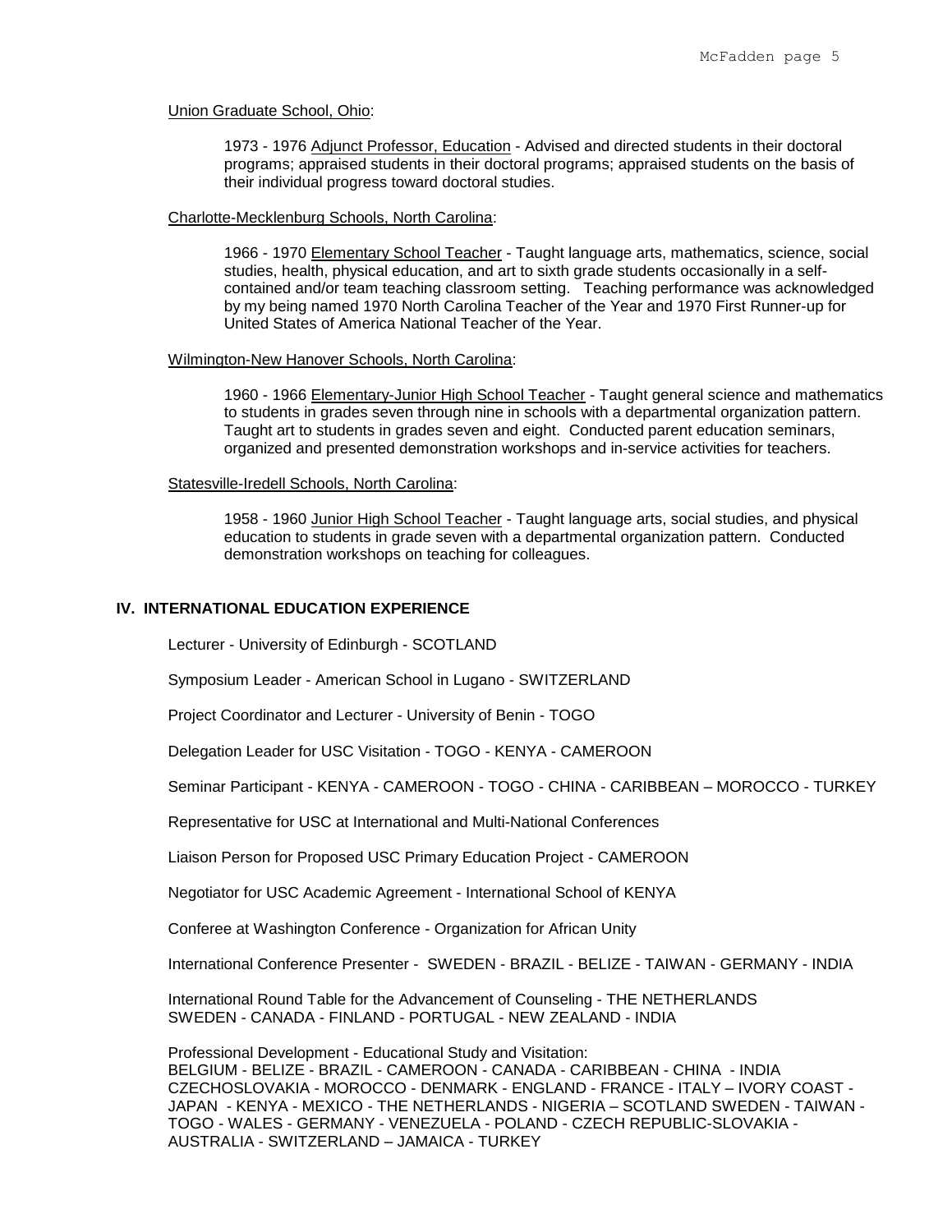# **V. PROFESSIONAL PRESENTATIONS**

# **A. Papers and Scholarly Activities**

| "What Is Teachable about Teachers"<br>University of North Carolina at Charlotte Educational Institute - 1970                                                                                                                                                                                                                                |
|---------------------------------------------------------------------------------------------------------------------------------------------------------------------------------------------------------------------------------------------------------------------------------------------------------------------------------------------|
| "The Future for Desegregation Centers"<br>Conference by Association for Supervision and Curriculum Development - 1971                                                                                                                                                                                                                       |
| "Emerging Adolescents"<br>Conference by Association for Supervision and Curriculum Development - 1971                                                                                                                                                                                                                                       |
| "Legal and Ethical Issues for School Counselors"<br>South Carolina Personnel and Guidance Association Convention - 1972                                                                                                                                                                                                                     |
| "Group Dynamics in Counseling"<br>General Electric Foundation Guidance Institute - 1972<br>"Ethical and Legal Aspects in the Counseling Profession"<br>American Personnel and Guidance Association Convention - 1972<br>"Management Training for School Administrators"<br>SAFE - System Approach for Education Management Institute - 1973 |
| "Multicultural Counseling"<br>General Electric Foundation Guidance Institute - 1973                                                                                                                                                                                                                                                         |
| "The Status and Trends of Developing Colleges and Universities"<br>Conference of the Technical Assistance Consortium to Improve<br>College Service - 1973                                                                                                                                                                                   |
| "Cooperative Programs between Labor and Management"<br>Industrial Management Council Conference - 1973                                                                                                                                                                                                                                      |
| "Equal Opportunity in Management"<br>International Management Council Conference - 1974                                                                                                                                                                                                                                                     |
| "Approaches to Group Counseling"<br>University of Edinburgh Counseling Institute - 1974                                                                                                                                                                                                                                                     |
| "Individual and Group Cross-Cultural Counseling"<br>General Electric Foundation Guidance Institute - 1974                                                                                                                                                                                                                                   |
| "Lay Counselors in Correctional Settings"<br>American Personnel and Guidance Association Convention - 1974                                                                                                                                                                                                                                  |
| "Counselor As a Facilitator of Children's Rights"<br>National Elementary School Guidance Conference - 1975                                                                                                                                                                                                                                  |
| "A Guidance Model for Young Children"<br>Southern Assoc. for Counselor Education and Supervision Convention - 1975                                                                                                                                                                                                                          |
| "Guidance and Counseling in Unitary Schools"<br>General Electric Foundation Career Development Institute - 1975                                                                                                                                                                                                                             |
| "Leadership and Group Techniques for Educational Administrators"<br>Elementary and Middle School Principal Association - 1976                                                                                                                                                                                                               |
| "Regional Counseling in South Carolina"<br>South Carolina Personnel and Guidance Association Convention - 1976                                                                                                                                                                                                                              |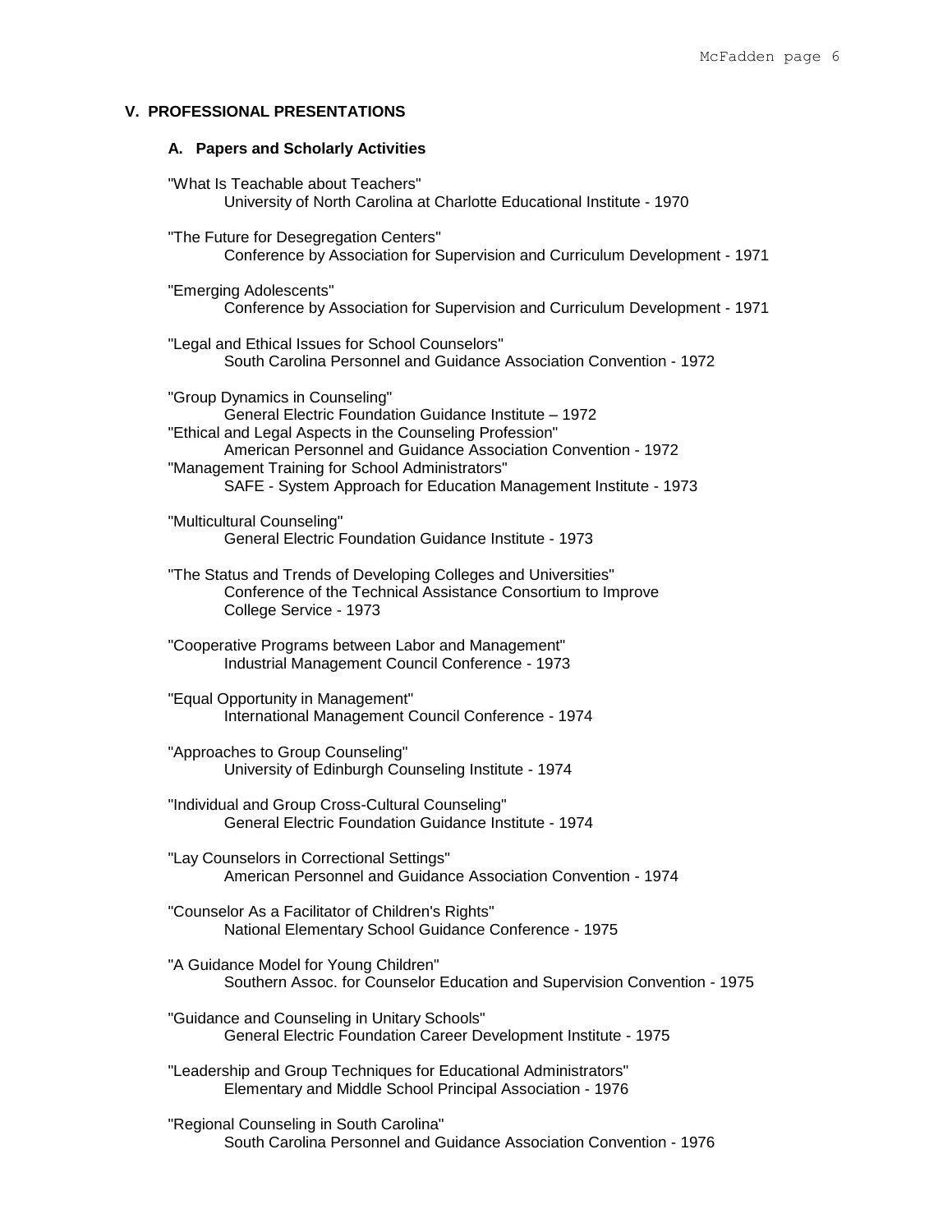|                                                                                                                                                                                                                                   | Мc |
|-----------------------------------------------------------------------------------------------------------------------------------------------------------------------------------------------------------------------------------|----|
| "Counseling Special Populations"<br>General Electric Foundation Career Development Institute - 1976                                                                                                                               |    |
| "A Minority Concerns Workshop"<br>American Personnel and Guidance Association Convention - 1976                                                                                                                                   |    |
| "A Social Interest Development Model for Young Children"<br>American Personnel and Guidance Association Convention - 1976                                                                                                         |    |
| "Licensure for Counselors"<br>American Personnel and Guidance Association Convention - 1976                                                                                                                                       |    |
| "Classroom Management - Planning for Monday A.M."<br>South Carolina Personnel and Guidance Association Convention - 1976<br>"Race Relations - Human Relations in Schools"<br>University of Alabama Institute for Educators - 1977 |    |
| "Typical Situations in Classroom Management"<br>South Carolina State College Annual Guidance Conference - 1977                                                                                                                    |    |
| "Association for Counselor Education and Supervision Workshop<br>on Minority Concerns"<br>American Personnel and Guidance Association Convention - 1977                                                                           |    |

- "Analysis of Minority Academic Training within Counselor Education, Rehabilitation Counseling, and Student Personnel Programs" American Personnel and Guidance Association Convention - 1977
- "Dimensions in Counseling" College Board Workshop Sessions for South Carolina Educators - 1977
- "Culture-Fair Counseling: A Challenge or Dilemma" College Board Workshop Sessions for South Carolina Educators - 1978
- "The Making of a Journal: Publication Policies and Procedures for the South Carolina Personnel and Guidance Journal" South Carolina Personnel and Guidance Association Convention - 1978
- "Significant Influence People: A SIP of Discipline and Encouragement" American Personnel and Guidance Association Convention - 1978
- "Cross-Cultural Counseling: A Theoretical and Illustrative Model" South Carolina Personnel and Guidance Association Convention - 1978
- "Internship Support from Philanthropic Foundations and Institutional Funds" National Conference on Graduate Level Education - 1978
- "Fundamental Approaches to Counseling Hispanics" College Board Workshop Sessions for South Carolina Educators - 1979
- "Manuscripts for Review: How to Succeed" South Carolina Personnel and Guidance Association Convention - 1979
- "Graduate Level Administrative Internships in Higher Education" South Carolina Personnel and Guidance Association Convention - 1979
- "Teacher and Counselor Models in Multicultural and Cross-Cultural Education" Eastern Educational Research Association Annual Conference - 1979
- "Behavioral Contracting with the Non-Traditional Student" South Carolina Personnel and Guidance Association Convention – 1979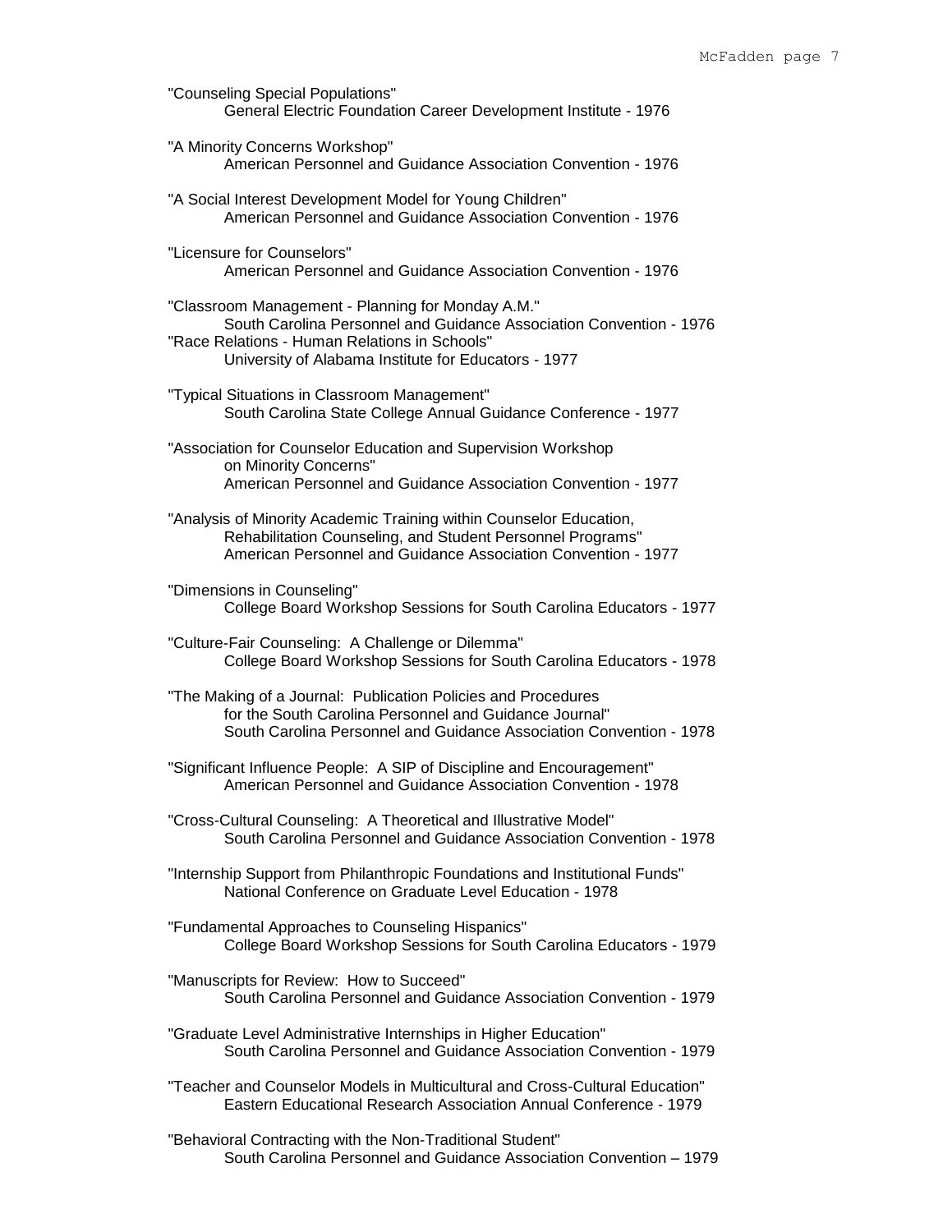- "The Projection of Black Women by American Media: Implications for Counselors" American Personnel and Guidance Association Convention - 1979
- "Access to Educational Equity" American Educational Research Association, Division G Regional Conference - 1979
- "A Career Intervention Program for Emerging Leadership Education" The Association of Black Psychologists Convention - 1979
- "The Effect of Providing Research Information on Instruments Used in a Counseling Setting" American Personnel and Guidance Association Convention - 1979
- "Value Perceptions of Black Women through American Media" The Association of Black Psychologists Convention - 1979
- "Emerging Leadership in Higher Education: A Training Program for Career Enhancement" American Association of Colleges for Teacher Education Convention - 1980
- "Principles and Practices of Cross-Cultural Counseling" South Carolina Personnel and Guidance Association Convention - 1980
- "Reality Therapy with Mentally Retarded and Emotionally Disturbed Adolescents" South Carolina Personnel and Guidance Association Convention - 1980
- "Enhancing Program Development for Counselor Education in Colleges and Universities: Minorities - Women - Exceptionality" American Personnel and Guidance Convention - 1980
- "Education for Survival: A Case for Minority Students Asian Americans, African Americans, Hispanics" Educational Research Conference, University of South Carolina - 1980
- "Beyond Cultural Barriers Stylistic Communication with the Exceptional Black Child" Council for Exceptional Children Conference - 1981
- "Professional Development: Perspective for the Future" South Carolina Personnel and Guidance Association Convention - 1981
- "Life Skills: A Focus on Total Development" American Personnel and Guidance Association Convention - 1981
- "Focus on Community: Biomedical Sciences Project" American Personnel and Guidance Association Convention - 1981
- "Leadership Development in Professional Associations" American Personnel and Guidance Association Convention - 1982
- "Stylistic Model for Multicultural Counseling" North Carolina Personnel and Guidance Association Convention - 1983
- "Educational Planning and Development in Africa: An Assessment of the Endeavors of Togo and Cameroon" International Studies Association Convention - 1983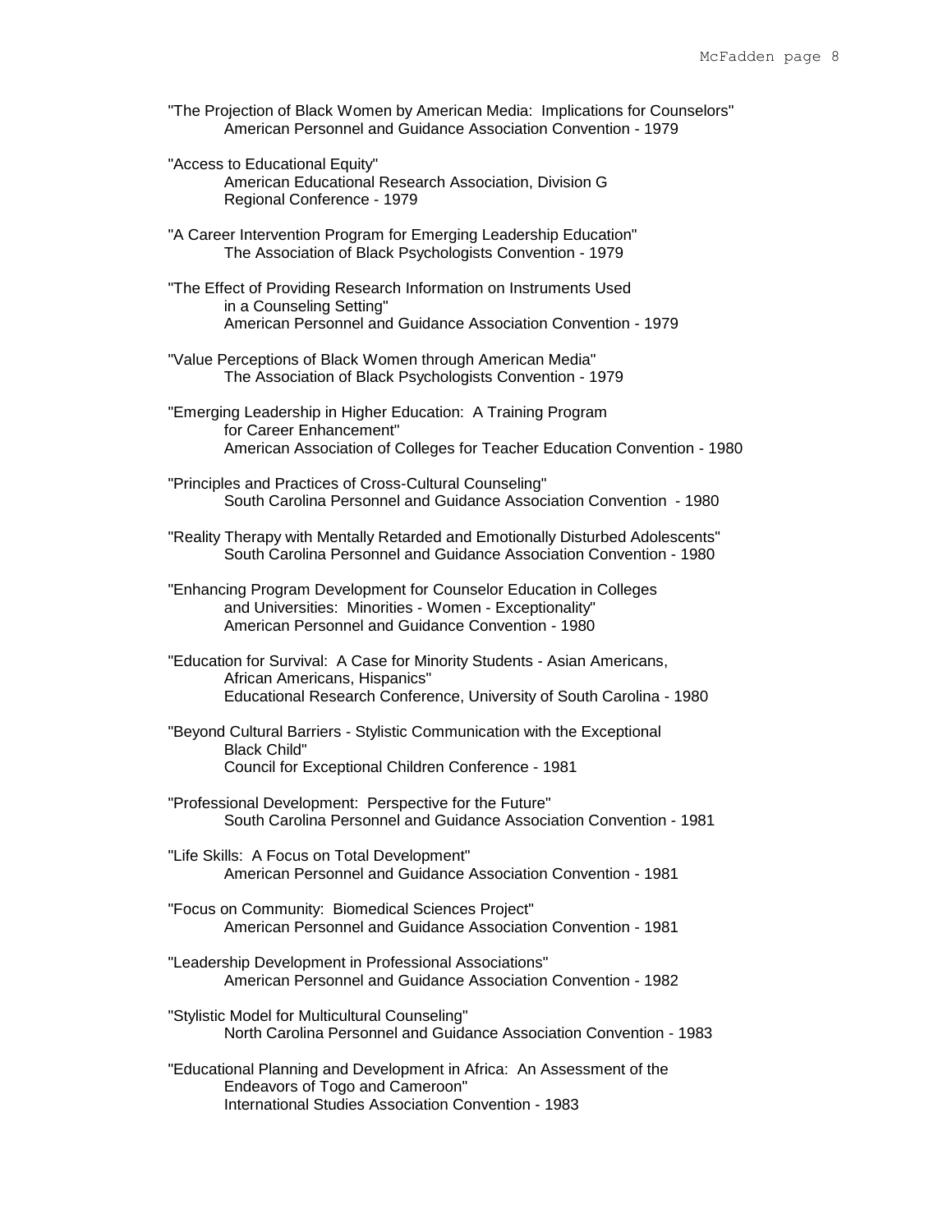- "Stylistic Communication with the Exceptional Black Child: Reaching beyond Cultural Barriers" Council for Exceptional Children National Conference – 1983
- "Leadership Development Training A Modular Approach" American Personnel and Guidance Association Convention - 1983
- "Stylistic Counseling: Personalizing the Process from a Military Perspective" Pre-Convention Workshop for Counselors at Military Bases in America and Foreign Countries American Personnel and Guidance Association Convention - 1983
- "Resources and Dynamics of Leadership Development" American Association for Counseling and Development Convention - 1984
- "Issues and Trends in Minority Counselor Credentialing" North Atlantic - Pennsylvania ANWC Regional Conference American Association for Counseling and Development - 1984
- "Promoting Membership of AACD: Diversity Flexibility Intensity Accessibility" Leadership Development for North Atlantic Region Branch Assembly American Association for Counseling and Development - 1984
- "Stylistic Dimensions of Counseling Minorities" International Round Table for the Advancement of Counselling Conference - 1985 University of Utrecht - The Netherlands
- "Perspectives on International Counselor Education and Supervision: Ideas and Experiences from Abroad" Southern Association for Counselor Education and Supervision Convention - 1985
- "The Culturally Skilled Counselor Stylistic Counseling" North Carolina/South Carolina Association for Counseling and Development Convention - 1986
- "Stylistic Dimensions of Multicultural Counseling" Keynote Presenter at National Symposium on Multicultural Counseling - 1986
- "The International Scope of Higher Education" Speaker at the Tenth Annual Symposium on the American Economy - 1986
- "Stylistic Dimensions of Multicultural Counseling" Multicultural Focus Session American Association for Counseling and Development Convention - 1986
- "The Interplay of Emergent Sex Roles in Education" - Implications for Counseling - International Round Table for the Advancement of Counselling Conference - 1986 University of Lund - Sweden
- "Cultural Isolation in a Majority Institution" Multicultural Issues of Therapy for Psychiatry Residents Michigan State University Seminar - 1986
- "Cross-Cultural Focus on Education: Stylistic Dimensions for the Caribbean" Association of Caribbean Studies and University of Bahia Eighth Annual International Conference - 1986
- "Restoring the Spirit of America" A Response to Speech by Leon Howard Sullivan Opportunities Industrialization Center - 1987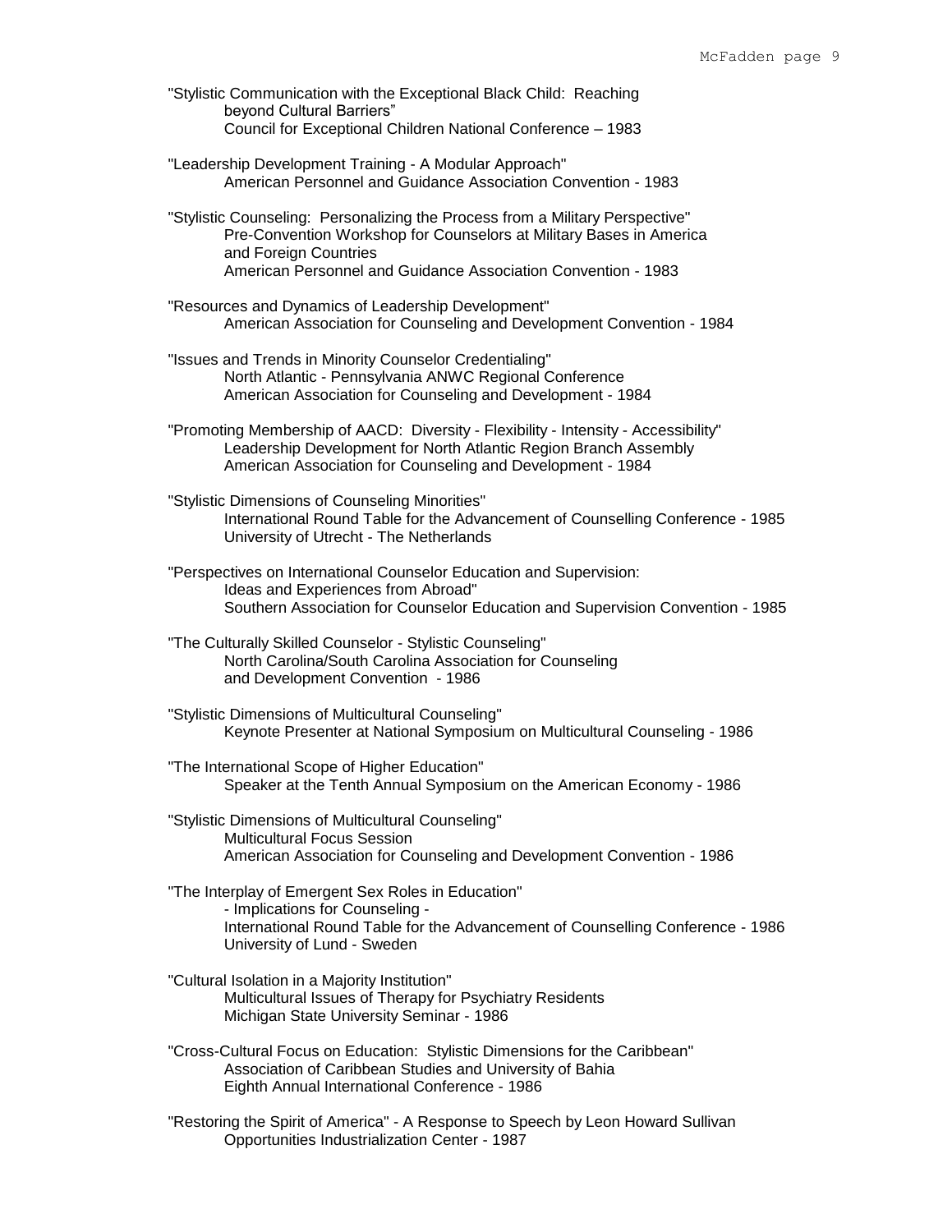- "CACREP Standards Implications for Multicultural Counselor Training Programs" American Association for Counseling and Development Convention - 1987
- "Intercultural Challenges for Educational Leaders in the Caribbean" The Challenge of Change: Leadership in the Caribbean XII International Congress of Caribbean Studies Association, Belize - 1987
- "Caught between Two Worlds: Cross-Cultural Perspectives on Counseling Minority" Houston Mental Health Association Conference - 1987
- "Charting the Future for Counselor Training Programs" ACES - Association for Counselor Education and Supervision - 1988
- "Counselling for Adjustment of Internationals in Higher Education" International Round Table for the Advancement of Counselling Conference The University of Calgary - Canada - 1988
- "Higher Education and the International Agenda" Rotary International - St. Andrews/Columbia, South Carolina - 1988 "Multicultural Counselor Competencies and Training Guidelines" A CACREP Review at the ACES National Conference - 1988
- "Our Changing World: The Need for Global Interdependence and Cooperation" New York Association for Counseling and Development Convention -1988
- "Restoring the Spirit of Cultural Pluralism & Academic Excellence in Higher Education" University of South Carolina Graduate Studies Symposium - 1988
- "Study Abroad: Where We Are and Where We Ought to Be" Plenary Chair at International Conference on Educational Exchange France - 1988
- "Bold Vision for an Urban University" Virginia Commonwealth University Educational Conference - 1989
- "Dynamics of Values: A Cross-Cultural Approach" Current Trends Conference for District of Columbia Public Schools - 1989
- "Ecological Interrelatedness: A Global Counseling Perspective" Plenary Session for Anglo-American Counseling Conference University of West London/Brunel, England - 1989
- "Educational Techniques in Dealing with Multicultural Student Populations" Richland School District One Professional Development Seminar - 1989
- "Leadership in the Field of Science toward the Twenty-First Century" USC - National Aeronautics and Space Administration Training Program - 1989
- "Multicultural Education through Teacher Training Programs" Appalachian State University Educational Symposium - 1989
- "Orienting Minority Students for an Overseas Experience" Council on International Educational Exchange Conference - 1990
- "Visions for Enhancing Diversity through AACD Media" American Association for Counseling and Development Convention - 1990
- "Opportunities for Career Development for Youth through Education" International Round Table for the Advancement of Counselling Conference Helsinki University of Technology - Finland - 1990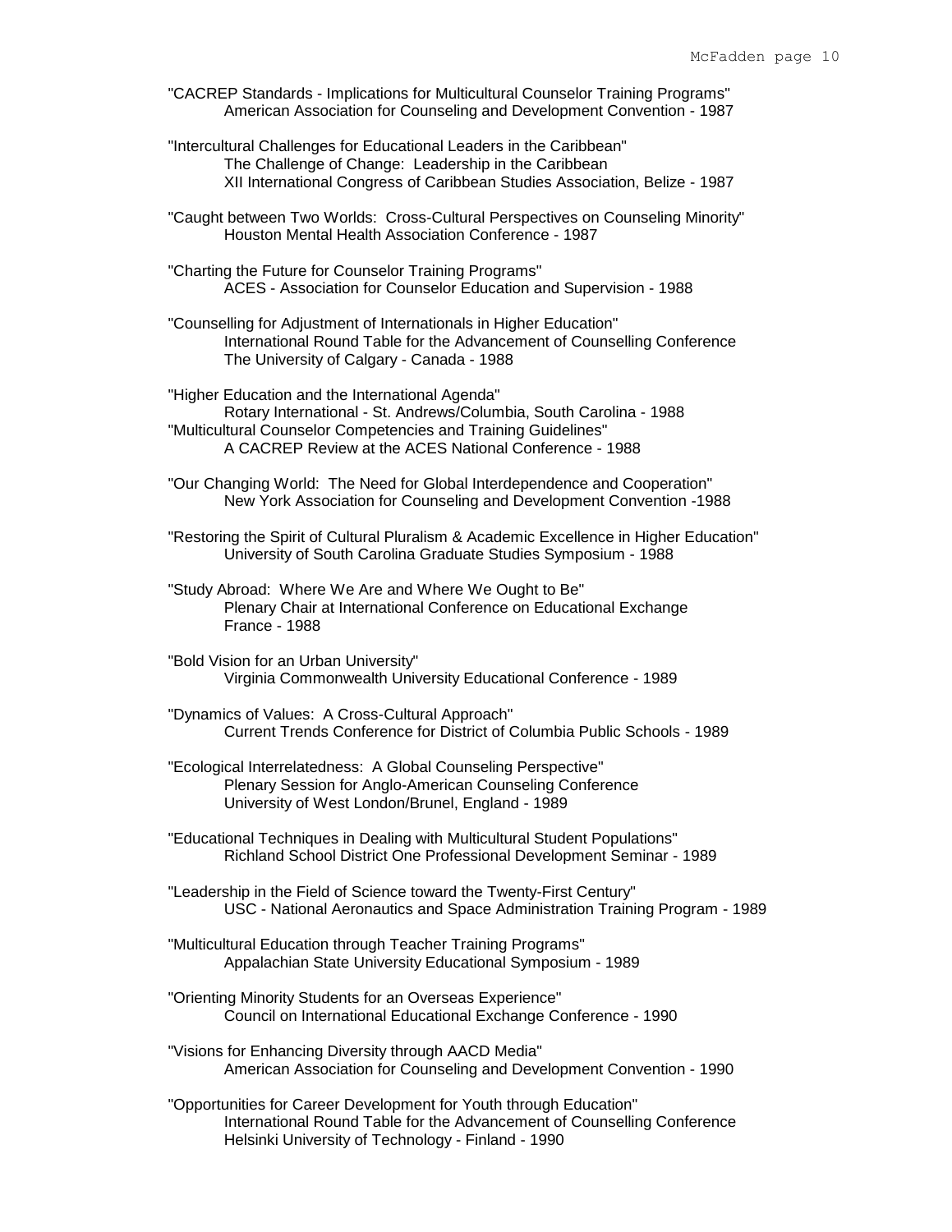"International Associations: Collaboration or Competition" American Association for Counseling and Development Convention - 1991

"Cross-Cultural Counseling" South Carolina Annual Alcohol and Drug Treatment Seminar - 1991

"Multicultural Counseling Credentialing in Cross-Cultural Issues" American Association for Counseling and Development Convention - 1991

"Cultures and Literacies in Higher Education" Conference on Academic Literacies in Multicultural Higher Education University of Hawaii at Manoa - 1991

"International/Bilateral Training for Wellness of Mind, Body, and Spirit" American Association for Counseling and Development Convention - 1991

"Counseling As a Profession in Higher Education - Potential and Prospects" International Round Table for the Advancement of Counseling Conference University of Oporto - Portugal - 1991 "Career Development in Educational Settings" University of Lisbon - 1991

"The Power and Influence of Teaching" Ohio University - Martha Holden Jennings Foundation - 1992

"Cultures and Literacies in Higher Education" University of Hawaii at Manoa - 1992

"The Knowledge You Want - The Teacher You Need" Satchel Ford Elementary School - 1992

"Leaders through Unity for Today and Tomorrow" A.C. Flora High School - 1992

"Dare to Excel: Academic Excellence for Knowledge is Power" Benedict College Academic Honors Convocation - 1992

"Enhancing Diversity: Planning for the Future; Building on the Past" Hoechst Celanese Diversity and Equality Conference - 1992

"A Future beyond Our Dreams" Shelby, North Carolina NAACP Annual Banquet - 1993

"Moving toward Transcultural Sensitivity" Racine-Kenosha, Wisconsin Urban League Annual Banquet - 1993

"Enhancing Diversity: Our Challenge - Our Responsibility" Convocation on Multicultural Education, Charleston, West Virginia - 1993

"Cultural Perspectives for Counselor Education Curriculum Design" American Counseling Association Convention - 1993

"Multiculturalism for School Counselors, Teachers, Administrators" Multicultural Concerns in Education Conference - 1993

"Visionary Model of Transcultural Counseling" Southern Association for Counselor Education and Supervision Conference - 1993

"Corporate and Personal Excellence through Diversity." Southeast Regional Conference of National Organization for the Professional Advancement of Black Chemists and Chemical Engineers - 1993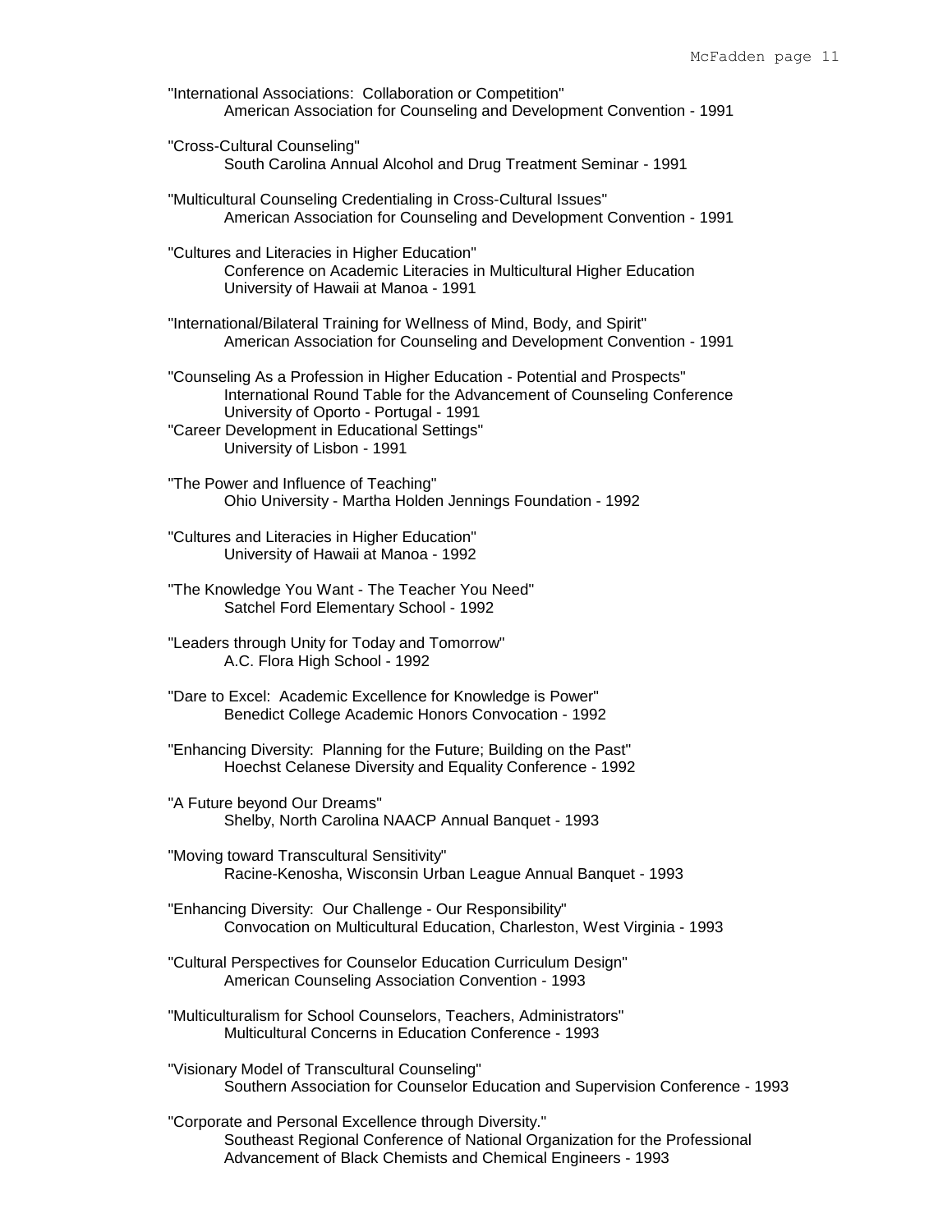- "Broadening the Base of Participation in International Education" 46th Annual Conference on International Educational Exchange Washington - 1993
- "Transcultural Counseling: A Modality for Blending Distances and Differences" International Roundtable for the Advancement of Counseling Conference Auckland, New Zealand - 1993
- "Dare to Exceed: A Creed for Life" Mentoring Conference by Hoechst Celanese Corporation, Charlotte-Mecklenburg Schools, National Organization for the Professional Advancement of Black Chemists and Chemical Engineers - 1994
- "Issues, Models, and Problems in Educational Exchange and Indigenous People" 47th Conference on International Educational Exchange, Vancouver - 1994
- "Leadership Development and Mentoring for Students" The Benjamin E. Mays Centennial Symposium at Bates College, Maine - 1994 "Transcultural Counseling toward Creating a Unifying Vision of Counselor Education" American Counseling Association Convention - 1994
- "Challenges of Multiculturalism and Gender Perspectives in University Instruction" Seminar for Lilly Teaching Fellows and Mentors - 1994
- "Transcultural Counseling through a Family Systems Approach" International Roundtable for the Advancement of Counseling Conference Munich, Germany - 1994
- "Minority Group Students and the Question for Quality" International Conference of the British Universities Transatlantic Exchange Association, Reading, England -1994
- "Multicultural Literacy for Educators and Human Services Personnel" Professional Development Institute for UNC-Greensboro - 1994
- "Preparing African American Youth for Leadership Roles" African American Conference - 1995
- "New Resources for Career Development: Working with Culturally Diverse Clients" American Counseling Association Convention - 1995
- "Implications for Counselor and Client Values through Transcultural Counseling in the Caribbean and the Americas" 17th Annual Conference of the Association of Caribbean Studies Manaus, Brazil - 1995
- "Enhancing Diversity through Personal Responsibility: Multicultural Education Issues" General Session of Professional Development Program, West Virginia - 1996
- "International Education: Prospects and Challenges" Fall Faculty Conference of Paine College - 1996
- "Educating the Educators: Multicultural Expectations of Today's Classroom" Opening Session of the Professional Personnel Staff Development Martinsburg, West Virginia - 1996
- "Transcultural Communication through a Stylistic Model" National Association for Foreign Student Affairs Region VII Conference - 1996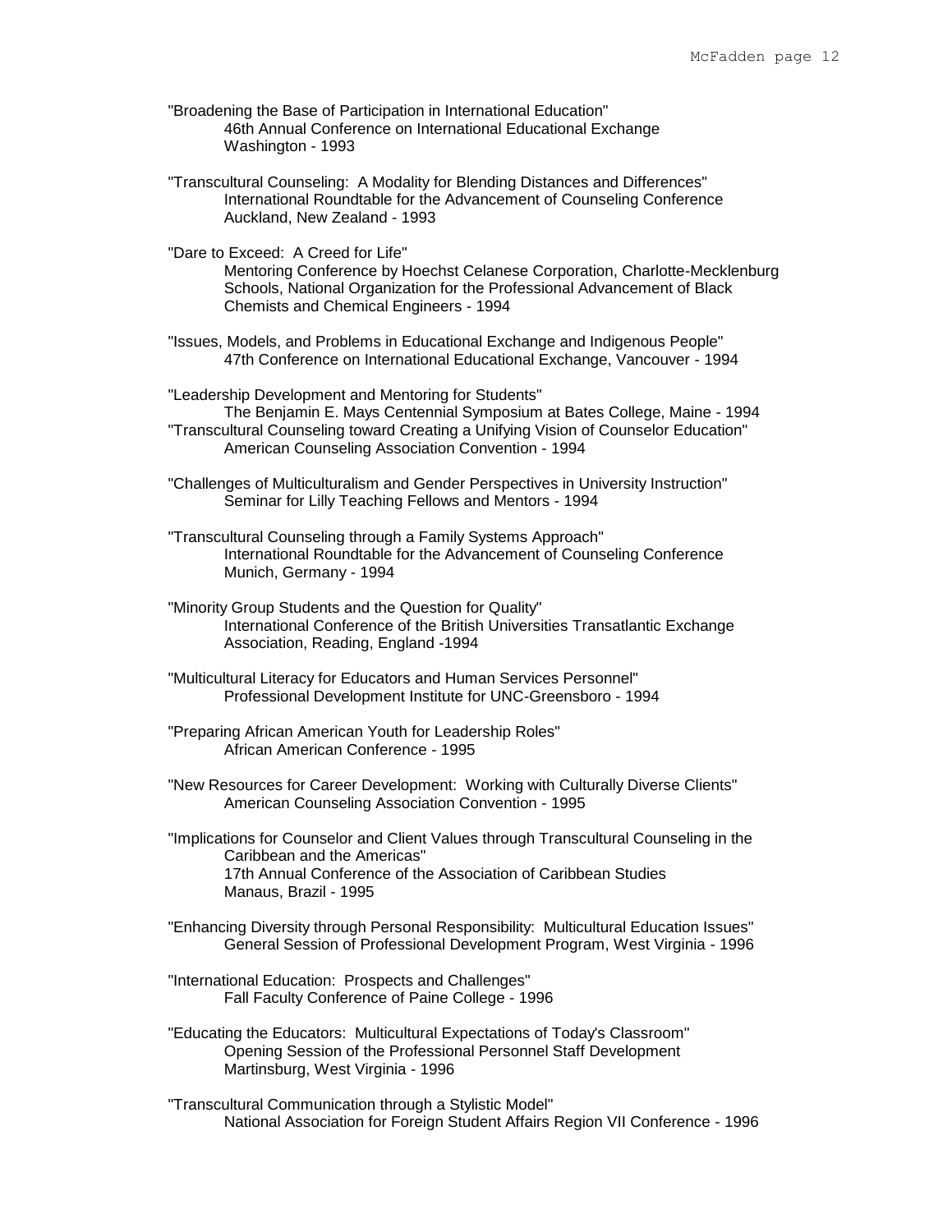"Educating the Educators: The How-to-of Multicultural Counseling Training" American Counseling Association Convention - 1996

"Cultural Diversity - Implications for Learning" Graduate Orientation Institute for International Scholars - 1997

"Meeting the Needs of All Students through Multiculturalism" Seminar for Faculty at Blythewood Middle School, 1997

- "Who's Number One -- Scholars on a Fast Track" Honors Day Convocation at Morris College, 1997
- "Building Bridges through Stylistic Communication" 50th International Conference on International Educational Exchange Barcelona, Spain - 1997
- "The Infusion of Technology in Counselor Education Programs" American Counseling Association World Conference San Diego, California - 1998
- "Technology and Infusion of Counselor Education" Southern Association Counselor Education and Supervision Conference Montgomery, Alabama - 1998
- "Benjamin Elijah Mays and His Accomplishments" South Carolina Association Teacher Educators Conference Columbia, South Carolina - 1998
- "Improving Our Research Agenda through Naturalistic Study" Association for Counselor Education and Supervision Conference New Orleans, Louisiana - 1999
- "Transculturalism and Technology" Association for Multicultural Counseling and Development Conference San Diego, California - 1999
- "A Transcultural CACREP Curriculum for Turn of the Century" Association for Counselor Education and Supervision Conference New Orleans, Louisiana - 1999
- "Stylistic Model: A Counseling Model for the Millennium" Association for Counselor Education and Supervision Conference New Orleans, Louisiana - 1999
- "Modeling Naturalistic Inquiry Methods throughout Counselor Education Curriculum" American Counseling Association Annual Conference Washington, District of Columbia - 2000
- "AAPP: An Integrated Doctoral Student Persistence Model to Increase African Americans in the Professoriate" National Conference on Race and Ethnicity in American Higher Education Seattle, Washington - 2001
- "Intercultural Marriage and Intimacy: Beyond the Continental Divide" International Association for Counselling Conference Mumbai/Lonavla, India - 2001
- "Tapping the Human Spirit to Enhance Cultural Awareness" American Counseling Association Annual Conference San Antonio, Texas – 2001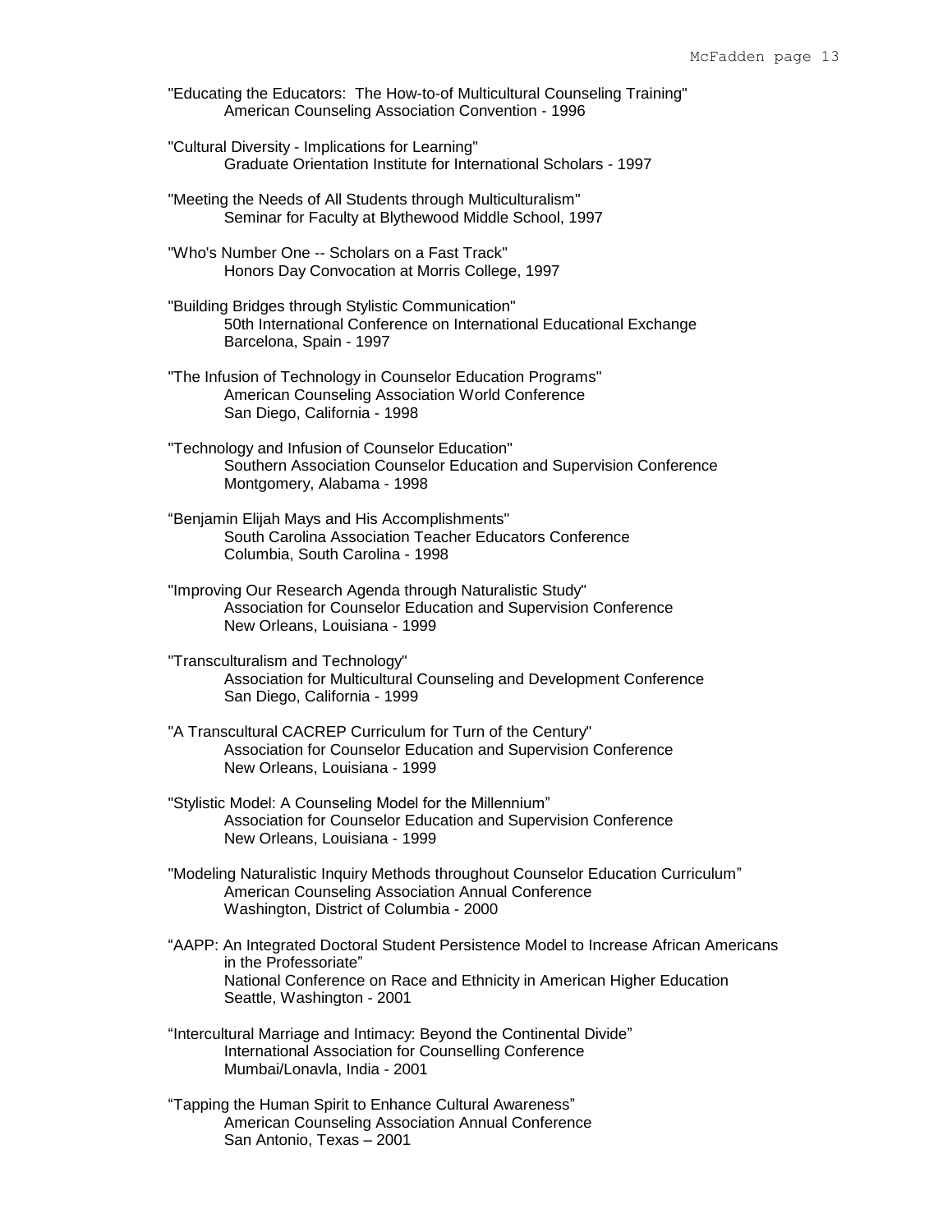"Leadership in an International Context" Russian/Newly Independent States Professional Development Seminar University of South Carolina Columbia, South Carolina - 2001; 2002 "In Recognition of Excellence: Honors and Awards Convocation" Claflin University Orangeburg, South Carolina - 2002 "Transculturalism and Internationalization: A Collaborative Effort" The Gerald H. Read Center for International/Intercultural Education Lecture & Seminar Kent State University Kent, Ohio - 2002 "Sharing, Disclosing, and Teaching: A Roundtable Summit for African American Males in Counseling" American Counseling Association Annual Conference New Orleans, Louisiana - 2002 "Multicultural Education: Approaches through Counselling" Cardiff University Cardiff, Wales - 2002 "International and Intercultural Challenges in Counselor Education" University of Sydney Sydney, Australia - 2002 "Cultural Challenges Facing Adolescents and Young People in the New Milleninum with Transcultural Implications" International Association for Counselling Conference Auckland, New Zealand - 2002 "Transcultural Communication and Counseling for Orthopaedic Residents" Department of Orthopaedic Surgery - Palmetto Health Richland USC School of Medicine Conference Columbia, South Carolina - 2003 "Mentoring Minority Students and Emerging Faculty" The Gerald H. Read Distinguished Lecture Series Culturally Relevant Practices Kent State University Kent, Ohio - 2003 "From Generation to Generation: Counselors Respond to Systematic Marginalization Social Responsibility" International Association for Counselling Conference Geneva, Switzerland - 2003 "Mentoring Minority Students and Emerging Faculty" The Gerald H. Read Distinguished Lecture Series Culturally Relevant Practices Kent State University Kent, Ohio - 2003 "Transcultural Communication and Counseling for Orthopaedic Residents" Department of Orthopaedic Surgery – Palmetto Health Richland USC School of Medicine Conference

Columbia, South Carolina - 2003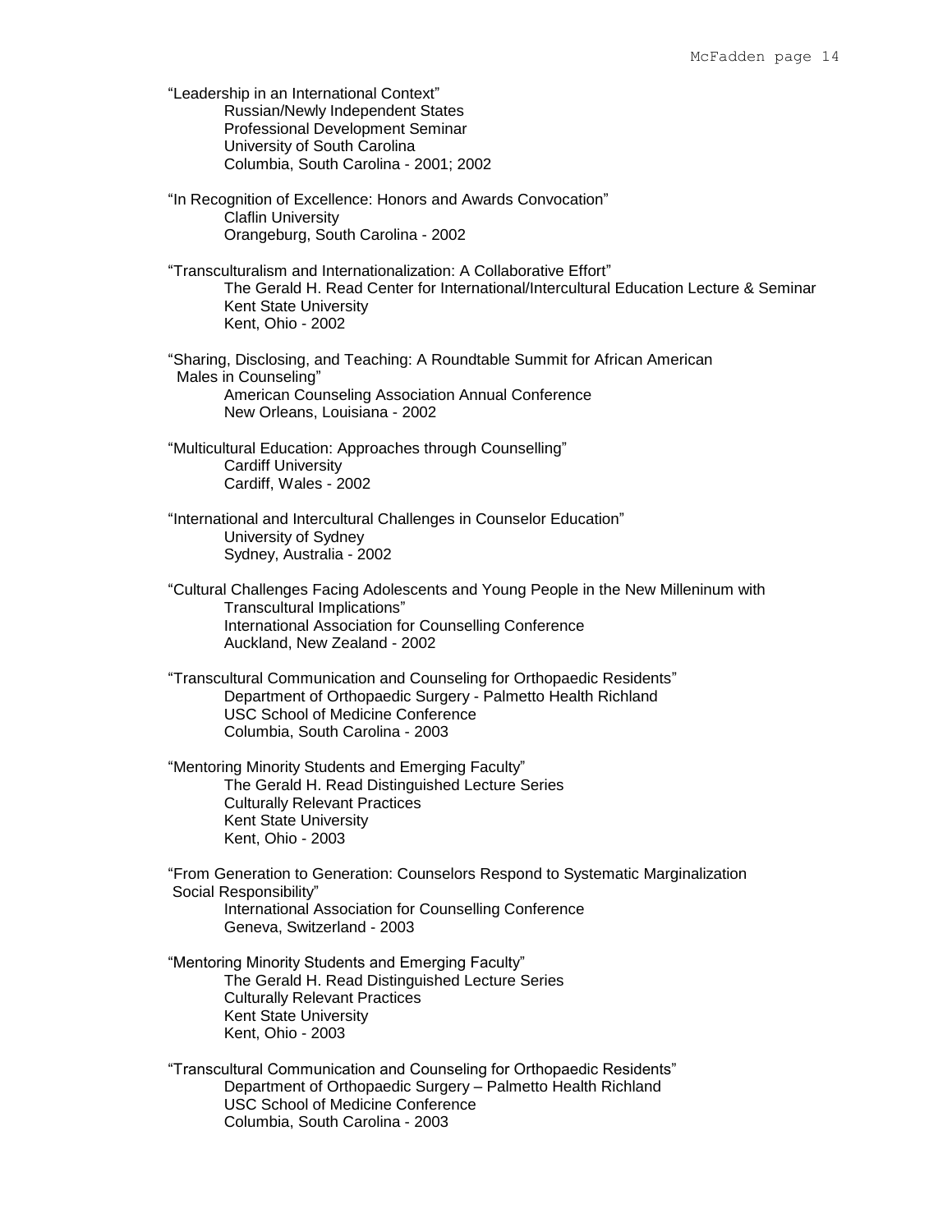- "Concepts and Practices for the Multicultural Competent Counselor in the Stylistic Counseling Model" Southern Association for Counselor Education and Supervision Chattanooga, Tennessee - 2003
- "Transcultural Counseling and Communication" Department of Educational Leadership and Counseling Prairie View A&M University Prairie View, Texas - 2004
- "The Experiment of Life and Education" The Ronald E. McNair Achievement Program University of South Carolina Columbia, South Carolina - 2004
- "Training the Multicultural Competent Counselor in the Stylistic Counseling Model" A Learning Institute American Counseling Association Annual Conference Kansas City, Missouri - 2004
- "Perspectives on Social Interest and Its Relevancy to Transcultural Counseling" North American Society of Adlerian Psychology Annual Conference Myrtle Beach, South Carolina 2004

"The Sound of the People: The Indigenous Language of Social and Economic Justice amid Systematic Marginalization"

International Association for Counselling Annual Conferences Ocho Rios, Jamaica - 2004

- "A Stylistic Model for Adlerian Transcultural Counseling" The North American Society of Adlerian Psychology 53<sup>rd</sup> Annual Conference Tuscon, Arizona - 2005
- "Caring and Culturally Responsive Educators in an Urban Environment" The Distinguished Scholars Series Texas Southern University Houston, Texas - 2005
- "Mentoring Minority Students and Faculty" The Distinguished Lecture Series University of South Alabama Mobile, Alabama - 2005
- "Stylistic Counseling for a New Global Generation" An International Counselor Source Technology Interview Kent State University Kent, Ohio - 2005
- "Transcultural and Stylistic Counseling Perspectives for Adlerian Professionals" The South Carolina Conference of Adlerian Psychology Myrtle Beach, South Carolina - 2005

"Evolution and Promise of Desegregation/Integration of South Carolina Schools" An Interactive Interview of Joseph A. DeLaine, Jr. Briggs-DeLaine Pearson Foundation Board of Directors The Benjamin E. Mays Influence on the Grassroots of Briggs v. Elliott University of South Carolina Columbia, SC - 2005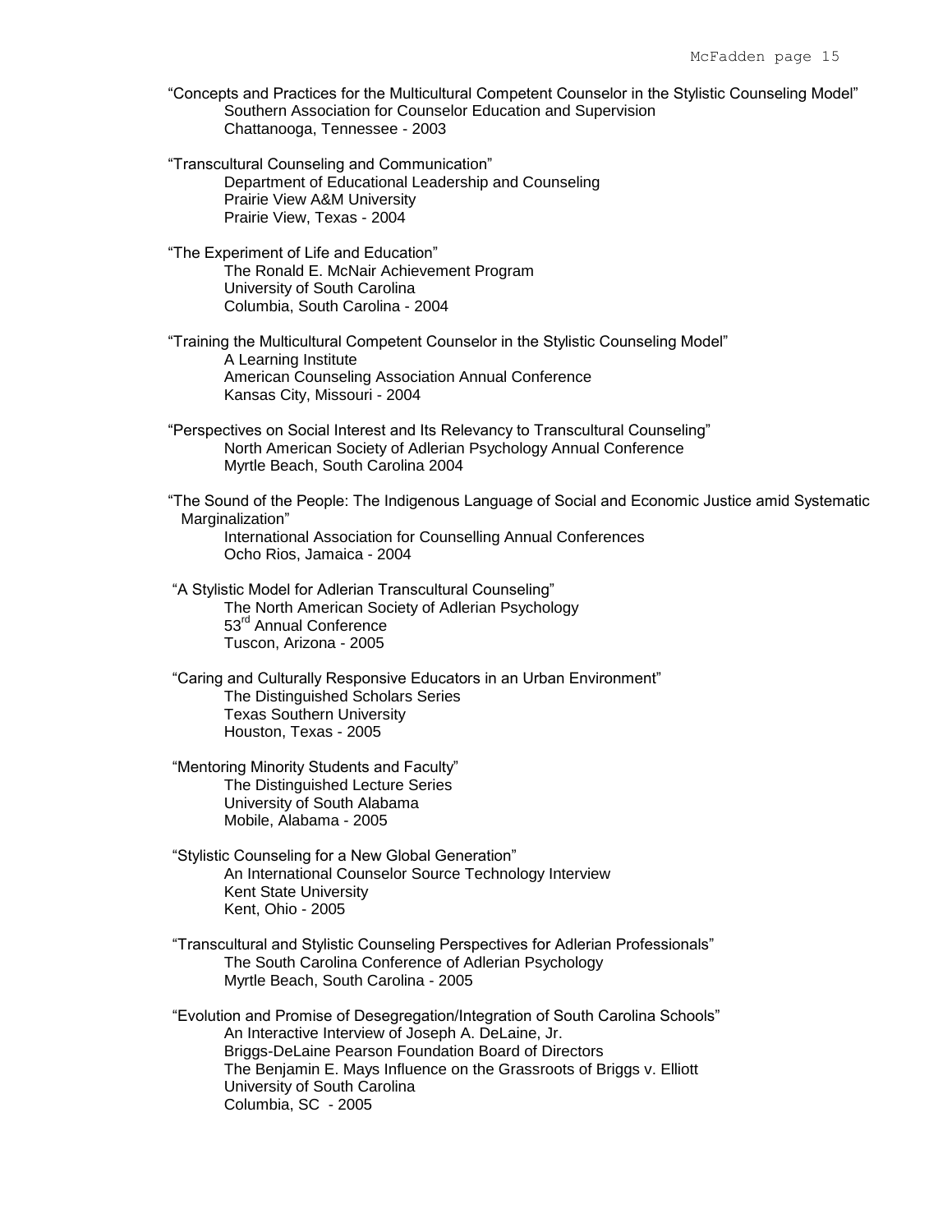"Preparing for the Academic Career." An Academic Forum for Doctoral Matriculants University of South Carolina Columbia, SC - 2005; 2006

"Many Minds…One Heart" Keynote Speaker for Inclusivity Conference Palmetto Association of Independent Schools Columbia, South Carolina - 2006

"Commonalities and Differences: Cultural and Regional" Presentation for Inclusivity Conference Palmetto Association of Independent Schools Columbia, South Carolina - 2006

"A Conversation on Teaching Abroad" An Accepted Paper for Working Groups International Association for Counselling Conference Brisbane, Australia - 2006

"The Efficacy of Stylistic Counseling" – An Accepted Research Symposium A Three-Phase Intercultural Presentation International Association for Counselling Conference Brisbane, Australia - 2006

"The Journey of Grief and Loss: Understanding the Life-Task of Spirituality through Poetic Transcultural Analysis" The South Carolina Conference of Adlerian Psychology Myrtle Beach, South Carolina - 2006

"Transcultural with Traditional: Old Theories with New Practice" Southern Association for Counselor Education and Supervision **Conference** Orlando, Florida - 2006

"Transcultural Counseling and Communication Effectiveness" Townhall II Social Services Agency Kent, Ohio - 2006

"The Role and Scope of Functions for the Transcultural Counselor in the Bahamas" Kent State University Kent, Ohio - 2007

"Developing and Enhancing My Transcultural Skills" The University of North Carolina at Greensboro Greensboro, North Carolina - 2009

"Empowerment, Advocacy, and Social Justice: The Counselor As a Change Agent" The University of South Carolina Columbia, South Carolina - 2009

"Seminar to Increase Diversification of Candidate Pool for Biomedical Sciences"" Contributor to the Biomedical Sciences The University of South Carolina Columbia, South Carolina – 2010

"Culture and Rehabilitation Graduate Course Clinical Instructor" Department of Neuropsychiatry and Behavioral Science The University of South Carolina Columbia, South Carolina – 2011, 2012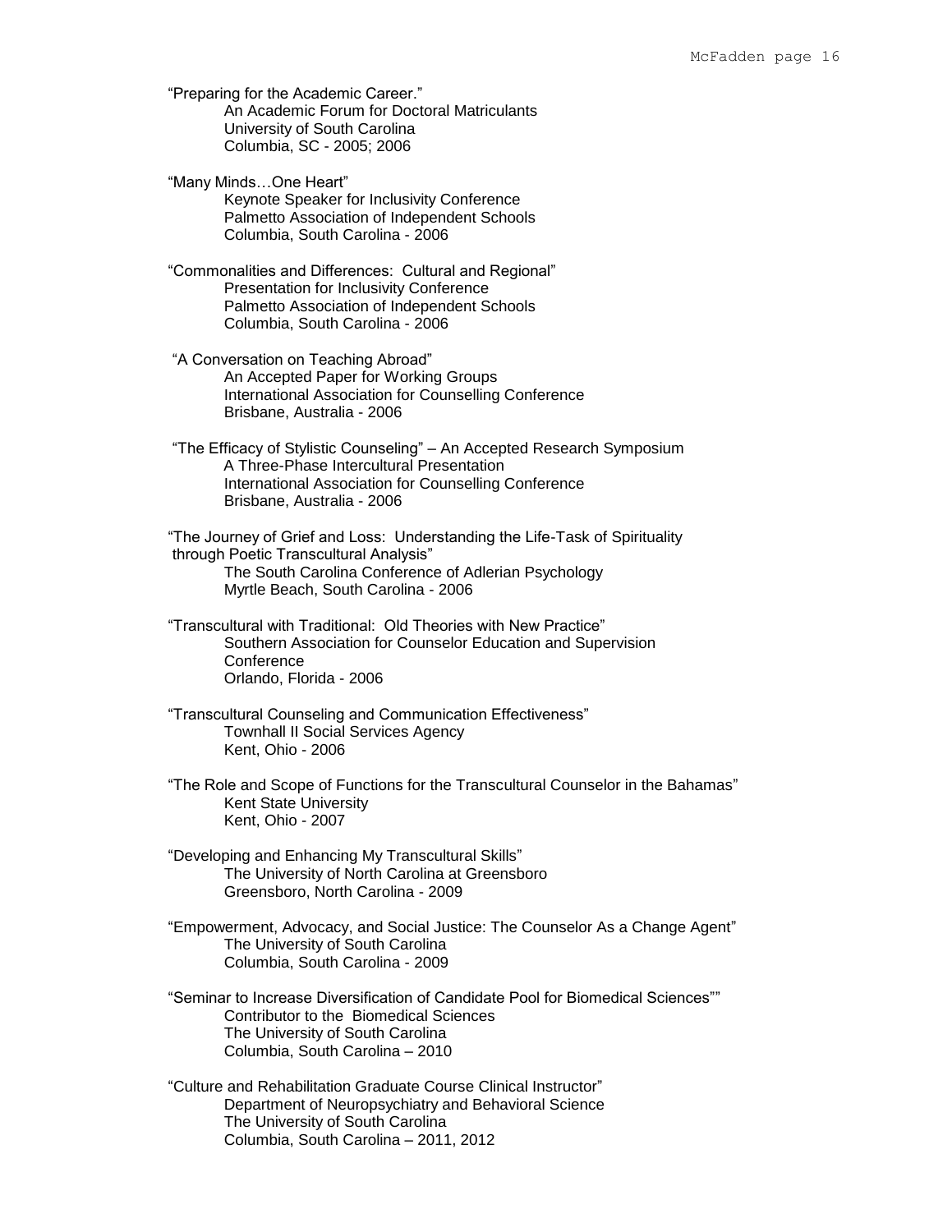# **B. Professional Publications**

### 1. Publications

 McFadden, J. (1973). A manual of group exercises in industry. Columbia: McFadden & Associates.

 McFadden, J. (Ed.). (1975). Instructional Modules. Columbia: University of South Carolina.

 McFadden, J. (1975, October). Realities of an EEO review committee. Management World Journal.

 McFadden, J. (1975, May). It's a right to be different: Myths and realities. Elementary School Guidance and Counseling Journal.

 McFadden, J. (1976, May). A dream not deferred. South Carolina Personnel and Guidance Newsletter.

 McFadden, J., & Rotter, J. (1976). A programmed outline for processing educational problems. SIP-system for identifying problems. Columbia: McFadden & Rotter.

 McFadden, J. (Guest Editor). (1976, October). Black counselor educators and supervisors (Special Issue). American Personnel and Guidance ANWC Journal.

 McFadden, J., & McFadden, G. (1976). Education as a reform mechanism: Teacher corps in prison. Journal of Correctional Education, 27 (3).

 McFadden, J. (1976, October). Stylistic dimensions of counseling Blacks. American Personnel and Guidance ANWC Journal.

 McFadden, J. (1977). Black dimensions of counseling. Counseling minoritiesinsights and perspectives. Atlanta: College Entrance Examination Board.

 McFadden, J. (1977, Winter). CEEB-SCANWC sponsor workshop for educators. South Carolina Personnel and Guidance Newsletter.

 McFadden, J. (Ed.). (1977). College of Education faculty information manual. Columbia: University of South Carolina.

 McFadden, J. (1977, Spring). Reflections on accountability. South Carolina Personnel and Guidance Newsletter.

 McFadden, J. (1977, Summer). Progress through commitment. South Carolina Personnel and Guidance Newsletter.

 McFadden, J. (Producer). (1977). Dimensions to counseling. Columbia: University of South Carolina. (Multi-media show).

 McFadden, J. (1977, Fall). Benchmark movements in counseling. South Carolina Personnel and Guidance Newsletter.

 McFadden, J. (Ed.). (1977). Counseling minorities - Insights and perspectives. Atlanta: College Entrance Examination Board.

 McFadden, J. (1978), Spring). Accelerating professional upward mobility. South Carolina Personnel and Guidance Newsletter.

 McFadden, J., Quinn, R., & Sweeney, T. (1978). Position paper on non-White concern in counseling. Washington: Association for Counselor Education and Supervision.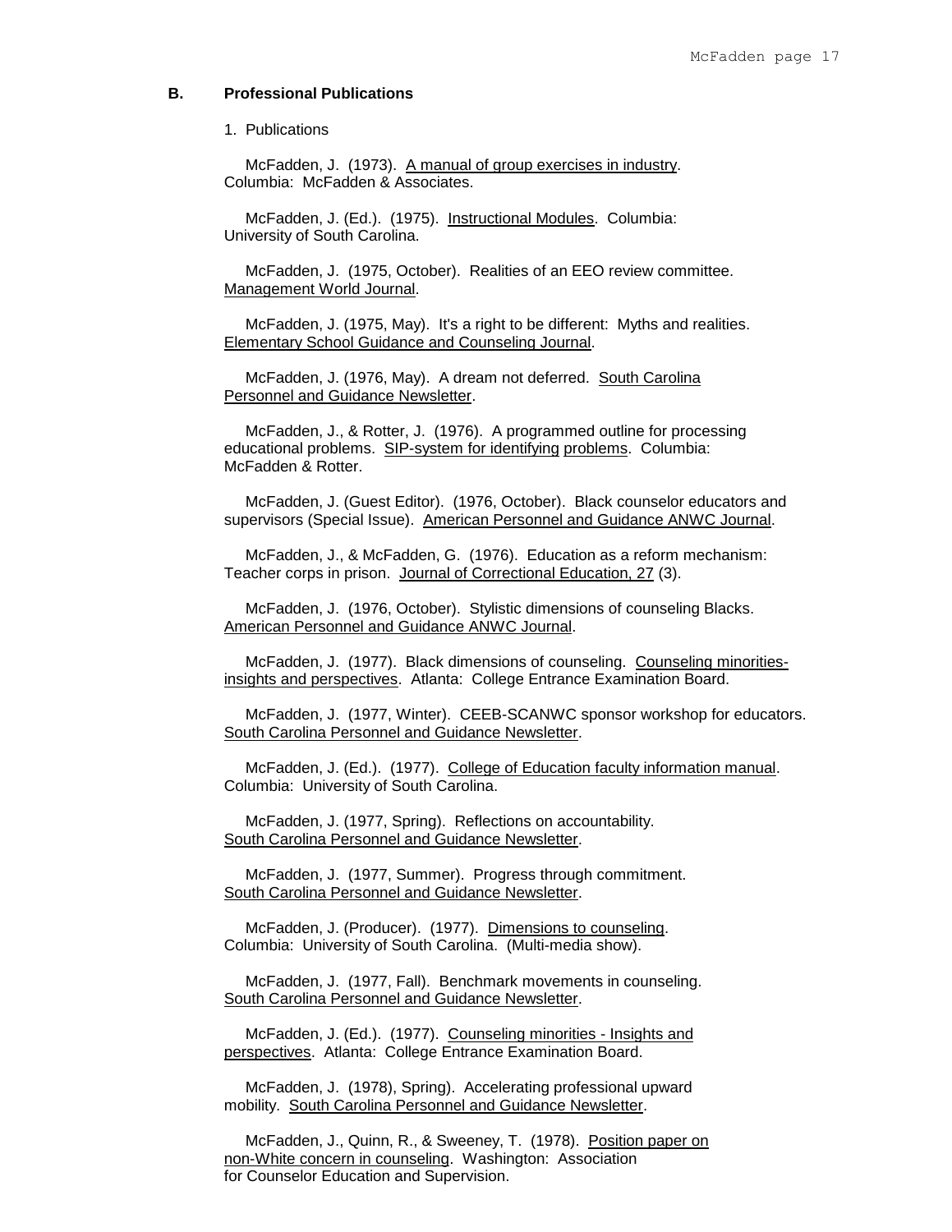McFadden, J. (1978). Culture-fair counseling: A challenge or dilemma. Counseling and teaching-identity versus assimilation. Atlanta: The College Board.

 McFadden, J., Bailey, W., & Duncan, D. (1978, Summer). A journal comes true. South Carolina Personnel and Guidance Journal.

 McFadden, J. (Ed.). (1978, Summer). Counseling and teaching -- Identity versus assimilation. Atlanta: The College Board.

 McFadden, J. (1978). Academic programming for Black students in professional schools and graduate education. In Davis (Ed.), Coalition for the Concerns of Blacks in Postsecondary Education in South Carolina. Columbia CCBE.

 McFadden, J. (1979, July). Group-counseling: Health related. American Personnel and Guidance ANWC Journal.

 McFadden, J. (1979). Adlerian influence on group counseling. Counseling-parenting-teaching. Atlanta: The College Board.

 McFadden, J. (1979, Summer). Self-help groups: Practical approaches for schools. South Carolina Personnel and Guidance Journal.

 McFadden, J. (Ed.). (1979). Counseling-parenting-teaching. Atlanta: The College Board.

 McFadden, J., Quinn, J. R., & Sweeney, T. J. (1979, June). Position paper on non-White concerns. Counselor Education and Supervision Journal.

 McFadden, J. (1979). Fundamental approaches to counseling Blacks and Hispanics. Counseling-parenting-teaching. Atlanta: The College Board.

 McFadden, J. (1979, June). Adlerian influence on group counseling. The Individual Psychologist 16 (2).

 McFadden, J. (Ed.). (1980). Discipline and classroom management. Atlanta: The College Board.

 McFadden, J. (1980). Discipline and feelings of inferiority. Discipline and classroom management. Atlanta: The College Board.

 McFadden, J., & Rotter, J. (1981). Values-orientation in schools. Saratoga, CA: Century Twenty-One Publishing Company.

 McFadden, J., Rotter, J., & Kannenberg, G. (1981). Significant influence people - A SIP of discipline and encouragement. Saratoga, CA: Century Twenty-One Publishing Company.

 McFadden, J. (1981). Stylistic dimensions of counseling. In Dana (Ed.). Human services for cultural minorities. Baltimore: University Park Press.

 McFadden, J. (Ed.). (1982, 1983, 1984). Leadership development manual. Washington: ANWC.

 McFadden, J., & Brooks, D. (Ed.). (1983). Counselor licensure action packet. Alexandria, VA: AACD.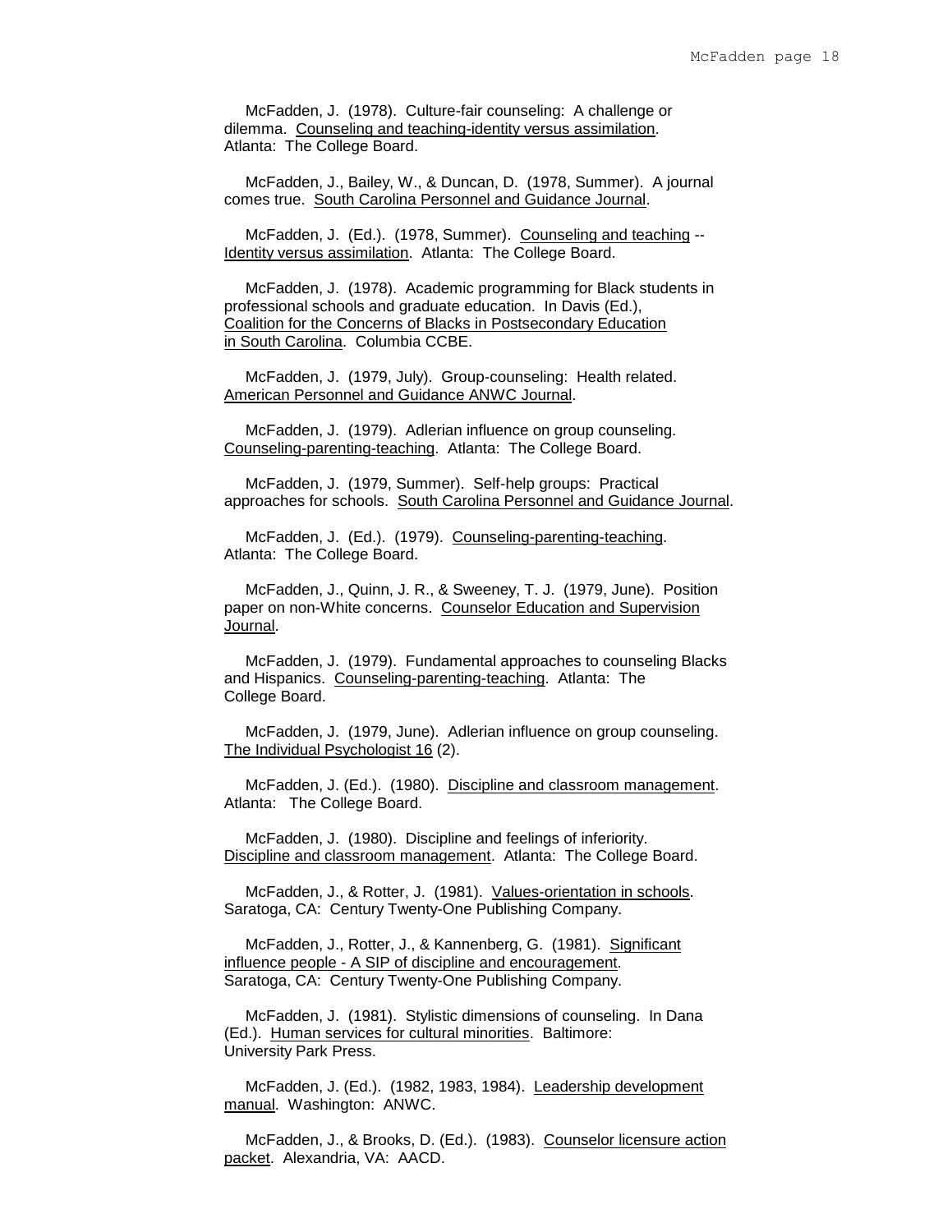McFadden, J. (1983). Stylistic counseling of the Black Family. In Obudho (Ed.). Contemporary Black marriage and family life. Westport, Connecticut: Greenwood, Press.

 McFadden, J., et al. (1983). Educational planning and development in Africa: An assessment of the endeavors in Togo and Cameroon. A Convention Paper. Mexico City: International Studies Association.

 McFadden, J., & Djassoa, G. (1985, January). Intuitive educational and vocational guidance in Togo. American Association for Counseling and Development ANWC Journal.

 McFadden, J., & Lipscomb, W. (1985, March). History of the Association for Non-White Concerns in Personnel and Guidance. American Association for Counseling and Development Journal.

 McFadden, J., & Keown, Jr. (1985). Disguised discrimination: Blacks in conflicts with White justice. Journal of Education and Social Analysis.

 McFadden, J. (1986). Stylistic dimensions of counseling minorities. International Journal for the Advancement of Counselling. 9(3).

 McFadden, J. (1987). The essence of communicating values to children in a multi-ethnic climate. In Buxton, & Prichard (Eds.), The many faces of teaching. Washington, D.C.: University Press of America.

 McFadden, J. (Guest Editor). (1987, January; 1987, July; 1988, January). Cross-Cultural Counseling: The international context. (Special issues, Parts I, II, III). Journal of Multicultural Counseling and Development.

 McFadden, J. (1987, January; 1987, July; 1988, January). From awareness to action. Journal of Multicultural Counseling and Development.

 McFadden, J. (1987, Winter). ACES Multicultural Counseling Interest Network: A bridge to cultural understanding and professional awareness. Association for Counselor Education and Supervision Spectrum.

 McFadden, J. (1988, January). Cross-cultural counseling: Caribbean perspective. Journal of Multicultural Counseling and Development.

 McFadden, J. (1988). From awareness to action. Journal of Multicultural Counseling and Development, 16(2).

 McFadden, J. (1988). The interplay of emergent sex roles in education: Implications for counseling. International Journal for the Advancement of Counselling, 11, 159-165.

 McFadden, J. (Guest Editor). (1988). Cross-cultural counseling: The international context. Journal of Multicultural Counseling and Development, 16, 1-40.

 McFadden, J. (Ed.). (1989). Thoughts from tomorrow's leaders, The Benjamin E. Mays Academy, University of South Carolina, 1989.

 McFadden, J. (Contributor). (1990). Guide to AACD Media. American Association for Counseling and Development.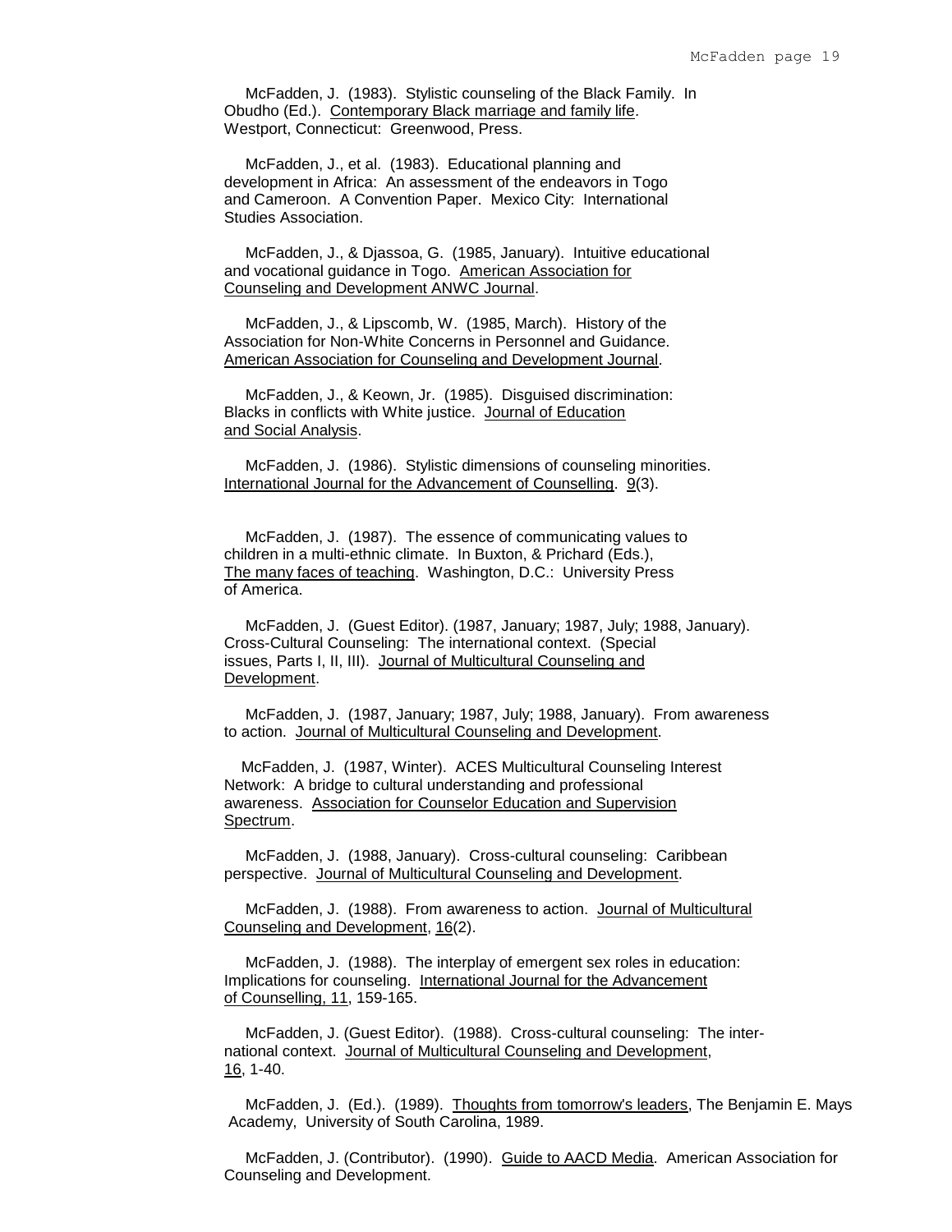McFadden, J. (Ed.). (1990). Young students enhancing their leadership skills, The Benjamin E. Mays Academy, University of South Carolina, 1990.

 McFadden, J. (1990). Ecological interrelatedness: a global counseling perspective. In Herr and McFadden (Ed.) Challenges of cultural and racial diversity to counseling. Alexandria, VA: American Association for Counseling and Development.

 McFadden, J. and Herr, E. (Ed.). (1991). Challenges of cultural and racial diversity in counseling. Alexandria, VA: American Association for Counseling and Development.

 McFadden, J. (Ed.). (1991). Today we follow - tomorrow we lead, The Benjamin E. Mays Academy, University of South Carolina.

 McFadden, J. (1991). The power and influence of teaching. In Holden (Ed.). Jennings scholar lecture series. Athens: Ohio University, 1992.

 McFadden, J. (1992). Cultures and literacies in higher education. In Hilgers, et al (Ed.). Academic literacies in multicultural higher education. Honolulu: University of Hawaii.

 McFadden, J. (1993). Introduction to transcultural counseling. In McFadden (Ed.). Transcultural counseling: bilateral and international perspectives. Alexandria, VA: American Counseling Association.

 McFadden, J. (1993). Transcultural counseling: a modality for blending distances and differences. In Manthei (Ed.). Reducing distances in counseling: cultural, social, and psychological. Auckland, New Zealand: IRTAC.

 McFadden, J. (1993). Historical approaches in transcultural counseling. In McFadden (Ed.). Transcultural counseling: bilateral and international perspectives. Alexandria, VA: American Counseling Association.

 McFadden, J. (1993). Stylistic model for transcultural counseling. In McFadden (Ed.). Transcultural counseling: bilateral and international perspectives Alexandria, VA: American Counseling Association.

 McFadden, J. (Ed.). (1993). Transcultural counseling: bilateral and international perspectives, Alexandria, VA: American Counseling Association.

 McFadden, J. (Ed.). (1993). Challenges of cultural and racial diversity to counseling. Alexandria, VA: American Counseling Association.

 McFadden, J., contributor and primary interviewee, and Larrabee, M. (1995). Curriculum change for the 21st century: module on multicultural counseling in career development. Career Development Training Institute.

 McFadden, J. (1996). Values and career development through transcultural counseling. In Walz and Feller (Ed.). Optimizing life transactions in turbulent times: exploring work, learning and careers. Greensboro, North Carolina: ERIC Publishers.

 McFadden, J. (1996). Multicultural counseling: From diversity to universality a transcultural perspective. A reaction article to a manuscript by C.H. Patterson, Journal of Counseling and Development, 74, 232-235.

 McFadden, J. (1996). Module ten: multicultural education. Washington, DC: American Association of Colleges for Teacher Education.

 McFadden, J., Merryfield, M., et al. (1997). Guidelines for multicultural education. Washington, DC: American Association of Colleges for Teacher Education.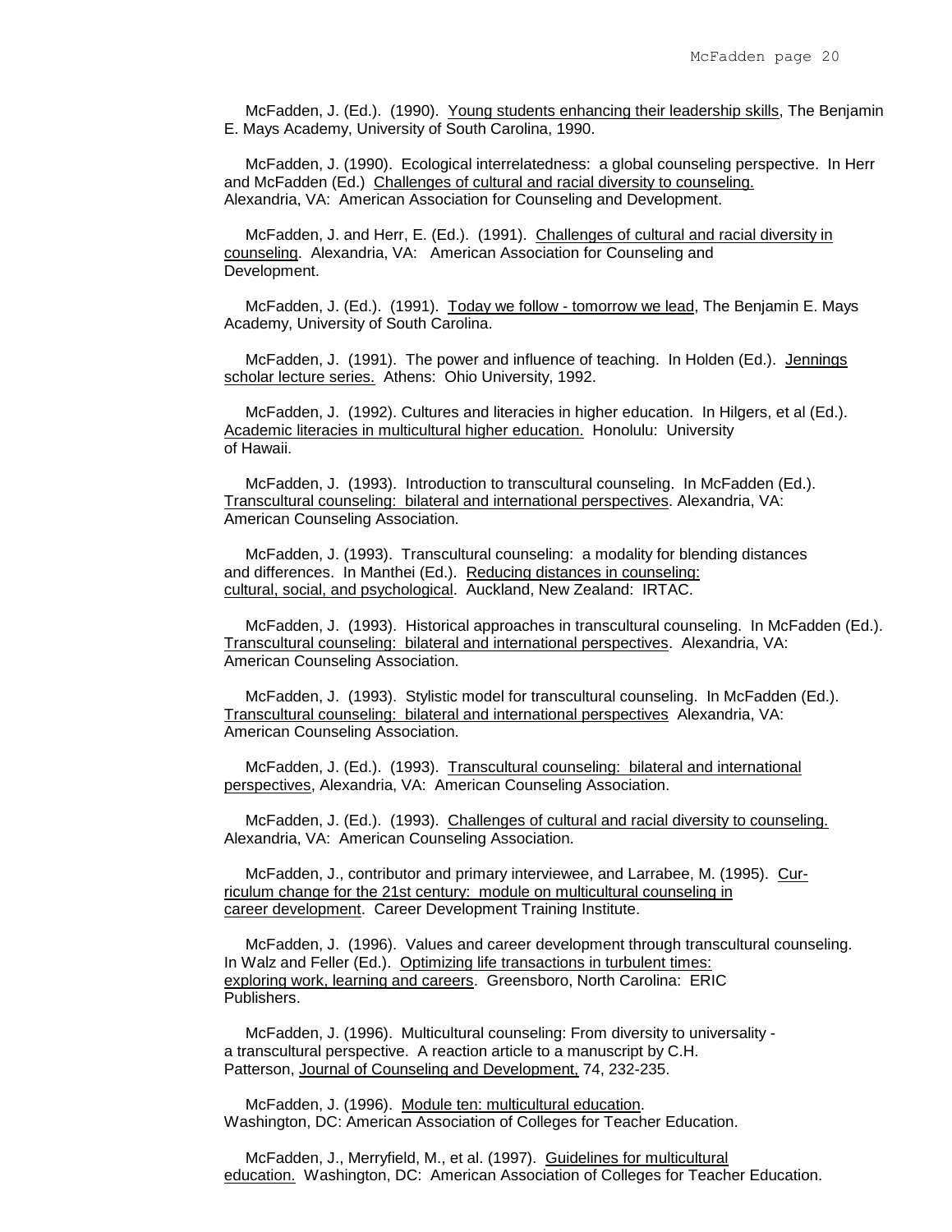McFadden, J. (1999). The legacy of Benjamin E. Mays and its impact on today=s society, The Challenger.

 McFadden, J. (1999). Foreword to Confronting prejudice and racism during multicultural training by M.S. Kiselica, Alexandria, VA: American Counseling Association.

 McFadden, J. and Antun, J. (1999). Stylistic model influences on culinary arts instruction. The Consortium Journal.

 McFadden, J. (1999). Introduction to transcultural counseling. In McFadden (Ed.). Transcultural counseling. second edition. Alexandria, VA: American Counseling Association.

 McFadden, J. (1999). Historical approaches in transcultural counseling. In McFadden (Ed.). Transcultural counseling, second edition. Alexandria, VA: American Counseling Association.

 McFadden, J. (1999). Stylistic model for transcultural counseling. In McFadden (Ed.). Transcultural counseling, second edition. Alexandria, VA: American Counseling Association.

 McFadden, J. (Ed.) (1999). Transcultural counseling. second edition. Alexandria, VA: American Counseling Association.

 McFadden, J. and Jencius, M. (2000). Using cyberspace to enhance counselors' cultural transcendence. In Bloom, J. and Walz, G. (Ed.). Cybercounseling and education in the millennium: a handbook for human services specialists.

 McFadden, J. (2000). Transcultural vignettes for helping and management professionals. Louisville, TN: Dura-Nance Associates Publishing Co.

 McFadden, J. (2000). The infusion of technology into a CACREPaccredited curriculum. Journal of Technology in Counseling.

 McFadden, J. (2000). Computer-mediated technology and transcultural counselor education. Journal of Technology in Counseling.

 McFadden, J. and Boveja, M.(2001). Urban adolescents and violence. In Sandhu, D.S. (Ed.). Faces of violence - Counseling for the millennium. Alexandria, VA: American Counseling Association.

 McFadden, J. (Ed.) (2001). African American professors program monograph. Columbia, SC: University of South Carolina.

 McFadden, J. (2001). African American doctoral student development. In McFadden, J.(Ed.). African American professors program monograph. Columbia, SC: University of South Carolina.

 McFadden, J. (2001). AAPP preface. In McFadden, J.(Ed.). African American professors program monograph. Columbia, SC: University of South Carolina.

 McFadden, J. and Harper. (2001). Former AMCD leaders speak on past and and future. Counseling Today by the American Counseling Association. July.

 McFadden, J. (2001). Intercultural marriage and family: beyond the racial divide. The Family Journal: Counseling and Therapy for Couples and Families. 9 (1).

 McFadden, J. and Moore, J.L. III. (2002). Intercultural marriage and family: beyond the continental divide. Intercultural Journal for the Advancement of Counselling. 23 (4).McFadden 75%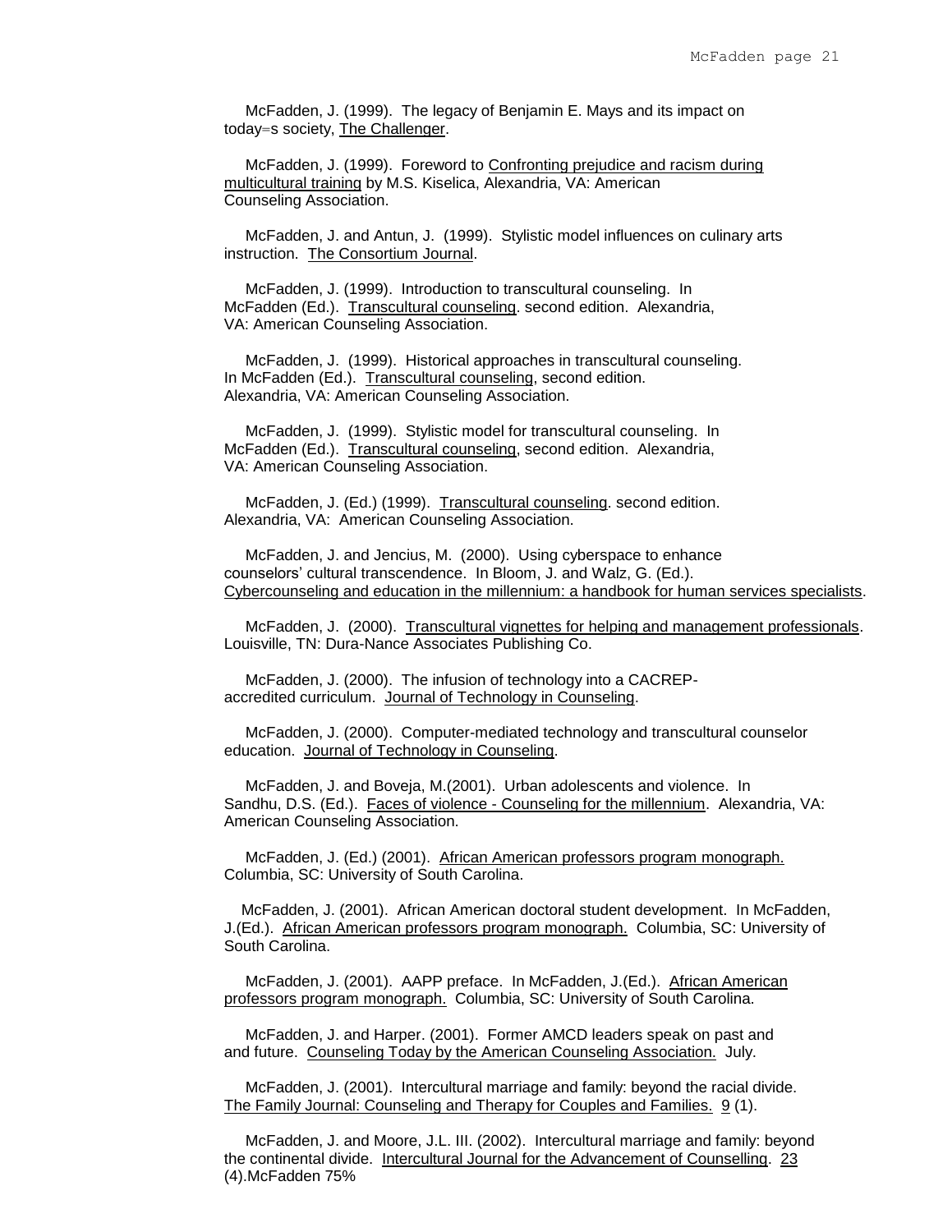McFadden, J. and Roddy, C. (2002). Former South Carolina Governor Richard W. Riley speaks at Benjamin E. Mays lecture. College of Education Report. Columbia, SC: University of South Carolina.

 McFadden, J. (Ed.) (2002). African American professors program monograph. Columbia, SC: University of South Carolina.

 McFadden, J. (2002). AAPP preface. In McFadden , J.Ed.). African American professors program monograph. Columbia, SC: University of South Carolina.

 McFadden, J. (2002). Family therapy within a transcultural dynamic. In McFadden, J.(Ed.). African American professors program monograph. Columbia, SC: University of South Carolina.

 McFadden, J. (Ed.) (2003). African American professors program monograph. Columbia, SC: University of South Carolina.

 McFadden, J. (2003). AAPP preface. In McFadden , J. Ed.). African American professors program monograph. Columbia, SC: University of South Carolina.

 McFadden, J. (2003). The application of stylistic counseling on historic Hilton Head Island. In McFadden, J. (Ed.). African American professors program monograph. Columbia, SC: University of South Carolina.

 Harper, F.D. and McFadden, J. (Ed.) (2003). Culture and counseling: new approaches. Boston, MA: Allyn and Bacon.

 McFadden, J. and Harper, F.D. (2003). Introduction. In Harper, F.D. and McFadden, J. (Ed.). Culture and counseling: new approaches. Boston, MA: Allyn and Bacon.

 McFadden, J. (2003). Transcultural counseling theory development through the liberal arts. In Harper, F.D. and McFadden, J. (Ed.). Culture and counseling: new approaches. Boston, MA: Allyn and Bacon.

 McFadden, J. (2003). Stylistic model for counseling across cultures. In Harper, F.D. and McFadden, J. (Ed.) Culture and counseling: new approaches. Boston, MA: Allyn and Bacon.

 McFadden, J. and Banich, M.A. (2003). Using bibliotherapy in transcultural counseling. In Harper, F.D. and McFadden, J. (Ed). Culture and counseling: new approaches. Boston, MA: Allyn and Bacon.

 McFadden, J. and Durant, C.E. (2003). Preventive counseling is a multicultural society. In Harper, F.D. and McFadden, J. (Ed.). Culture and counseling: new approaches. Boston, MA: Allyn and Bacon.

 McFadden, J. and Harper, F.D. (2003). Conclusions, trends, issues, and recommendations. In Harper, F.D. and McFadden, J. (Ed.). Culture and counseling: new approaches. Boston, MA: Allyn and Bacon.

 McFadden, J. and Harper, F.D. (2003). Glossary and annotated bibliography on culture and counseling. In Harper, F.D. and McFadden, J. (Ed.). Culture and counseling: new approaches.. Boston, MA: Allyn and Bacon.

 McFadden, J. (Ed.) (2004). African American professors program monograph. Columbia, SC: University of South Carolina.

 McFadden, J. (2004). AAPP preface. In McFadden, J.(Ed.). African American professors program monograph. Columbia, SC: University of South Carolina.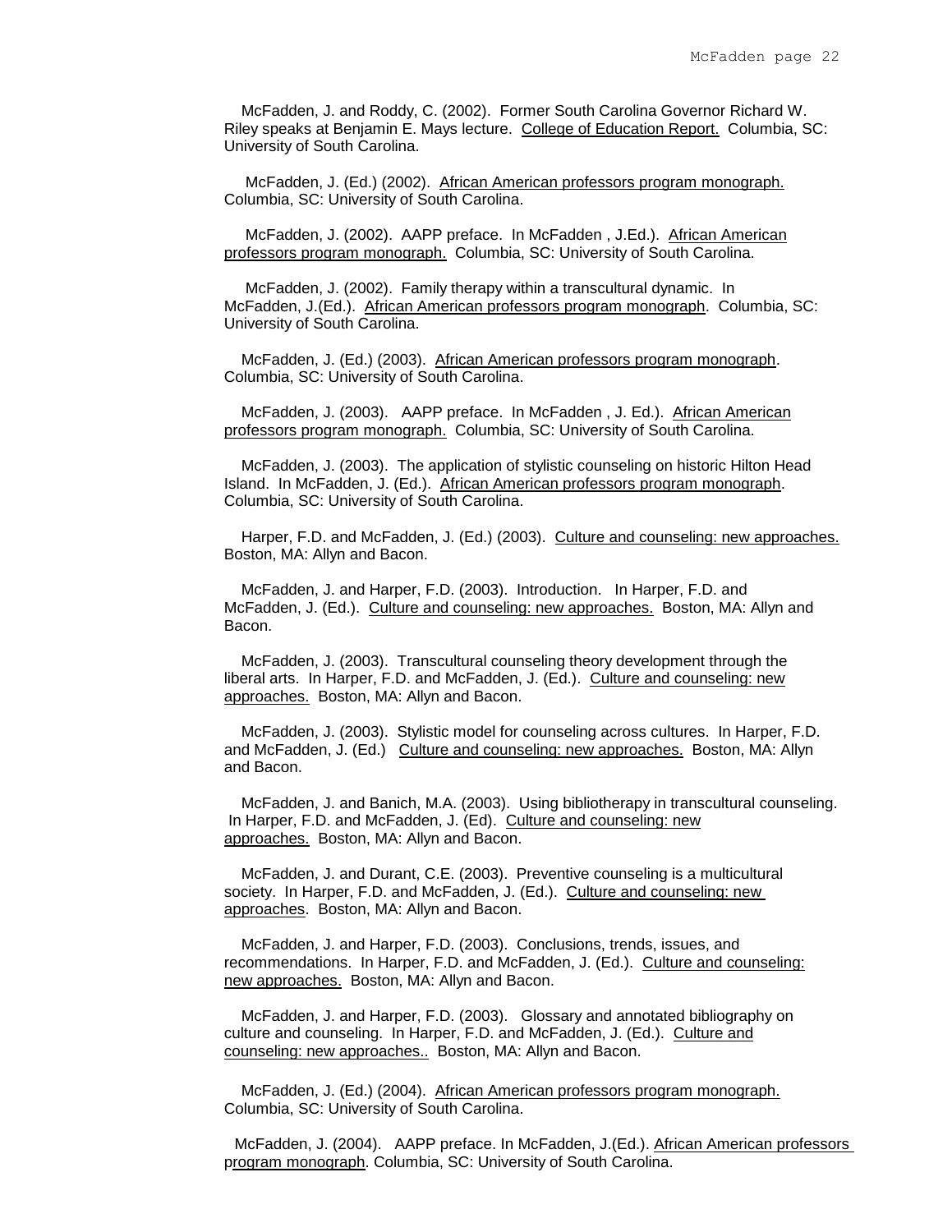McFadden, J. (2004). A cultural comparison of reality therapy and systemic counseling. In McFadden, J. (Ed.). African American professors program monograph. Columbia, SC: University of South Carolina.

 McFadden, J. and Jencius M. (2005). Kulturler otesi terapide stilistik model. In Kurter, Psiki.Dan.M.Fulya (Ed). Psikolojik danismanlikta ve psikoterapide global etkilesimin onemi sempozyumu. Istanbul, Turkey: Bahcesehir Universitesi.

 McFadden, J. (2005). Native American mascots: Implications for Native American identity development and counseling. In McFadden, J.(Ed.). African American professors program monograph. Columbia, SC: University of South Carolina.

 McFadden, J., et al (2005). Transcultural teaching and counseling through the gullah art of Jonathan Green. In McFadden, J.(Ed.). African American professors program monograph. Columbia, SC: University of South Carolina.

 McFadden, J. (2005). AAPP preface. In McFadden, J. (Ed.). African American professors program monograph. Columbia, SC: University of South Carolina.

 McFadden, J. (Ed.) (2005). African American professors program monograph. Columbia, SC: University of South Carolina.

McFadden, J. and Deaner, R.G. (2006). Narrative strategies for creative expression: spiritual and poetic meaning. In McFadden, J. (Ed.). African American professors program monograph. Columbia, SC: University of South Carolina.

McFadden, J. (2006). Our AAPP son, brother, colleague. In McFadden, J. (Ed.). African American professors program monograph. Columbia, SC: University of South Carolina.

 McFadden, J. and Durant, C. (Accepted). Cultural challenges facing adolescents and young people in the new millennium with transcultural implications. International Journal for the Advancement of Counselling.

 McFadden, J. and Jencius. M. The stylistic model for transcultural counseling: A practitioner's guide. Boston, MA: Allyn and Bacon, In Review.

 McFadden, J. (Ed.) (2006). African American professors program monograph. Columbia, SC: University of South Carolina.

 McFadden, J. (Ed.) (2007). African American professors program monograph. Columbia, SC: University of South Carolina.

McFadden, J. Deaner, R.G. and Crews, M., (2007). Escaping spiritual encapsulation: awareness, knowledge, skills and stylistic model. In McFadden, J. (Ed.). African American professors program monograph. Columbia, SC: University of South Carolina.

McFadden, J. (2007). AAPP preface. In McFadden, J.(Ed.). African American professors program monograph. Columbia, SC: University of South Carolina.

Deaner, R.G., Pechersky, K., and McFadden, J.(2007). Ethnicity: religious practice and marriage and family counseling implications. In Onedera, J.D. (Ed.). The role of religion in marriage and family counseling. New York, NY: Bruner-Routledge/ Taylor and Francis, Incorporated.

McFadden, J. (2008). Seeking Grace. Columbia, SC: McFadden and Associates.

McFadden, J. (Ed.) (2008). African American professors program monograph. Columbia, SC: University of South Carolina.

McFadden, J. (2008). AAPP preface. In McFadden, J. (Ed.). African American professors program monograph. Columbia, SC. University of South Carolina.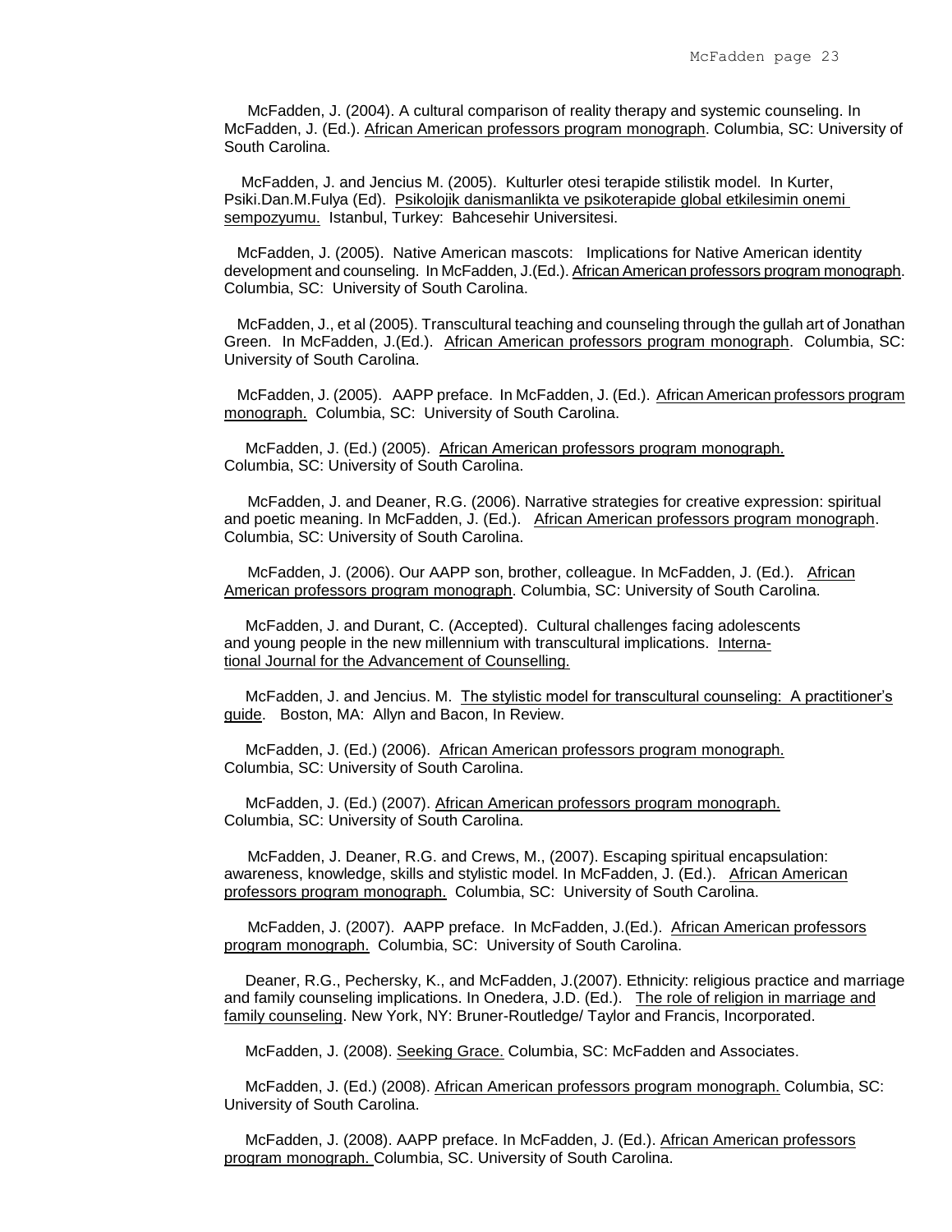Lewis, J. and McFadden, J. (2008). Theory to practice: self-regulated learning in undergraduate students. In McFadden, J.(Ed.). African American professors program monograph. Columbia, SC: University of South Carolina.

McFadden, J. (Ed.) (2009). African American professors program monograph. Columbia, S.C: University of South Carolina.

 McFadden, J. (Ed.) (2009). AAPP preface. In McFadden, J. (Ed.). African American professors program monograph. Columbia, SC: University of South Carolina.

 Walsh, J., McFadden, J., and Larrabee M.J. (2009). Cultural intentionality in counselor education: Tools for teaching students to learn In McFadden (Ed.), African American professors program monograph. Columbia, SC: University of South Carolina.

McFadden, J. (Ed.) (2009). Korean War Memories of Command Sergeant Major Clarence A. White Booklet. Columbia, S.C.

 McFadden, J. (Ed.) (2010). African American professors monograph. Columbia, S.C: University of South Carolina.

 McFadden, J. (Ed.) (2010). AAPP preface. In McFadden, J.(Ed.). African American professors program monograph. Columbia, SC: University of South Carolina.

 Jasinski, T,M. and McFadden, J. (2010). Transcultural approaches through counselor education programs: Preparing students for counseling effectiveness in a global society. In McFadden, J. (Ed.) . African American professors program monograph. Columbia, S.C: University of South Carolina.

McFadden, J. (Ed.) (2012). African American professors program/ Southeast Alliance for graduate education and the professoriate monograph. Columbia, S.C: University of South Carolina.

 McFadden, J. (Ed.) (2012). AAPP/ SEAGEP preface. In McFadden, J. (Ed.). African American professors program/ Southeast Alliance for graduate education and the professoriate monograph. Columbia, SC: University of South Carolina.

2: Creator, Producer, and Director of Video and DVD Leadership Documentaries

a) The Benjamin Elijah Mays Lectures

 McFadden J. (1995). "Benjamin Elijah Mays: A Rebellion of Poetic Elegance" by Lawrence Edward Carter, Dean of King International Chapel and Professor of Philosophy and Religion. Atlanta, GA: Morehouse College.

 McFadden J. (1996). "The Application of Benjamin Elijah Mays: Social Philosophy to Contemporary Issues" by Charles B. Jackson, Sr., Pastor. West Columbia, SC: Brookland Baptist Church.

 McFadden J. (1997). "Benjamin Elijah Mays: Legacy and Liberal Learning" by Donald W. Harward, President, Lewiston, ME: Bates College.

 McFadden J. (1998). "The Education of Benjamin Elijah Mays: An Experience in Effective Teaching" by Charles Vert Willie, Professor of Education and Urban Studies. Cambridge, MA: Harvard University.

 McFadden J. (1999). "Benjamin Elijah Mays: Philosophy of Education and the Technology Revolution: Irrelevant or More Relevant" by Samuel DuBois Cook, President Emeritus. New Orleans, LA: Dillard University.

 McFadden J. (2000). "Benjamin Elijah Mays: Reflections by His Niece" by Bernice Mays Perkins, Humanitarian, Civic and Community Leader. Cleveland, OH.

 McFadden J. (2001). "Ordinary People, Extraordinary Accomplishments: The Benjamin Elijah Mays Legacy" by James L. Solomon, Jr., Humanitarian, Educator, Outstanding Civic Leader, Former Commissioner for SC Department of Social Services. Columbia, SC.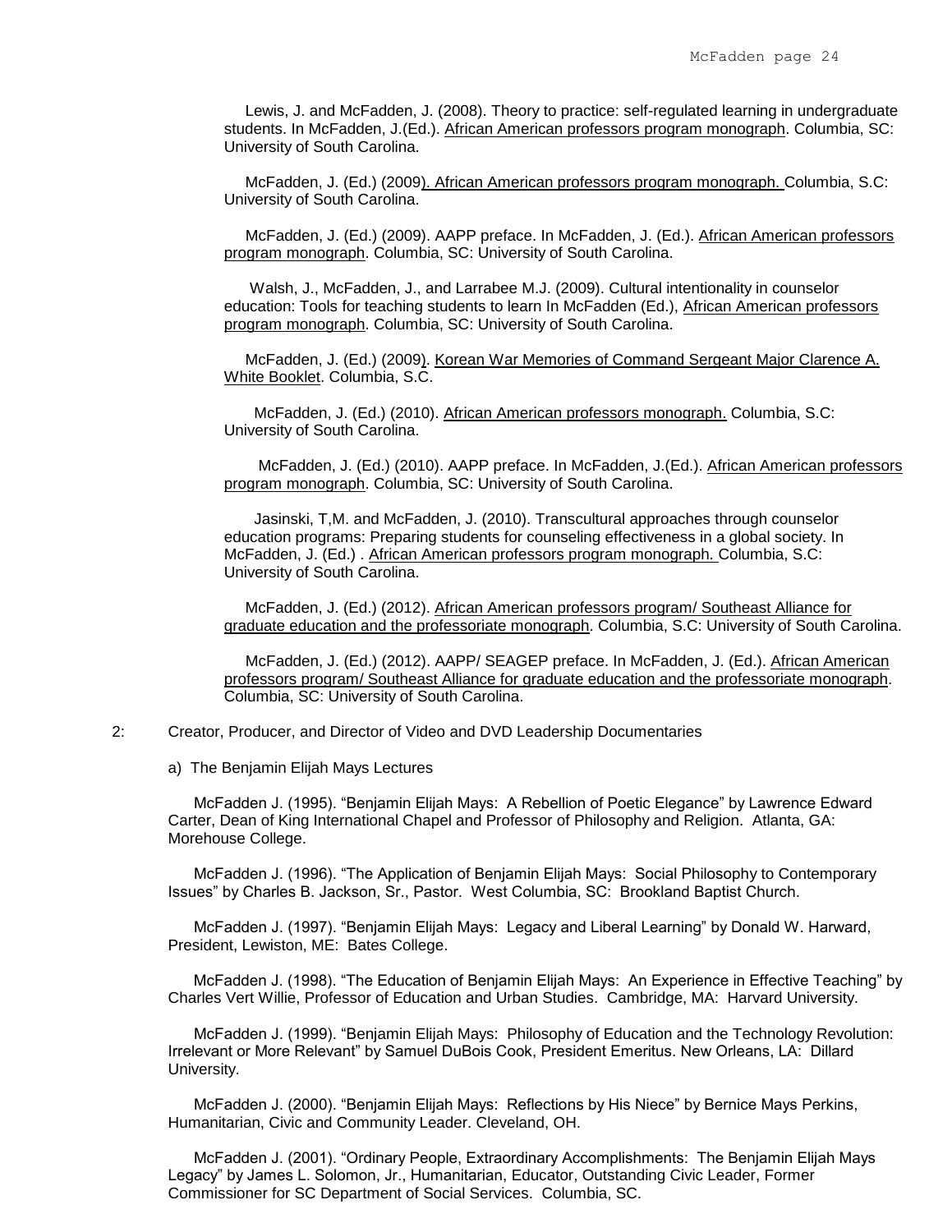McFadden J. (2002). "Benjamin Elijah Mays: A Life Committed to Education for All" by the Honorable Richard W. Riley, Former Governor of the State of South Carolina and Former United States Secretary of Education. Columbia, SC.

 McFadden J. (2003). "Journey of a Secretary: From Benjamin Elijah Mays to Martin Luther King, Jr." by Dora E. McDonald, Former Secretary to Dr. Benjamin Elijah Mays and Former Secretary to Dr. Martin Luther King, Jr. Atlanta GA.

 McFadden J. (2004). "Learning from the Mays Legacy" by Otis Moss, Jr., Chairman of the Board of Trustees at Morehouse College and Pastor of Olivet Institutional Baptist Church. Cleveland, OH.

 McFadden, J. (2005). "The Benjamin E. Mays Influence on the Grassroots of Briggs v. Elliott." by Joseph A. DeLaine, Board of Directors, The Briggs-DeLaine Pearson Foundation. Charlotte, NC.

b) The Benjamin Elijah Mays' Archival Interviews and Academy Commencement Programs

 McFadden, J. (1995). "An Interview with Dr. Lawrence Edward Carter, Author of Mays: Walking Integrity". Columbia, SC: University of South Carolina.

 McFadden, J. (1996). "Interviewing an Alumnus of Morehouse: Reverend Charles B. Jackson, Sr." Columbia, SC: University of South Carolina.

 McFadden, J. (1997). "A Historical Interview of Mays: Life at Bates College by President Donald W. Harward". Columbia, SC: University of South Carolina.

 McFadden, J. (1998). "Interview with a Man Continuing the Legacy of Mays: Dr. Charles Vert Willie". University of South Carolina.

 McFadden, J. (1999). "A Colleague of Mays Interviews: Samuel DuBois Cook". Columbia, SC: University of South Carolina.

 McFadden, J. (2000). "A Niece of Mays Interviews and Recollects: Mrs. Bernice Mays Perkins". Columbia, SC: University of South Carolina.

 McFadden, J. (2001). "Interviewing Dr. James L. Solomon, Jr., A Student of Morehouse College". University of South Carolina.

 McFadden, J. (2002). "An Governor Interviews and Extends Respect to Mays". Columbia, SC: University of South Carolina.

 McFadden, J. (2003). "Mays' Secretary Interviews with Historic Memories." Ms. Dora E. McDonald. Columbia, SC: University of South Carolina.

 McFadden, J. (2004). "Interviewing a Morehouse Alumnus and Chairman of the Board Trustees". The Reverend Dr. Otis Moss, Jr. Columbia, SC: University of South Carolina.

 McFadden, J. (2005). "Retrospective Vision of South Carolina School Desegregation" Interview of Joseph A. DeLaine, Board of Directors, The Briggs-DeLaine Pearson Foundation. Columbia, SC: University of South Carolina.

McFadden, J. (2006). "The Benjamin Elijah Mays Lecture Series." A Compilation of Programs from 1995-2005. Columbia, SC: University of South Carolina.

McFadden, J. (2006). "The Benjamin E. Mays Commencement Programs." A Compilation of Programs from 1992-2005. Columbia, SC: University of South Carolina.

c) The Seeking Grace Series

McFadden, J. (Executive Producer). (2008). "The Musical CD of Seeking Grace; Poems of Honor" Columbia SC: McFadden and Associates.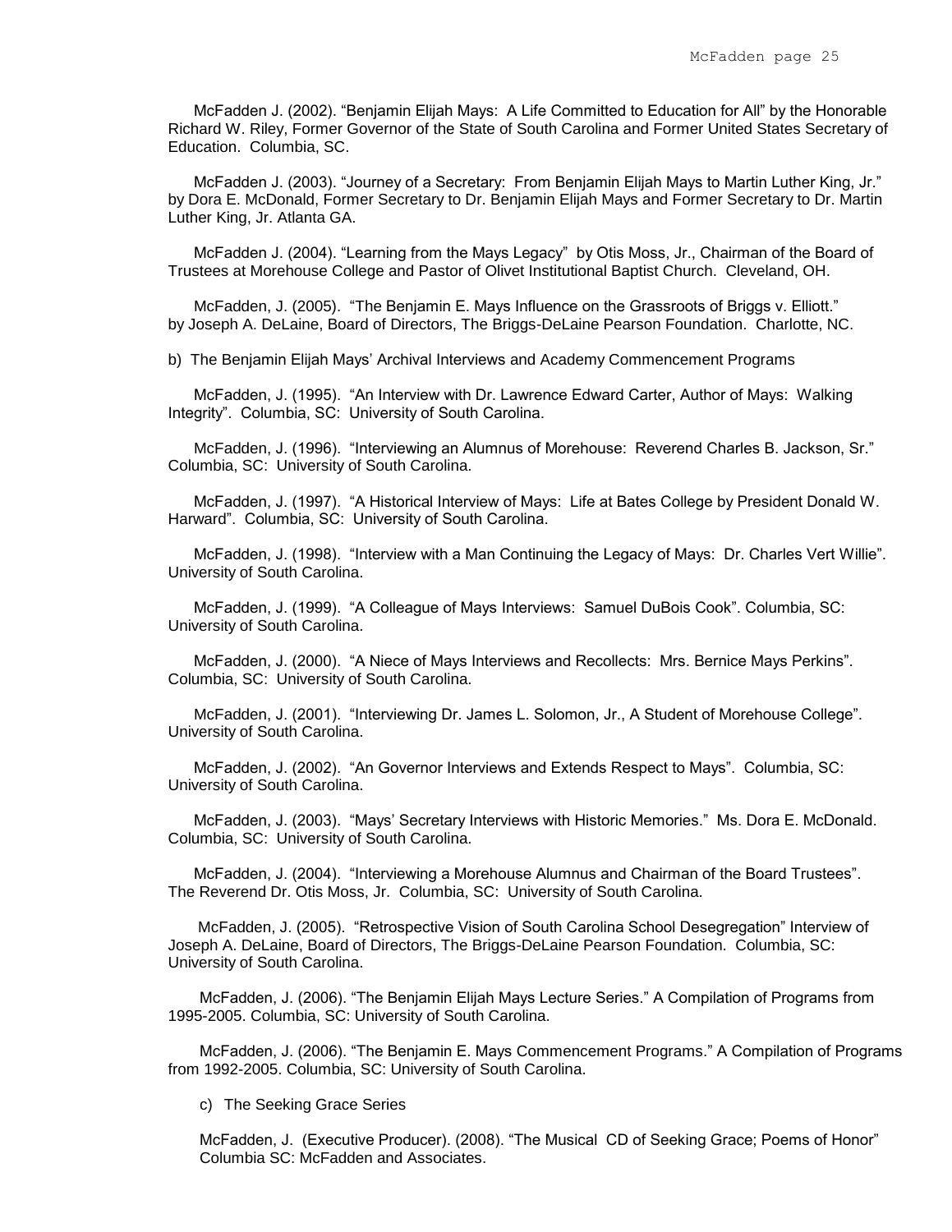## 3. Proposals and Reports

 Cooperative educational services project: A joint concept, \$11,071.00, University of South Carolina Proposal, Co-Author, 1971.

 Proposal for the continuation of special training institute on integrated education for school personnel In South Carolina. \$201,859.00, University of South Carolina Proposal, Co-Author, 1971.

 Proposal for the continuation of the South Carolina center for integrated education for school personnel in South Carolina, \$157,193.00, University of South Carolina Proposal, Co-Author, 1971.

 Proposal for the continuation of the South Carolina general assistance center, \$138,381.00, University of South Carolina, Co-Author, 1973.

McFadden, J. Human relations institute with a curricular approach, \$15,761.00, College of Education Proposal, Columbia: University of South Carolina, 1974.

McFadden, J. South Carolina school desegregation consulting center - center for integrated education general assistance center: a progress report of 1968 - 1974. Columbia: University of South Carolina, 1974.

 McFadden, J. Final report of program performance: GAC and special training institute, 1973 -1974. Columbia: University of South Carolina, 1974.

McFadden, J., & Turner, D. (Eds.). NASDTEC self-study – teacher education programs. Columbia: University of South Carolina, 1975.

 McFadden, J. Administrative internships at the University of South Carolina, \$71,500.00, Rockefeller Foundation Fellowship Program in Higher Education Administration Proposal, 1977, 1978, 1979.

McFadden, J. Educational research opportunities program for minorities and women at the University of South Carolina, \$117,010.00, National Institute of Education Experimental Program for Opportunities in Advanced Study and Research in Education Proposal, 1979.

 McFadden, J., et al. Institutional grant and fellowship programs at the University of South Carolina, \$169,925.00 Professional Opportunities Program Proposal to the Department of Health, Education, and Welfare, 1980.

 McFadden, J. Personality characteristics and performance expectations, \$3,700.00, Research Proposal to the University of South Carolina Committee on Research and Productive Scholarship, 1980.

 McFadden, J., et al. Republic of Togo: The report of the University of South Carolina visitation. Columbia, SC: University of South Carolina, 1980.

 McFadden, J., & Robinson, E. H. Proposal to design and field test self-directed learning programs for professional development counslors in South Carolina, \$1,000.00, Southern Region Branch Assembly of APGA Proposal, 1980-81.

McFadden, J., & Kherlopian, R. (Eds.). United Republic of Cameroon: A briefing paper. Columbia, SC: University of South Carolina, 1981.

McFadden, J. Proposal for support to primary education: Cameroon, \$157,759.00, USAID, Co-Author, 1981.

 McFadden, J. Proposal for training institute for race desegregation, \$70,056.00, Department of Education, Co-Author, 1981-1982.

 McFadden, J., et al. Educational research opportunities program for minorities and women at the University of Carolina and South Carolina State College, \$129,107.00, NIE Proposal, 1981-1984.

 McFadden, J., et al. Fulbright-Hays foreign curriculum consultants, \$13,973.00. Columbia: University of South Carolina, 1982.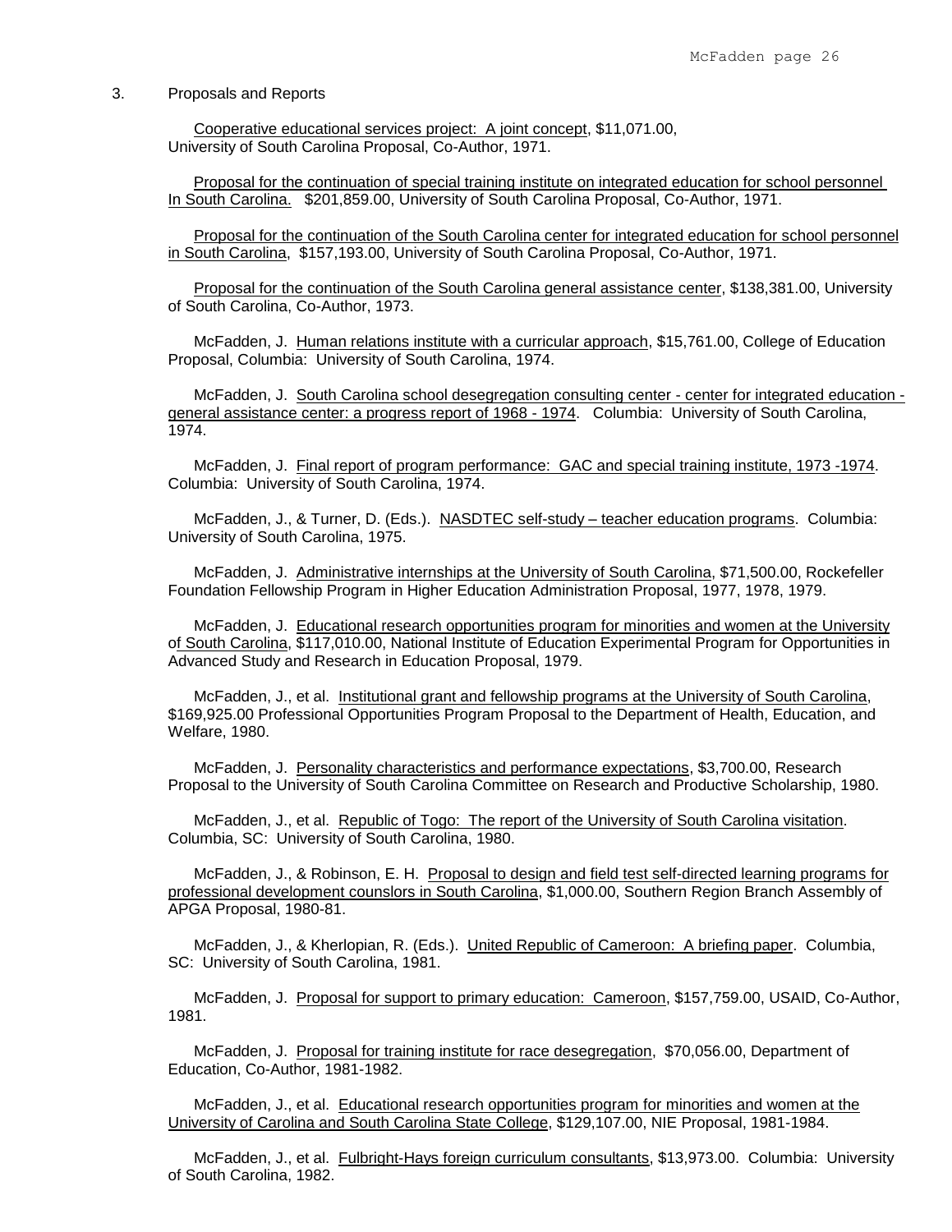McFadden, J., et al. Group projects abroad program, \$93,546.00. Columbia: University of South Carolina, 1982.

 McFadden, J. Proposal for central coordination of minority administrative internship program, \$25,458.00, Columbia: University of South Carolina, 1984-85.

 McFadden, J., et al. Proposal for management internship program for staff of King Saud University - Saudi Arabia, \$306,068.00, Columbia: University of South Carolina, 1985-87.

 McFadden, J. Proposal for the development of a handbook on multicultural counselor training, \$2,200.00, American Association for Counseling and Development, 1986-87.

McFadden, J., et al. Proposal for faculty recruitment at the University of South Carolina, \$44,120.00, South Carolina Commission on Higher Education, 1988-89.

McFadden, J., et al. Proposal for Fulbright scholar-in-residence program at the University of South Carolina, \$43,780.00, Council for International Exchange of Scholars, 1988-89.

 McFadden, J., et al. Proposal for recruiting Black faculty at the University of South Carolina, \$36,720.00, South Carolina Commission on Higher Education, 1988.

 McFadden, J. Proposal for The Benjamin E. Mays Academy for Leadership Development. \$3,000.00, South Carolina Electric & Gas Company, 1989.

 McFadden, J. Proposal for The Benjamin E. Mays Academy for Leadership Development. \$1,000.00 per year, DuPont Company, 1988-1991.

 McFadden, J. and Thompson, T.E. Proposal for Lilly Teaching Fellow - Junior Faculty/Senior Faculty Mentors Program. \$5,000.00, University of South Carolina, 1993.

 McFadden, J. Proposal for The Benjamin E. Mays Academy for Leadership Development. \$5,000.00 per year, Southern Bell 1989-1993. \$3,000.00 per year, Bell South 1994-2001.

 McFadden, J. Proposal for The Benjamin E. Mays Academy for Leadership Development. \$500.00 per year, Palmer Memorial Chapel, 1990-2007.

 McFadden, J. Proposal for The Benjamin E. Mays Academy for Leadership Development. \$5,000.00, John Deere Company, 1997-1998.

McFadden, J. Proposal for The Benjamin E. Mays Academy for Leadership Development. \$1,000.00 per year, Haggai Institute, 1998 - 2000.

 McFadden, J. Proposal for the African American Professors Program at the University of South Carolina, \$200,000. South Carolina General Assembly, 2000.

 McFadden, J. Proposal for the African American Professors Program at the University of South Carolina, \$200,000. Kellogg Foundation, 2000.

 McFadden, J. Proposal for The Benjamin E. Mays Academy for Leadership Development. \$3,000.00, Bell South, 2001.

 McFadden, J. Proposal for the African American Professors Program at the University of South Carolina, \$200,000. South Carolina General Assembly, 2001

 McFadden, J. Proposal for the African American Professors Program at the University of South Carolina, \$200,000-Kellogg Foundation, 2001.

 McFadden, J. Proposal for the African American Professors Program at the University of South Carolina, \$200,000. South Carolina General Assembly, 2002.

 McFadden, J. Proposal for the African American Professors Program at the University of South Carolina, \$175,000. South Carolina General Assembly, 2003.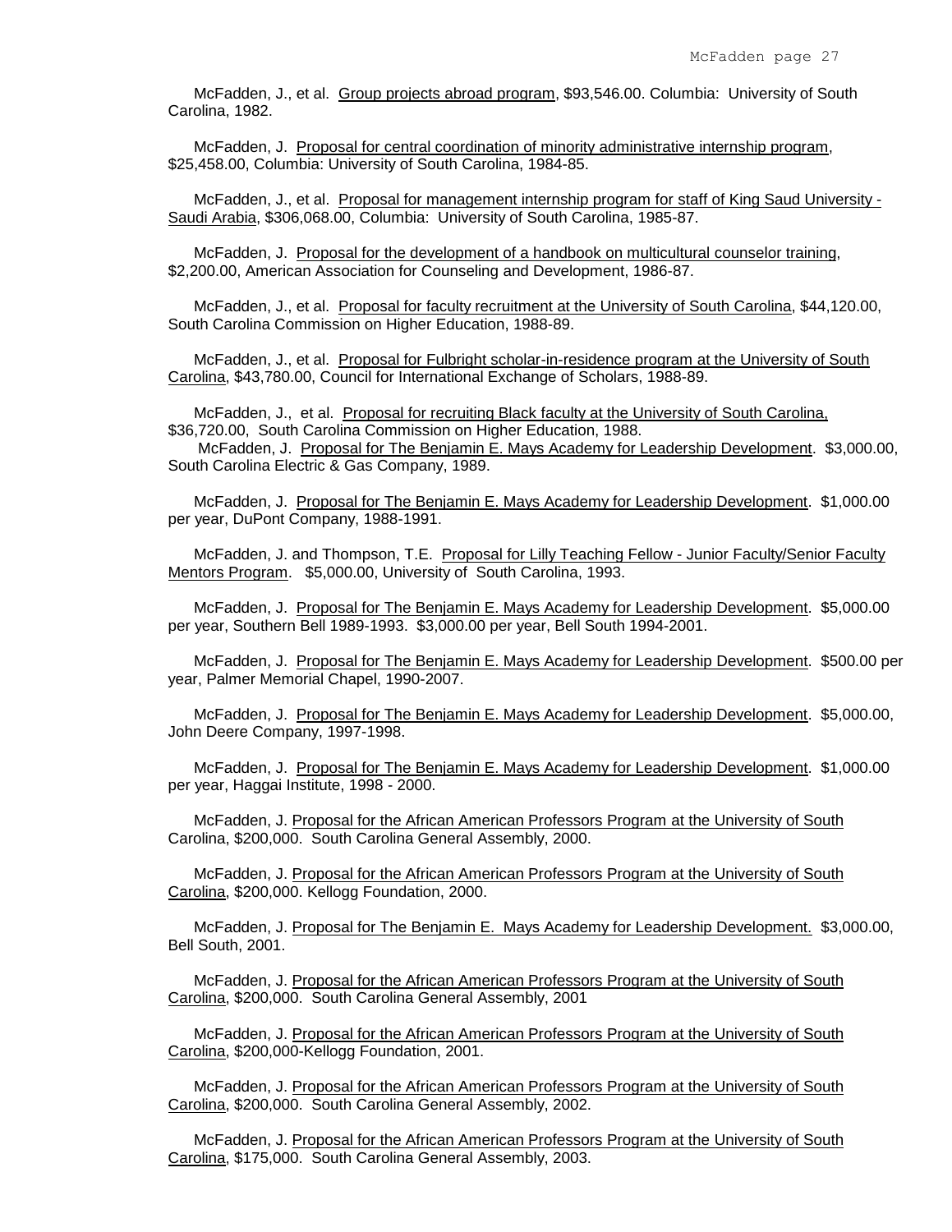McFadden, J. Proposal for the African American Professors Program at the University of South Carolina, \$175,000. South Carolina General Assembly, 2004.

 McFadden, J. Proposal for the African American Professors Program at the University of South Carolina, \$175,000. South Carolina General Assembly, 2005.

 McFadden, J. Proposal for the African American Professors Program at the University of South Carolina. \$175,000. South Carolina General Assembly, 2006.

 McFadden, J. Proposal for the African American Professors Program at the University of South Carolina. \$175,000. South Carolina General Assembly, 2007.

 McFadden, J. Proposal for the African American Professors Program at the University of South Carolina. \$175,000. South Carolina General Assembly, 2008.

McFadden, J. Proposal for the African American Professors Program at the University of South Carolina. \$175,000. South Carolina General Assembly, 2009.

 McFadden, J. Proposal for the African American Professors Program at the University of South Carolina. \$175,000. South Carolina General Assembly, 2010.

 McFadden, J. Proposal for the African American Professors Program at the University of South Carolina. \$175,000. South Carolina General Assembly, 2011.

 McFadden, J. Proposal for the African American Professors Program at the University of South Carolina. \$175,000. South Carolina General Assembly, 2012.

4. Editorial Board

Counselor Education and Supervision Journal Member, 1977-1980

American Personnel and Guidance ANWC Journal Member, 1976-1984

Journal of Educational and Social Analysis Member, 1978-1984

South Carolina Personnel and Guidance Journal Associate Editor, 1977-1984

Educational Testing Service Guidance Counselor Test Committee of Examiners. National Teacher Examination Member, 1977-1984, 1989-1994

South Carolina Association of Multicultural Counseling and Development Newsletter Co-Editor, 1986-1987

Elementary School Guidance Counselor Journal Column Editor, 1982-88

Journal of Counseling and Development Special Adviser on Multicultural Issues 1993-1996

The Journal of Technology in Counseling, Editorial Board Member, 2000-Present

Decision Information Resources, Incorporated of Houston, Reviewer, 1999-2006

International Journal for the Advancement of Counselling, Editorial Board Member 2001-Present

5.. Research and Scholarly Review Service

Prentice-Hall Publishers 1997, 1995

American Counseling Association, 1997, 1995, 1991

Academic Press, Incorporated, 1996

Conseil de Recherches en Sciences Humainess du Canada, 1996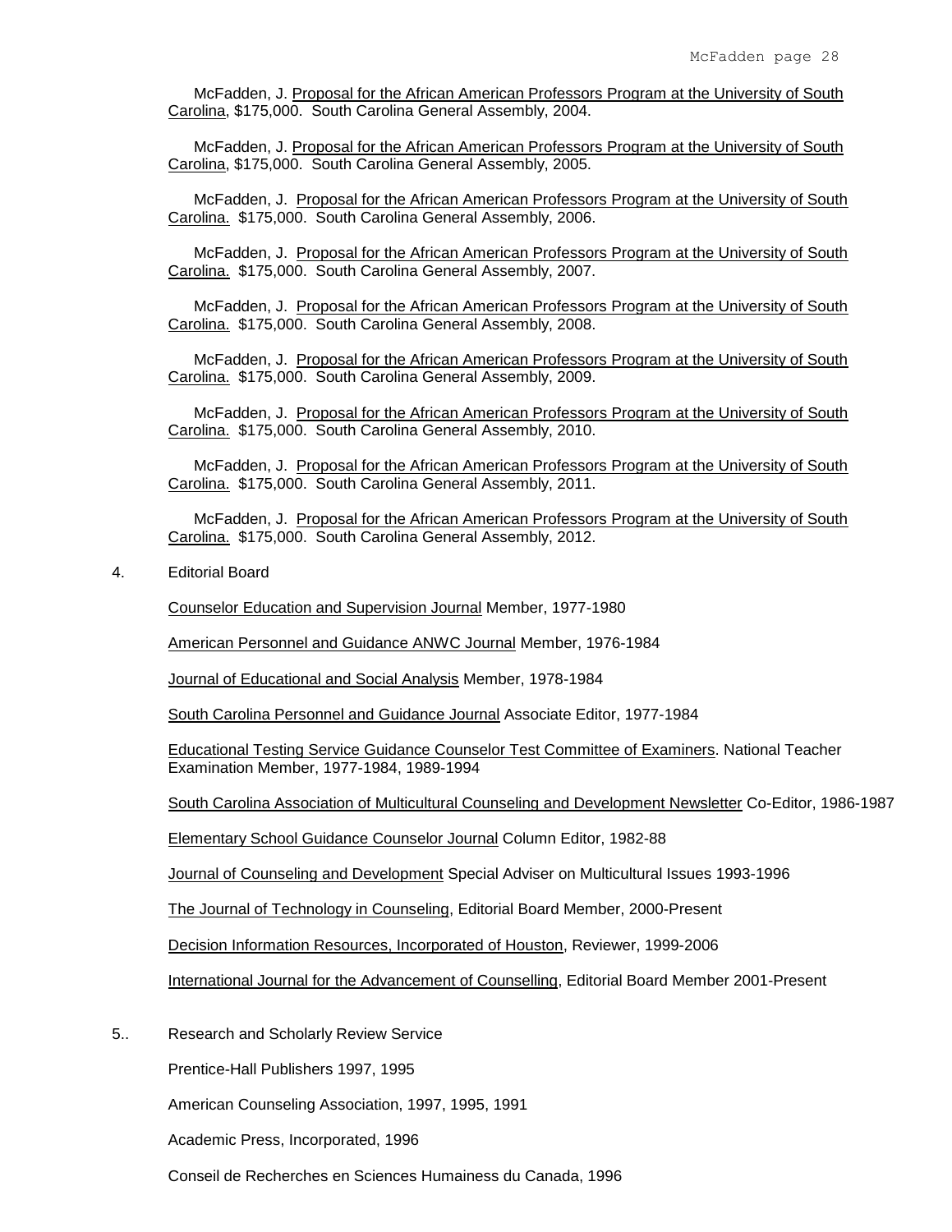Educational Testing Service, 1996, 1995, 1994, 1993, 1992

Association for Counseling and Development, 1995-1999

Harcourt Brace Publishers, 1995, 1993

Merrill-Macmillan Publishing Company, 1995, 1993, 1991, 1990

Taylors and Francis Publishers, 1994

Allyn and Bacon Publishers, 1994

Sage Publications, Incorporated, 1991

Polybius Press, Incorporated, 1990

Educational Testing Service: Test Developer and Item Reviewer, 1985-Present

## **C. Professional Service**

- Educational Consultant for Southern Regional Education Board Southern Regional Education Board, 1970-1971
- Member, Southern Association Accreditation Committee Southwestern Christian College, 1972-1973
- Counseling Consultant for South Carolina Corrections Paraprofessional Counselor Training Program, 1972-1973
- Adjunct Member for Commission Aiken County Community Action Commission, 1973-1974
- Interviewee, Educational Programs SC-ETV "For the People" and WNOK-TV "Inquiry", 1973-1974
- Member, Education Committee Child Development Center at Allen University, 1974-1975
- Adjunct Consultant for Switzerland Educational Colloquium Lugano, Switzerland, 1974
- Member, Citizens for Creative Discipline Committee South Carolina Citizens for Creative Discipline, 1974-1975
- Member, Awards Committee American Personnel and Guidance Association, 1976-1977
- Educational Consultant, Special Project Region V Learning Disabilities, 1976-1977
- Member, Equal Employment Opportunity Review Committee North Carolina Piedmont, 1970-1976
- Member, Evaluation Task Force National Teacher Corps Projects, 1973-1976
- Educational Consultant, A Project to Improve School Management Kershaw County Schools, 1975-1976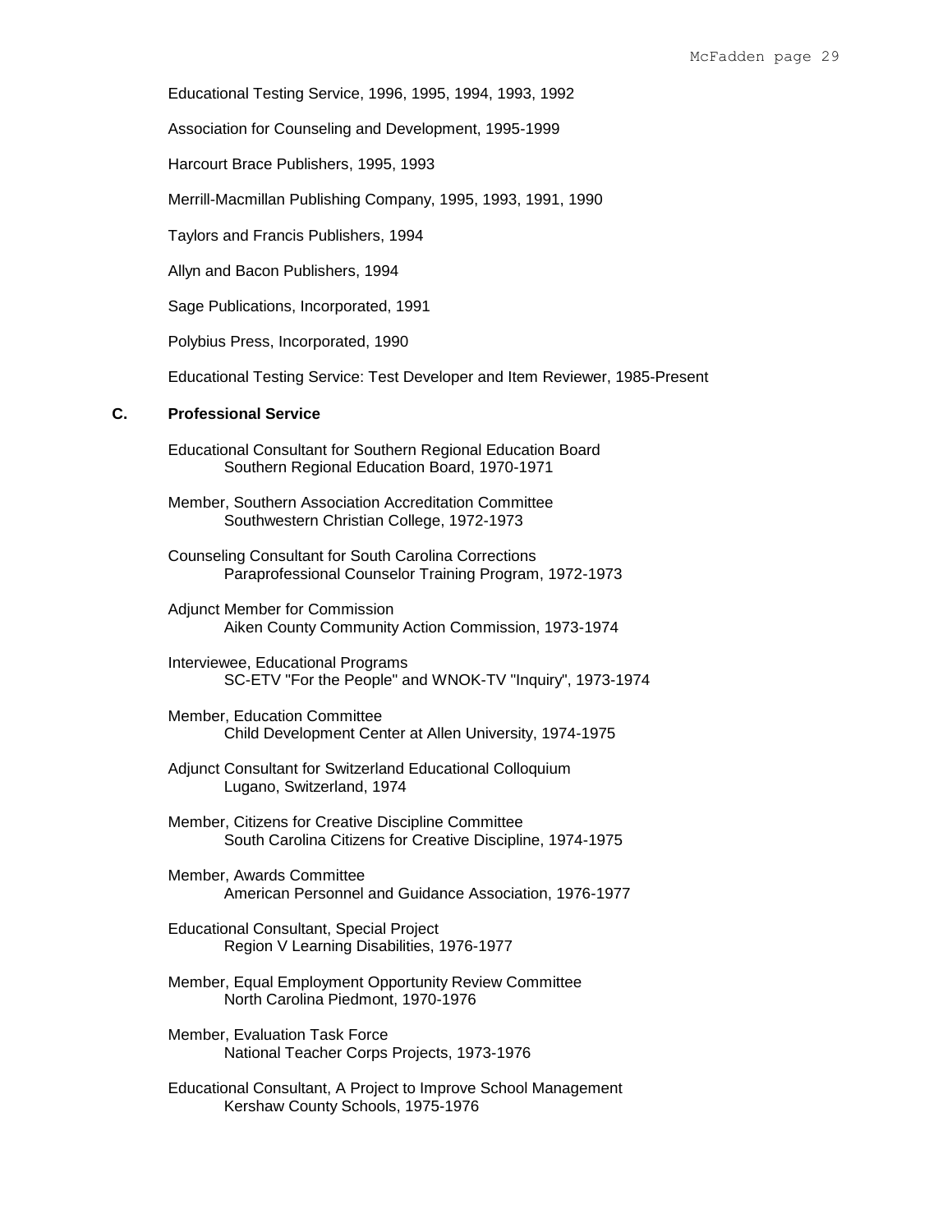Research Adviser to U.S. Department of Labor Education Projects Work Incentive (WIN) Program, 1977 Nutrition Project by the Administration on Aging, 1976 Migrant Workers Program, 1974 Community Projects by State PTA, 1972

- Educational Adviser, School Discipline Project South Carolina Human Affairs Commission, 1976-1977
- Educational Adviser, Human Relations Project University of Alabama, 1977
- Member, Research Committee Morris Village Alcohol and Drug Addiction Center, 1977-1983
- Member, Workshop for Educators Committee The College Board, 1977-1980
- Member, Minority Forum Planning Committee The College Board, 1977-1982
- Member of Guidance Counselor Committee of Examiners Educational Testing Service, 1977-1980
- Educational Consultant Indiana State Department of Public Instruction, 1978-1979 Mississippi State University Counselor Education Program, 2002
- Host, International Visitors Program, United States of America 1979-1997

Panelist, Educational Program - "The Black Family" South Carolina Educational Television "For the People" 1979-1980

Consultant, Southern Education Foundation Atlanta, Georgia, 1979

- Member, Midlands United Way, Agency Relations Panel, 1978-1980
- Moderator, Reaching and Counseling Underserved Populations South Carolina Mental Health Conference, 1981

Member, Governor of South Carolina's Task Force Citizen Participation in Education, 1979-1984

- Program Resource Person and Adviser, Leadership South Carolina University of South Carolina, 1980-1997
- Representative, Task Force South Carolina Educator Improvement, 1980-1985
- Peer Reviewer, National Science Foundation Evaluation of Science Research Proposals, 1979-1985
- Host for African Visitors to USC Operation Crossroads Africa, Inc., 1979-1997
- Coordinator, Association for Multicultural Counseling and Development Leadership Development Workshops, 1981-1985

Conferee, Association for the Advancement of International Education 1982-1985

Member, South Carolina Department of Mental Health Conference Planning Committee, 1982-1985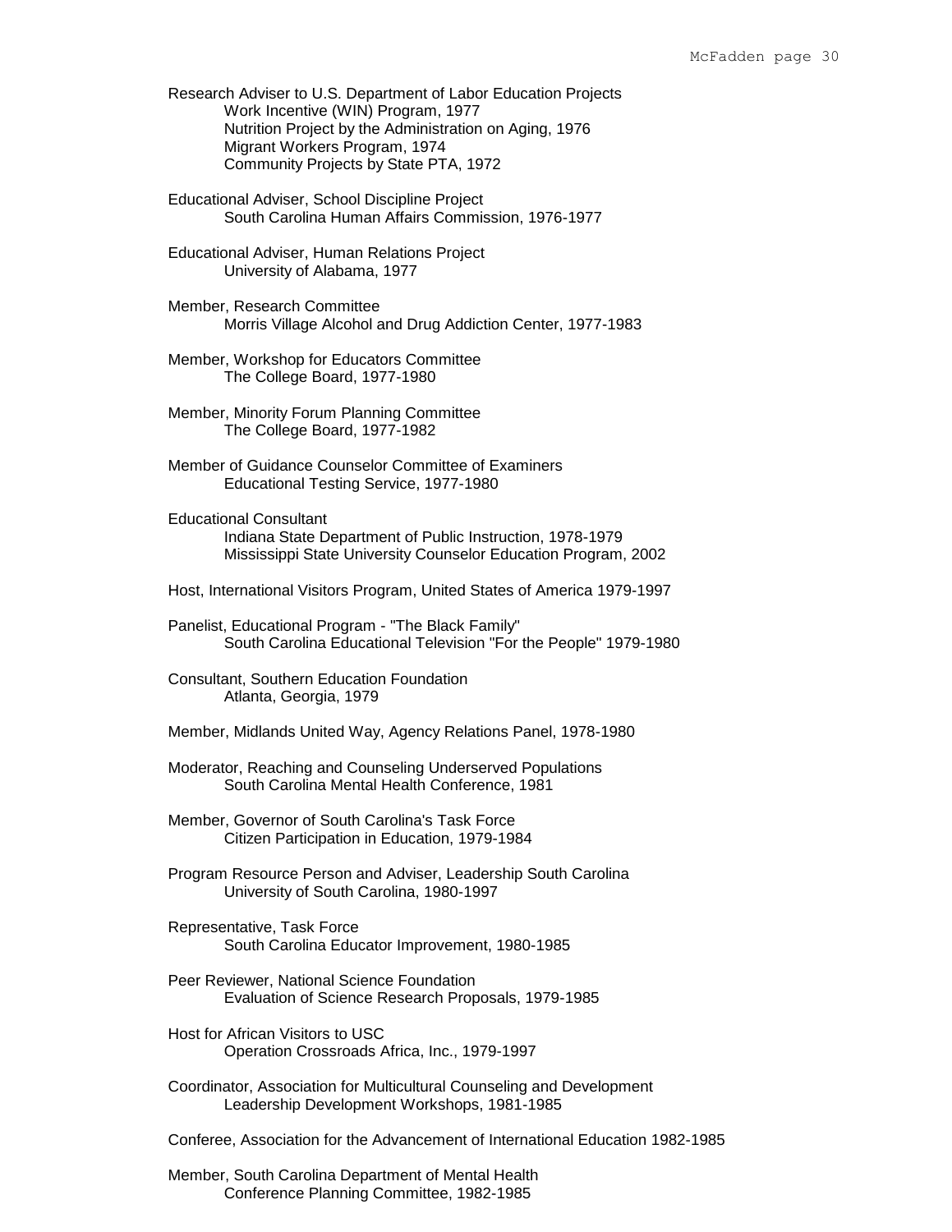Consultant, Texas Coordinating Board - State of Texas, 1982-1986

Member, Greater Columbia Community Relations Council's Luncheon Club 1982-1984

Member, Board of Directors - South Carolina Partners of the Americas, 1987-1990

Facilitator, South Carolina Governor's Transition Team on Education1982-1985

- Statewide Facilitator, South Carolina Governor's Educational Forums, 1983-1985
- Professional Development Consultant, Air Force/Army Counselor Professional Development Institute, 1983-1986
- Member, Executive Committee Columbia Race Relations Forum, 1983-1986
- Associate of IIE Institute of International Education, 1983-1988
- Member, Board of Directors Children Unlimited, Incorporated of Columbia, 1984-1996 Treasurer, 1985-1988 Vice Chairman, 1988-1996
- Member, Board of Directors The State Museum of South Carolina, 1984-1987
- Member, Belgium Trade Mission by Columbia Chamber of Commerce, 1984-1985
- CACREP Accreditation Site Visitor for School Counseling Program at University of North Carolina Chapel Hill, 1985-1986; 1999
- Columbia Bicentennial Celebration Century III, 1985-1986 Chairman, Education Coordinating Committee Member, Patron Coordinating Committee
- Featured Speaker, National Symposium on Multicultural Counseling American Association for Multicultural Counseling and Development, 1986
- Member, Board of Directors Columbia Council for Internationals, 1985-1996
- Member, Board of Directors Rainbow Child Care- Kindergarten Columbia, South Carolina, 1985-Present
- Member, Columbia Area Strategic Planning Task Force for Year 2000 1986-1987
- Member, Columbia Community Relations Council, Board of Directors, 1985-92 Chairman, Education Committee, 1987-1989
- Member, South Carolina School Boards Association Superintendents Screening Committee, 1987-present
- Member, Board of Directors Ladson Presbyterian Center Columbia, South Carolina, 1986-1988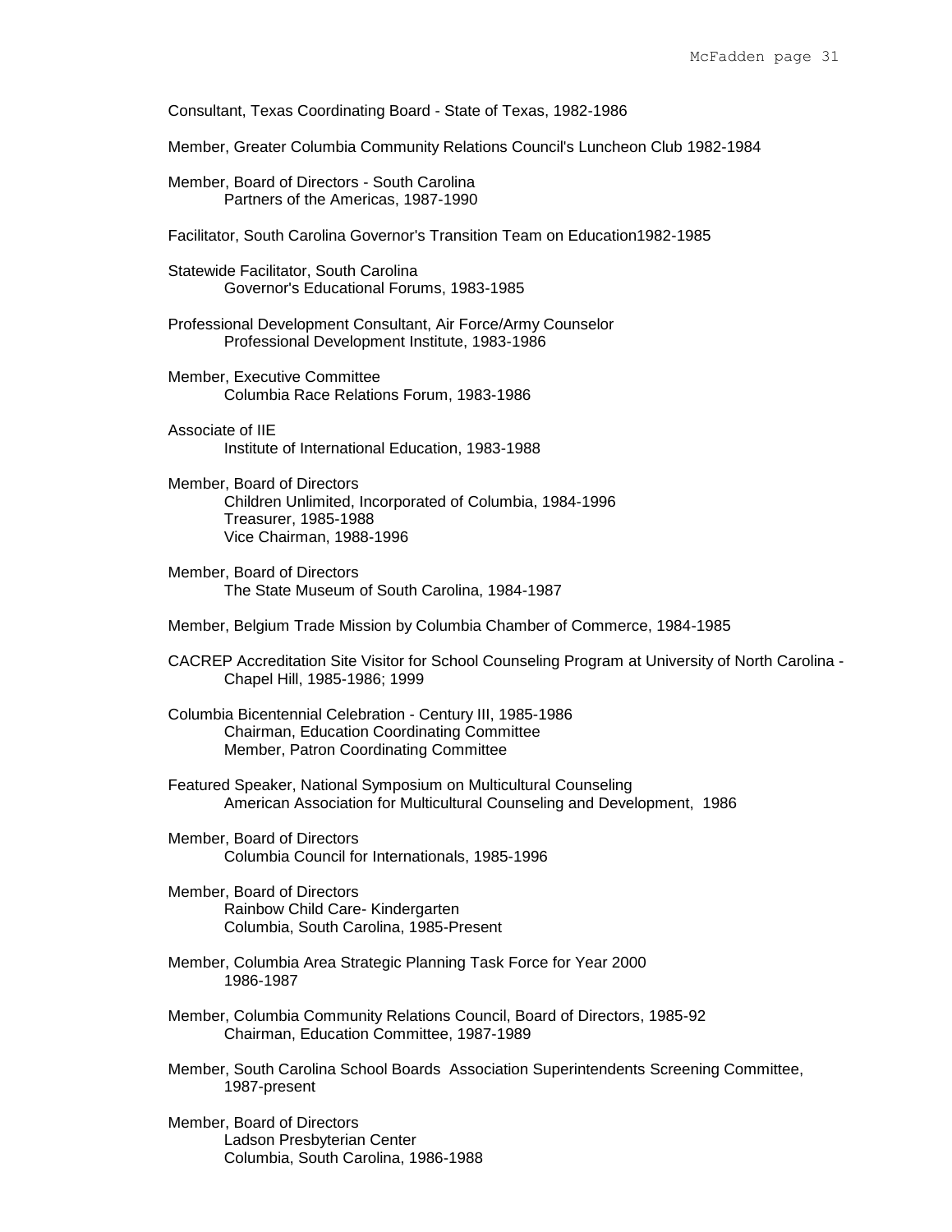- Interviewee, Higher Education in South Carolina WIS-TV, "NewsWatch", 1988, 1989, 1990
- Interviewee, Higher Education Program ABC-TV Network, "Good Morning, America," May 6, 1988

Interviewee, "The Urban Scene" WGCB Radio, May 23, 2004

- Member, Columbia Chamber of Commerce Education Council, 1987-1994
- Member, South Carolina State College School of Graduate Studies Advisory Council, 1987-1997
- Member, Review Board South Carolina Highway Department, 1987-1990
- Member, Board of Governors The C. Julian Parrish Scholarship Fund, 1987-1996
- Member, Board of Directors Council on International Educational Exchange, 1987-1996
- Member, Hand Middle School Principal Screening and Interviewing Committee, 1988-1989
- Member, AACD International Conference Core Planning Committee Conference Co-Coordinator - England, 1989 Conference Coordinator - Morocco, 1991
- Member, Editorial Review Board International Journal for the Advancement of Counselling, 1989; 2001- Present
- Distinguished Visiting Scholar, Appalachian State University, 1989-1990
- Introducer, Keynote Speaker Dr. Samuel D. Proctor, The Martin Luther King, Jr. Professor Emeritus at Rutgers University South Carolina Counseling Association Annual Convention, 1996
- Member, Board of Trustees -- Columbia Museum of Art, 1989-1994; 1998-2004 Plaza Design Committee 1997-1999 Education Committee 1998-2010 Board Development Committee 1998-2004 Executive Director Search Committee 2000-2001
- Gubernatorial Appointee, Joint Legislative Committee to Study Public Education in South Carolina, 1989-1990
- Member, Condition of Children Committee South Carolina Department of Education, 1991-1994
- Member, Columbia LINKS Scholars Advisory Board, 1991-2004
- Member, Educational Testing Service Guidance Counselor Committee of Examiners, 1989-1992 DANTES Test Committee of Examiners, 1991-1994
- Peer Reviewer, Social Sciences & Humanities Research Council of Canada Evaluation of Research Grant Application – 1992
- Peer Reviewer for the United States Department of Education, Interim Evaluation of Regional Education Laboratories, University of Texas and Brown University, 1999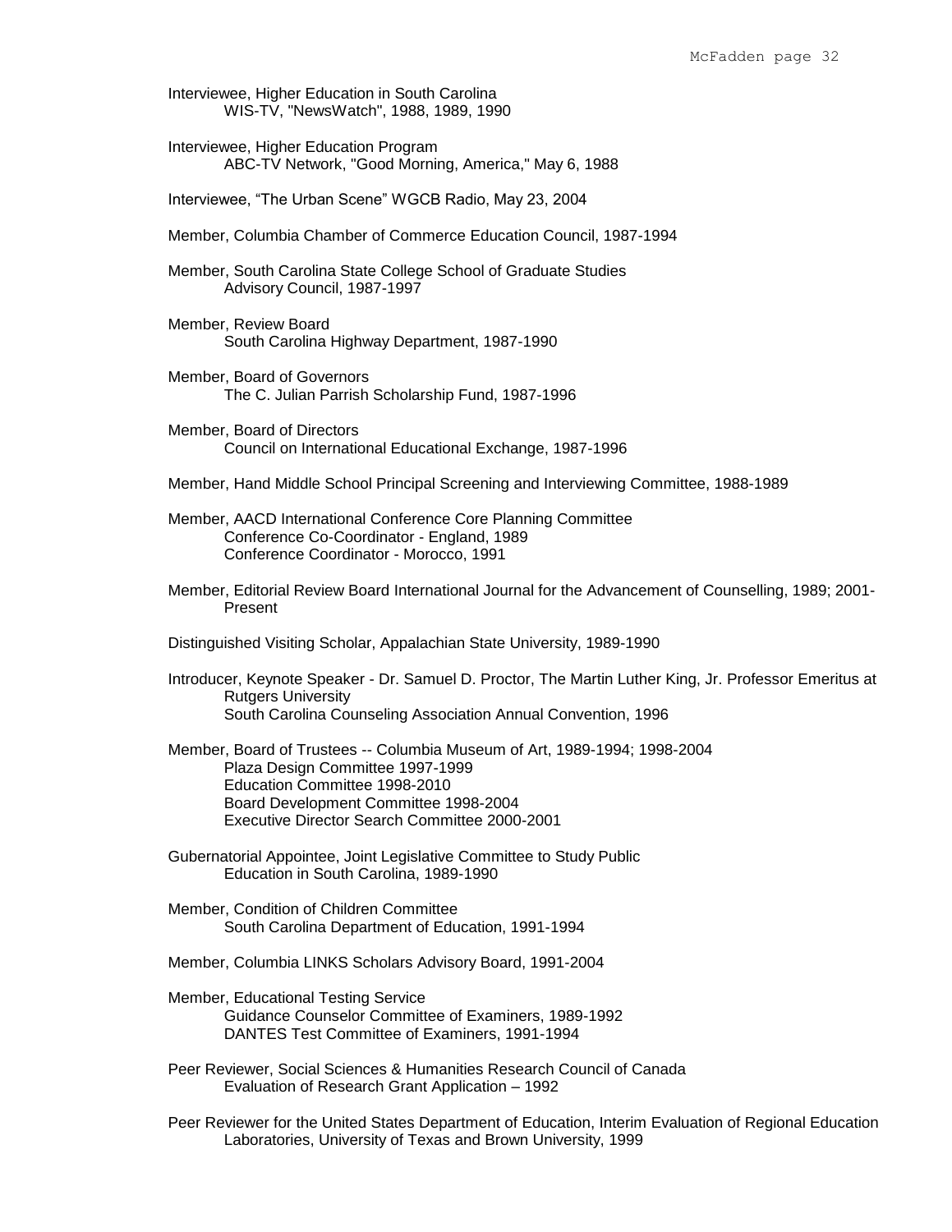- Peer Reviewer of Scholarship and Professional Credentials Old Dominion University, University of Maryland, Mississippi State University, University of Florida, University of North Carolina at Chapel Hill, University of Georgia and North Carolina A & T State University
- Member, Palmetto Place Board of Directors, 1992-1995 Community Center for Abused and Neglected Children
- President, PTO Executive Board -- Dreher High School, 1992-1995
- Chairman, Parent Advisory Council -- Dreher High School, 1992-1995
- Member, Counselor Licensure Task Force, South Carolina State Department of Education, 1995-1997
- Director, The Seventh Season of the Poinsettia Cotillion, 1995-1996 Dean of Fathers and Escorts, The Eighth and Tenth Seasons of the Poinsettia Cotillion 1998; 2000
- Delegate, The Inauguration of Benedict College President, 1995
- Member, Columbia Medical Society Mini-Internship Program, 1995-96
- Adviser/Consultant, Kent State University, 2002-2003 Internationalizing the Curriculum in Two Multicultural Counseling Courses
- Speaker, Career Guidance and Multicultural Issues in a Seamless Environment South Carolina Multicultural Career Guidance Seminar, 2002
- Member, SCOPA/Lifepoint Board of Directors South Carolina Organ Procurement Agency, 1992-2004
- Member, CACREP Site Visitation Team, University of North Carolina at Chapel Hill, 1999 North Carolina Agricultural and Technical University, 2000
- Interviewee, End of the Century Story...History of Education in South Carolina The Associated Press 1999
- Interviewee, Charter Schools Coming with High Hopes Unproven Results The Greenville News, 1998
- Volunteer, Meet in the Middle@ School Project Hand Middle School, 2001-2002
- Speaker, Russian Federation/Newly Independent States, Professional Development Semina University of South Carolina, 2001-2002
- Speaker, Tomorrow Begins Today: Preparing Your Child for the Future Career Week Parent Program B Nursery Road Elementary School Irmo, South Carolina, 2003
- Speaker, Parents Make the Difference: The Parent Market Parents Are Powerful Series B Nursery Road Elementary School Irmo, South Carolina, 2003
- Technology Lecturer, Multicultural/Transcultural Counseling Kent State University , 2000-2005
- Videoconference Lecturer, Transcultural Counseling Development University of Georgia, Tokyo University, Kent State University, 2002
- Videoconference Lecturer, Transcultural Counseling for Counseling Psychology Doctoral Students University of Georgia, 2002 – 2003
- Videoconference Lecturer, Transcultural Counseling and Career Development University of Istanbul, Turkey, 2003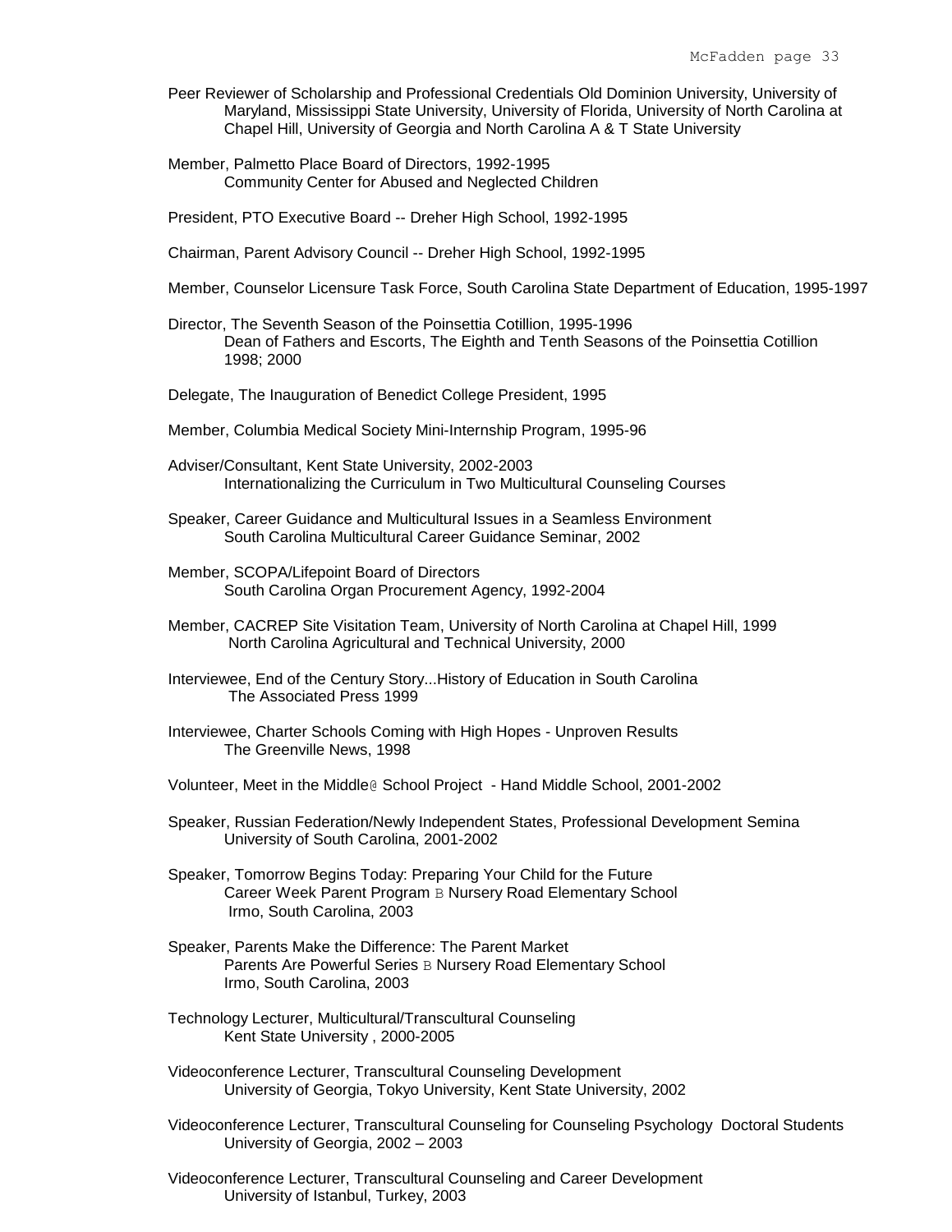- Video conference Lecturer, Transcultural Counseling for Today and Tomorrow Kent State University, 2005
- Mentoring Minority Students and Faculty University of South Alabama, 2005
- Member, Midlands Citizens Committee South Carolina Judicial Merit Selection Commission, 2005 – Present
- Speaker, Caring and Culturally Responsive Educators in an Urban Environment Texas Southern University, 2005
- Speaker, ABCs for Living, Awards Celebration for Student Olympia Learning Center, 2006
- Speaker, Educating the Whole Child for the Whole World, Richland #2 Fulbright Scholars and National Certified Teachers, 2006
- Speaker, Humanitarianism in a Culturally Diverse Society Heathwood Episcopal School, Columbia, South Carolina, 2007
- Speaker, Education Challenges during Anniversary Celebration University of South Alabama, Mobile Alabama, 2007
- Member, Upper School Faculty Heathwood Hall Episcopal School, Columbia, South Carolina, 2008
- Reviewer, Credentials of Dr. Aretha Marbley to the Rank of Professor Texas Tech University, 2009

Reviewer, Credentials of Dr. Marc A. Grimmett to the Rank of Associate Professor with Tenure North Carolina State University, 2009

# **VI. UNIVERSITY RELATED ACTIVITIES**

| College of Education Dean's Clearinghouse                               | 1974-1975 |
|-------------------------------------------------------------------------|-----------|
| <b>College of Education Planning Committee</b>                          | 1974-1975 |
| College of Education Women in Education Committee                       | 1974-1975 |
| <b>College of Education Social Committee</b>                            | 1974-1975 |
| <b>College of Education Facilitation Council</b>                        | 1974-1975 |
| University of South Carolina Faculty Senate                             | 1973-1974 |
| <b>College of Education Management Council</b>                          | 1973-1974 |
| College of Education Exemplary Teaching Committee                       | 1973-1974 |
| College of Education Faculty Development Committee                      | 1973-1974 |
| College of Education Cross-Project Evaluation Committee<br>(Chairman)   | 1973-1974 |
| College of Education Service Development Board<br>(Executive Secretary) | 1973-1974 |
| College of Education Task Force on Practical Experience                 | 1973-1974 |
| College of Education Disciplined Caring Committee                       | 1973-1974 |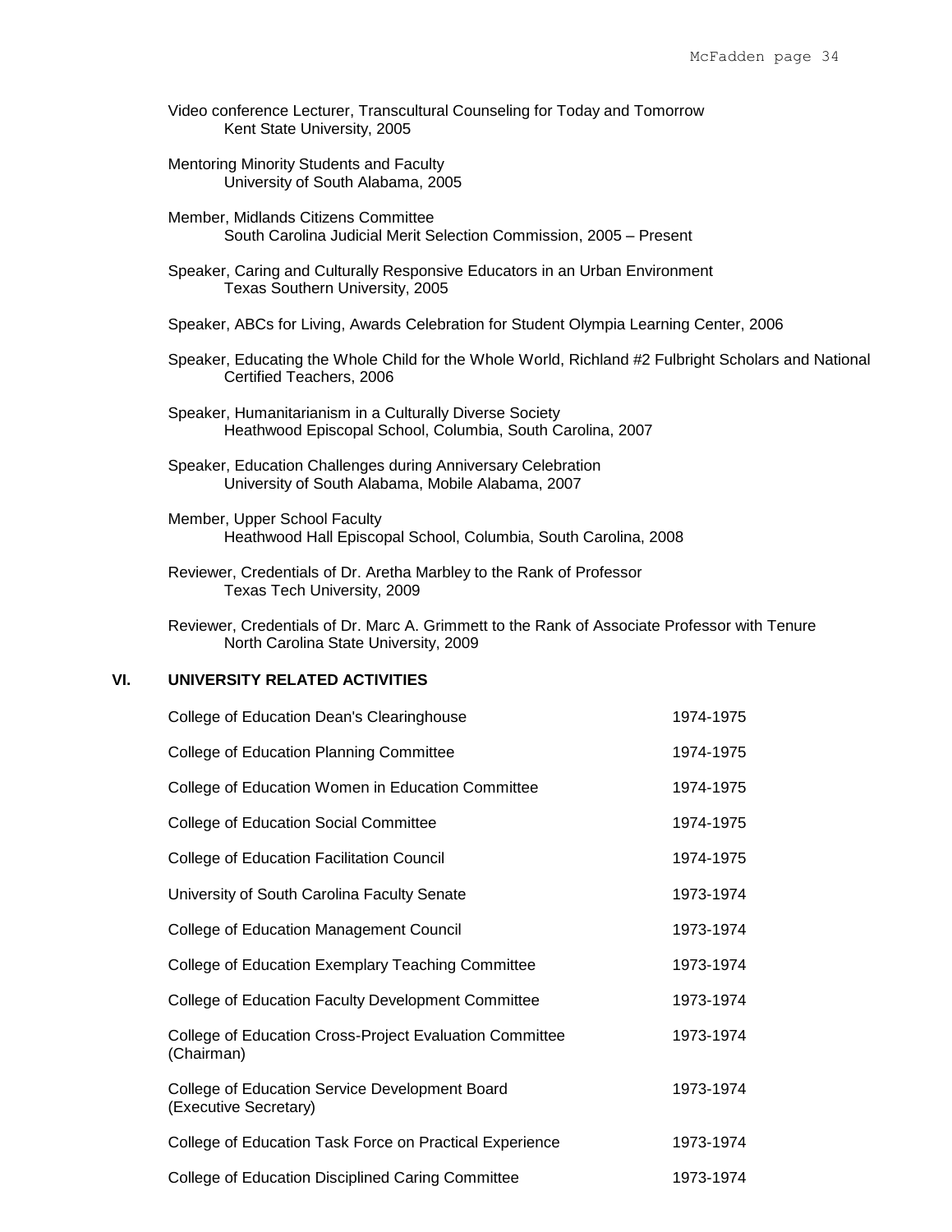| University Academic Advisory Council                                                                                                                    | 1977-1979 |
|---------------------------------------------------------------------------------------------------------------------------------------------------------|-----------|
| Faculty Search Committee - Visually Impaired Program<br>for Exceptional Children (Chairman)                                                             | 1977-1978 |
| Multicultural Education Advisory Board (Chairman)<br>College of Education                                                                               | 1974-1976 |
| Search Committee for Vice President of Student Affairs - USC                                                                                            | 1974-1975 |
| Self-Study Committee for the National Association<br>of State Directors of Teacher Education and<br>Certification - NASDTEC (Co-Chairman)               | 1974-1975 |
| <b>College of Education Faculty Search Committees</b>                                                                                                   | 1976-1982 |
| College of Education Dean's Cabinet                                                                                                                     | 1976-1982 |
| University Affirmative Action Policy Committee                                                                                                          | 1976-1979 |
| University Council of Assistant and Associate Deans                                                                                                     | 1978-1982 |
| College of Education Self-Study Committee<br>for the National Association of State Directors of<br><b>Teacher Education and Certification - NASDTEC</b> | 1978-1982 |
| College of Education Institutional Representative<br>American Association of Colleges for Teacher Education-AACTE                                       | 1978-1982 |
| University Counseling Services Committee                                                                                                                | 1979-1989 |
| College of Education Self-Study Committee<br>for the National Council for the Accreditation<br>of Teacher Education - NCATE                             | 1979-1982 |
| University Self-Study Committee for the Southern<br>Association for Colleges and Schools - SACS                                                         | 1979-1982 |
| College of Education Advisory Board<br>Rehabilitative Services Training Program                                                                         | 1979-1982 |
| College of Education Chair Endowment Committee (Chairman)                                                                                               | 1979-1980 |
| College of Education Teaching Resource Laboratory<br>Study Committee (Chairman)                                                                         | 1980-1981 |
| University Leadership South Carolina-Education Program Coordinator                                                                                      | 1981-1985 |
| University Health Education Advisory Committee                                                                                                          | 1981-1988 |
| University Administrative Review Committee<br><b>Minority Faculty Recruitment</b>                                                                       | 1981-1986 |
| University Tenure and Promotion Committee                                                                                                               | 1981-1987 |
| University Criteria and Procedures T & P Sub-Committee                                                                                                  | 1981-1984 |
| College of Education Dean's Advisory Council                                                                                                            | 1981-1982 |
| System Administration - University of South Carolina                                                                                                    | 1982-1988 |
| Columbia President's Panel - University of South Carolina                                                                                               | 1982-1988 |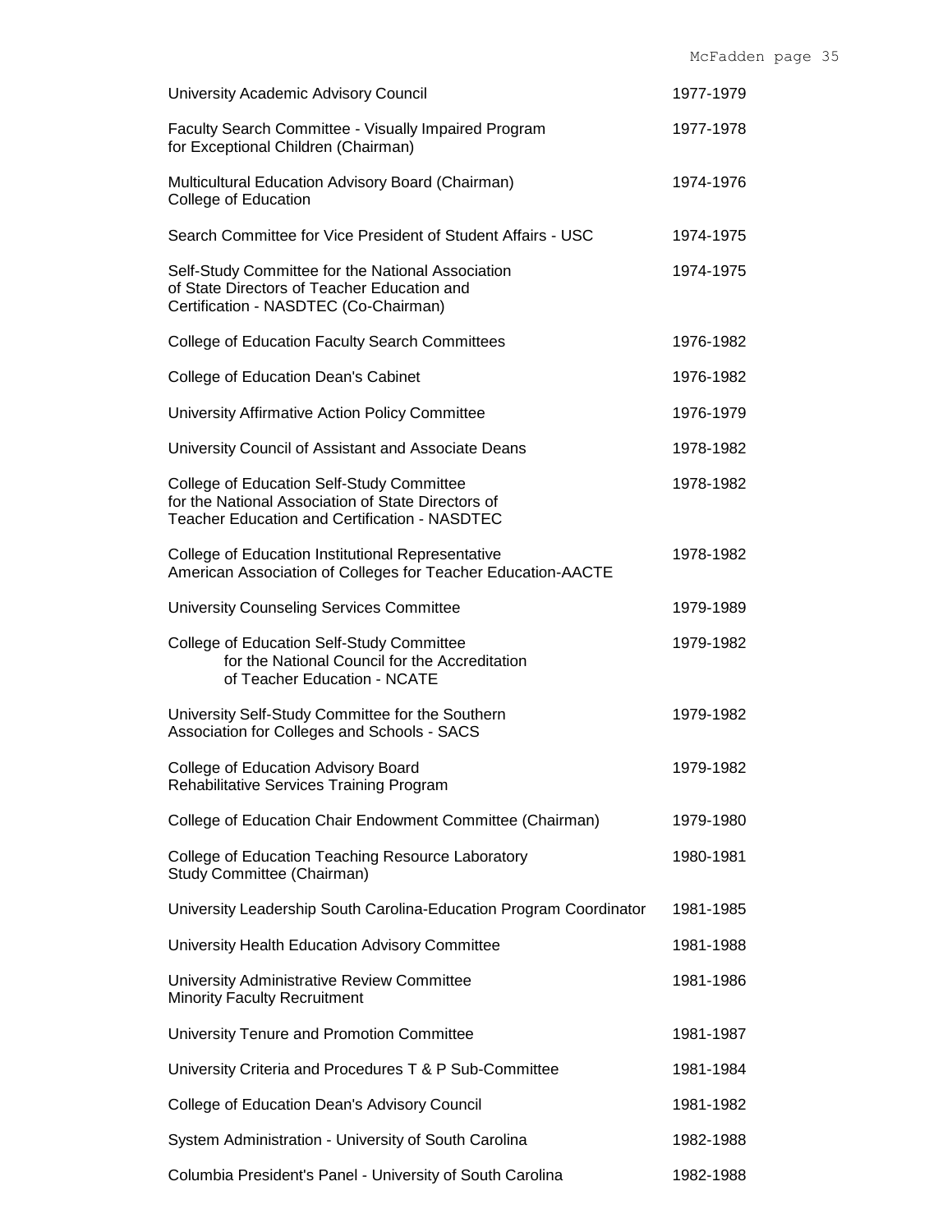| <b>University System Committee</b>                                                      | 1982-1988    |
|-----------------------------------------------------------------------------------------|--------------|
| University Coliseum Advisory Committee                                                  | 1982-1988    |
| College of Health Advisory Council for Communicative Disorders                          | 1982-1988    |
| System Search Committee for Associate Vice President<br>for Two-Year Campuses           | 1982-1983    |
| Global Perspectives in Education, Incorporated                                          | 1983-1999    |
| University Office Administration Council                                                | 1983-1990    |
| Retention Committee - University of South Carolina                                      | 1983-1990    |
| College of Education - Social Foundations Doctoral Review                               | 1983-1985    |
| University Awards and Honors Commission (Chairman)                                      | 1984-Present |
| University of South Carolina Liaison<br>Columbia Council for Internationals             | 1985-1989    |
| <b>Byrnes International Center Advisory Board</b>                                       | 1985-1989    |
| University Advisory Council for the Byrnes International Center                         | 1985-1989    |
| <b>Byrnes International Center Steering Group</b>                                       | 1985-1988    |
| Africa and the Middle East Regional Council (Chairman)                                  | 1985-1988    |
| University System Policy Committee                                                      | 1985-1988    |
| <b>Rural Education Council</b>                                                          | 1985-2000    |
| Caribbean Cultural Committee                                                            | 1985-1988    |
| Search Committee for Director of Women's Studies                                        | 1985-1986    |
| <b>University Nominations Sub-Committee</b>                                             | 1985-1986    |
| Search Committee for Executive Vice President<br>for Academic Affairs and Provost       | 1987-1988    |
| College of Education Educational Policy Center Board of Directors                       | 1987-1990    |
| Founder, The Benjamin E. Mays Academy<br>for Leadership Development                     | 1988-Present |
| Director, The Benjamin E. Mays Academy<br>for Leadership Development                    | 1988-Present |
| Secretary, Advisory Board of The Benjamin E. Mays Academy<br>for Leadership Development | 1988-Present |
| Chairman, Department of Educational Psychology<br>Annual Performance Review Committee   | 1988-1989    |
| Department of Educational Psychology<br><b>Tenure and Promotion Committee</b>           | 1988-1989    |
| Department of Educational Psychology<br>Annual Performance Review Committee             | 1988-1990    |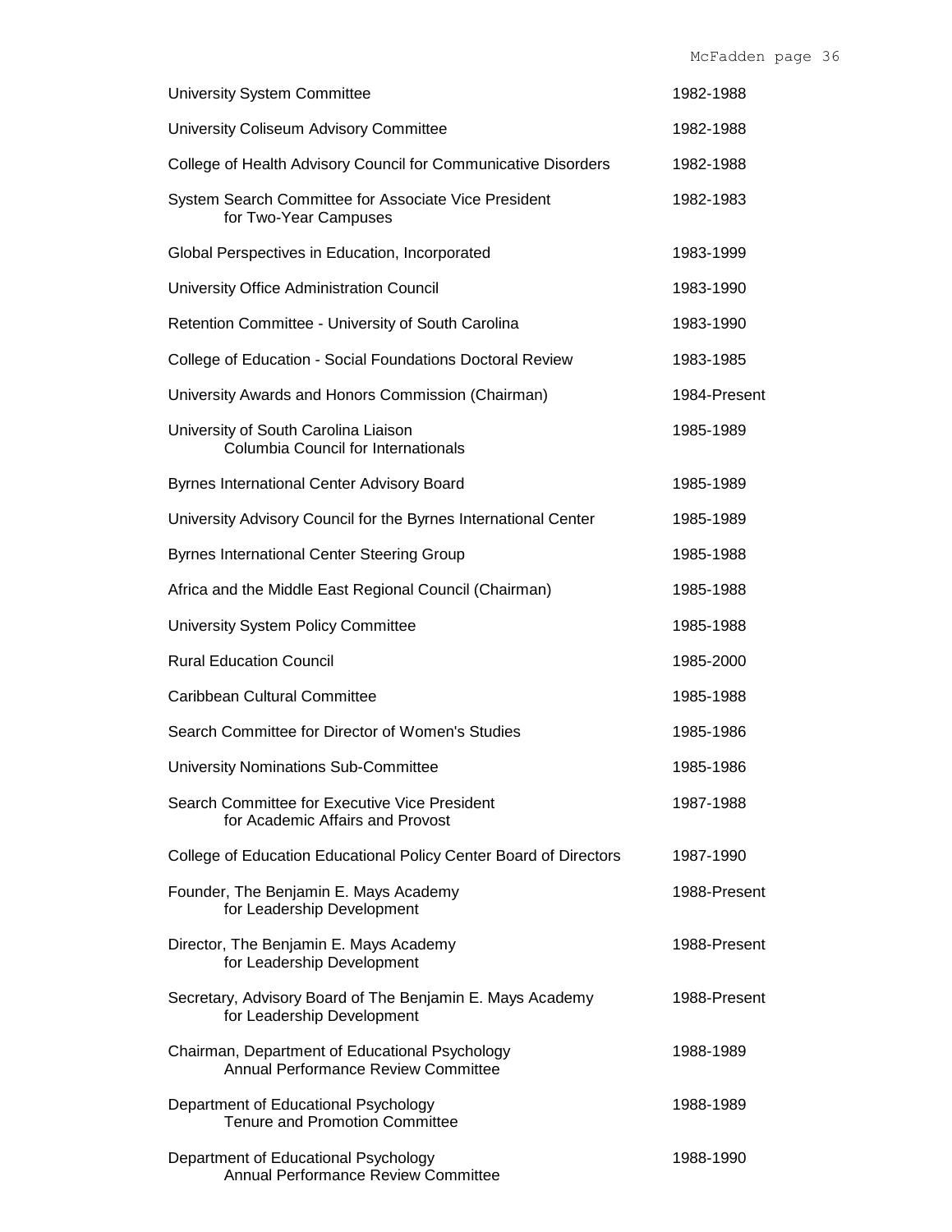| Department of Educational Psychology Steering Committee                                                                                                                                                | 1988-1995              |
|--------------------------------------------------------------------------------------------------------------------------------------------------------------------------------------------------------|------------------------|
| University Director of TRIO Programs Search Committee                                                                                                                                                  | 1988-1989              |
| Law School Minority Advisory Committee                                                                                                                                                                 | 1988-1995              |
| College of Education Multicultural Education Committee                                                                                                                                                 | 1988-2006              |
| University Graduate School Screening/Review Committee for<br>Graduate Incentive Fellowship Program                                                                                                     | 1989-1996              |
| College of Education International Education Advisory Committee<br>(Chairman)                                                                                                                          | 1989-1996              |
| University of South Carolina Tenure Review Board                                                                                                                                                       | 1992-1995              |
| University Committee for Russell Research Award                                                                                                                                                        | 1992-1994              |
| University Educational Foundation Committee<br>for Research Award in Humanities and Social Sciences                                                                                                    | 1992-1994              |
| University Faculty Committee on Instructional Development                                                                                                                                              | 1993-1996              |
| Humanities and Social Sciences Faculty Research Awards Committee                                                                                                                                       | 1993-1994              |
| <b>Office Administration Council</b>                                                                                                                                                                   | 1993-1998              |
| Chair for System Affirmative Action Officer Search Committee                                                                                                                                           | 1992-1993              |
| Lilly Foundation Teaching Fellows Program                                                                                                                                                              | 1994-1995              |
| Organizer and Supporter of The Benjamin E. Mays Centennial<br>Exhibition                                                                                                                               | 1994-1995              |
| Equity Subcommittee of the Certification Screening Committee for<br>National Collegiate Athletic Association                                                                                           | 1993-1995              |
| Committee on the Future and Direction of the African American<br><b>Studies Program</b><br>Mungo Teaching Awards Selection Committee                                                                   | 1993-1995<br>1995-1996 |
| Faculty Legislative Liaison Task Force                                                                                                                                                                 | 1994-2006              |
| Chair of The Benjamin E. Mays Lecture Series                                                                                                                                                           | 1993-Present           |
| Co-Sponsor with the African American Studies Program<br>The Robert E. Smalls Lecture with Asa Hilliard III<br>The Relevance of African American History and Culture<br>in the Public School Curriculum | 2002                   |
| The Robert E. Smalls Lecture with Ekweme Michael Thelwell<br>The Civil Rights Movement: The Unfinished Revolution                                                                                      | 2003                   |
| The Robert E. Smalls Lecture with Dr. Henry Louis Gates<br>W. E. Dubois and the Encyclopedia Africana                                                                                                  | 2004                   |
| The Robert E. Smalls Lecture with Dr. John Hope Franklin<br>Days of Infamy: Personal Reflections on World War II                                                                                       | 2005                   |
| The Robert E. Smalls Lecture with Bishop Vashti Murphy<br>McKenzie, Leadership and Values in Times of Crisis:                                                                                          | 2006                   |

Yesterday, Today, and Tomorrow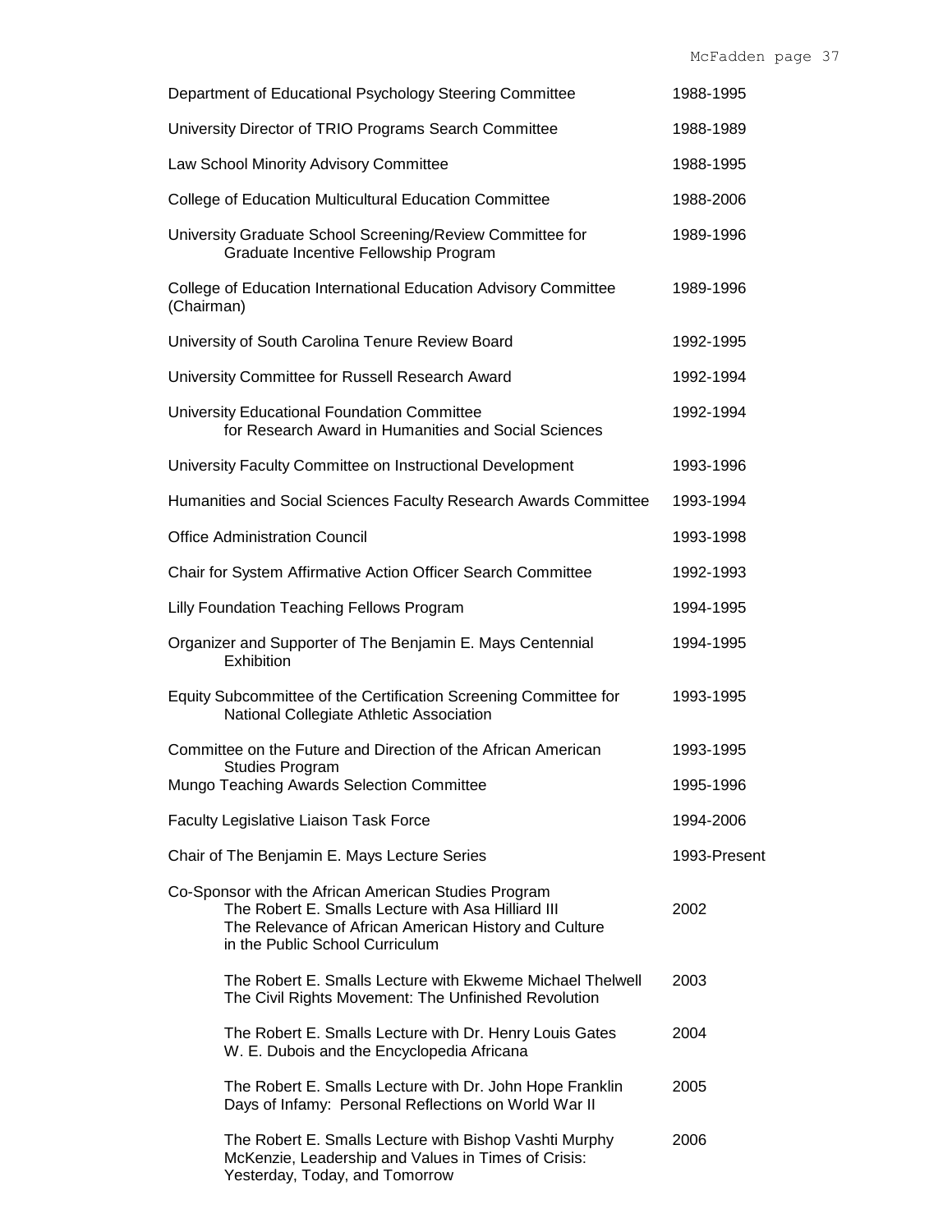| The Robert E. Smalls Lecture with Dr. Darlene Clark Hine<br>Women in the Robert Smalls Era: Martha Schofield<br>(1839-1916) and Dr. Matilda A. Evans (1872-1935)           | 2007         |
|----------------------------------------------------------------------------------------------------------------------------------------------------------------------------|--------------|
| The Robert E. Smalls Lecture with Dr. Cleveland L. Sellers<br>This Little Light of Mine                                                                                    | 2008         |
| The Robert E. Smalls Lecture with Dr. Julianne Malveaux<br>To Excite Dissatisfaction: Foundations of Literacy and<br>Financial Acumen among African Americans              | 2009         |
| The Robert E. Smalls Lecture with Dr. Jonathan Green<br>African American Art: Reflecting a Culture or a Place and Time                                                     | 2010         |
| Co-Sponsor, The I. DeQuincey Newman Lecture Series<br>Peace and Justice                                                                                                    | 2003-2006    |
| Co-Sponsor with the African American Studies Program,<br>The Robert E. Smalls Lecture with Farah Jasmine Griffin<br>Lady Today: The Continuing Relevance of Billie Holiday | 1999         |
| Co-Sponsor with the Institute for Southern Studies<br>Doris Sanders at a preview of the USA Network Movie,<br>"Clover"                                                     | 1997         |
| Co-Sponsor with the African American Studies Program<br>The Robert E. Smalls Lecture with Michelle Foster<br><b>Black Teachers on Teaching</b>                             | 1999         |
| University Search Advisory Council to the Provost for a Dean<br>of the College of Education                                                                                | 1997-1998    |
| Director of African American Professors Program                                                                                                                            | 2000-Present |
| USC Bicentennial Faculty Recognition Project Committee                                                                                                                     | 2000-2002    |
| Gerontology Certificate Program Advisory Committee                                                                                                                         | 1999-2006    |
| Faculty Mentor for Keith M. Davis, Assistant Professor<br>Department of Educational Psychology                                                                             | 1999-2000    |
| Faculty Mentor for James L. Moore III, Assistant Professor<br>Department of Educational Psychology                                                                         | 2000-2002    |
| College of Education, Professional Development Schools Site Council                                                                                                        | 1995-2000    |
| <b>Chair of Post Tenure Review Committee</b><br>Department of Educational Psychology                                                                                       | 1998-2000    |
| Chair of Ad hoc Committee for Chaired Professors<br>E. Smythe Gambrell Chair<br>Department of Educational Psychology                                                       | 1999-2000    |
| College of Education Research Award Committee                                                                                                                              | 1999-2002    |
| Co-Sponsoring Committee for 4 <sup>th</sup> Annual Smalls Lecture<br>Robert Smalls and the Gullah Culture @ - USC                                                          | 2000-2001    |
| <b>College of Education Restructuring Committee</b>                                                                                                                        | 2001-2004    |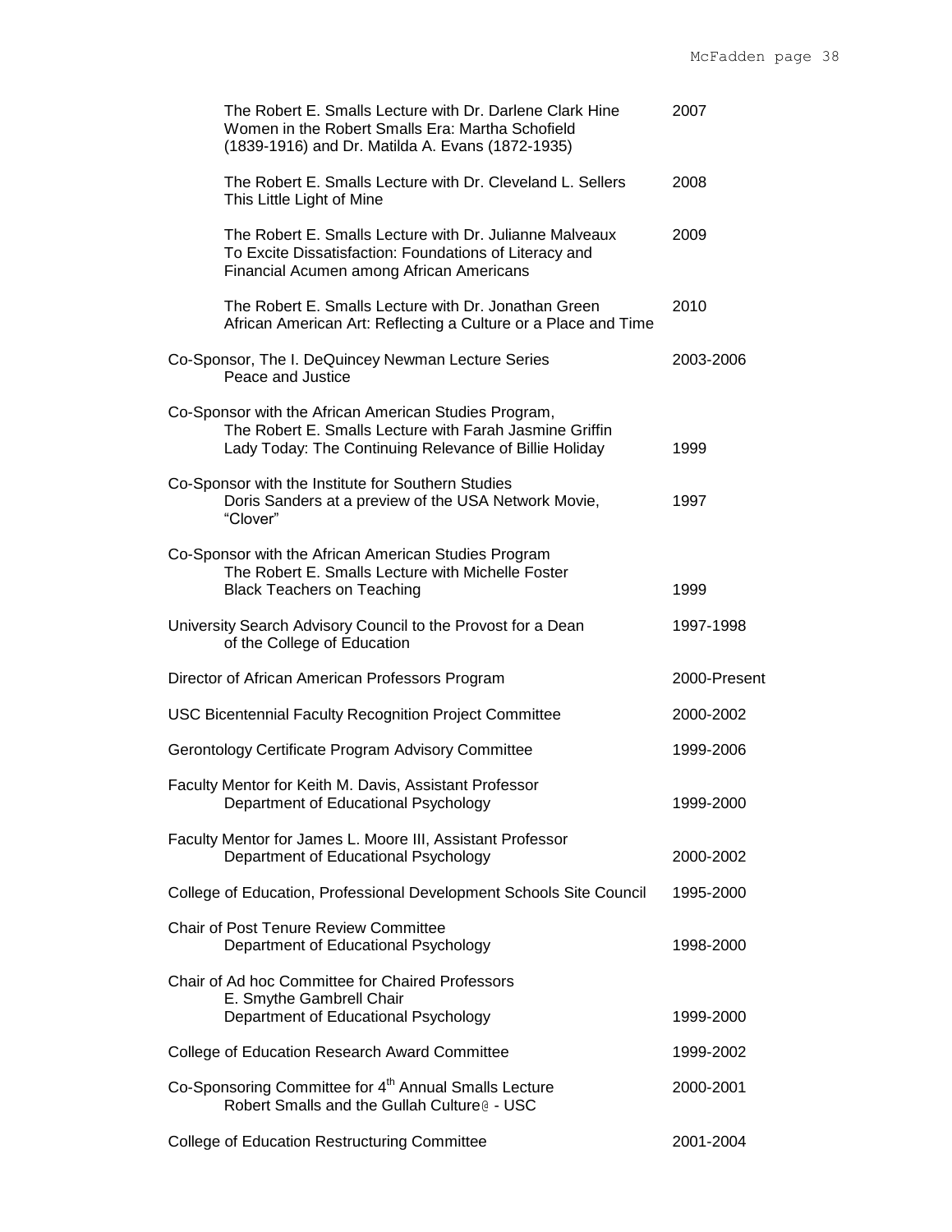|                                                                                                                                                                                                                                                    | rior auutii                                                                |
|----------------------------------------------------------------------------------------------------------------------------------------------------------------------------------------------------------------------------------------------------|----------------------------------------------------------------------------|
| Co-Sponsoring Committee for Exhibition<br>Living the Dream African American Presence at USC                                                                                                                                                        | 2001-2002                                                                  |
| Chair of CACREP Program Accreditation Committee                                                                                                                                                                                                    | 1998-2001                                                                  |
| Southern Association for Colleges and Schools Task Force<br>on the Future of Graduate Education at USC                                                                                                                                             | 2000-2002                                                                  |
| Rooted in Great Teaching Committee at USC                                                                                                                                                                                                          | 2000-2006                                                                  |
| Salary Equity Committee at USC                                                                                                                                                                                                                     | 2004-2006                                                                  |
| August Baker Endowed Professor Committee at USC                                                                                                                                                                                                    | 2004-2006                                                                  |
| Chair of Annual Performance Review Committee<br>Department of Educational Studies                                                                                                                                                                  | 2005-2006                                                                  |
| Faculty/Alumni Representative for Platform Party<br>Fall Doctoral Hooding Ceremony - USC                                                                                                                                                           | 2005                                                                       |
| Platform Representative at Awards Commission - USC<br>Co-Chair of the Honors and Awards Commission                                                                                                                                                 | 2005                                                                       |
| Member, SEAGEP - Southeast Alliance for Graduate Education<br>and the Professoriate                                                                                                                                                                | 2004-Present                                                               |
| <b>VII. PROFESSIONAL AFFILIATIONS</b>                                                                                                                                                                                                              |                                                                            |
| American Counseling Association                                                                                                                                                                                                                    | 1972-Present                                                               |
| <b>ACA Strategic Planning Committee</b><br>ACA International Conference on Multi-Ethnicity<br>Planning Committee (Co-Coordinator)                                                                                                                  | 1988-1989<br>1988-1989                                                     |
| ACA International Conference on Cultural Diversity (Coordinator) 1990-1991<br>ACA International/Interprofessional Directorate<br>ACA Media Committee (National Chairman)<br>ACA Center for Excellence in Counseling and Development/Life 1986-1988 | 1990-1991<br>1988-1991                                                     |
| <b>Membership Committee</b><br><b>ACA Executive Committee</b><br><b>ACA Governing Council</b>                                                                                                                                                      | 1986-1988<br>1985-1988                                                     |
| <b>ACA Finance Issues Sub-Committee</b><br><b>ACA Foundation Evaluation Panel</b><br><b>ACA International Relations Committee</b><br><b>ACA Human Rights Committee</b><br><b>ACA Licensure Committee</b><br><b>ACA Restructuring Task Force</b>    | 1985-1988<br>1985-1988<br>1985-1987<br>1984-1987<br>1980-1983<br>1995-1996 |
| Council for Accreditation of Counseling & Related Educational Programs 1983-1990                                                                                                                                                                   |                                                                            |
| North American Society of Adlerian Psychology                                                                                                                                                                                                      | 1972-Present                                                               |
| Association for Counselor Education and Supervision                                                                                                                                                                                                | 1973-Present                                                               |
| <b>ACES Vision and Futures Network</b><br><b>ACES Awards Committee (National Chairman)</b><br><b>ACES International Relations Network</b>                                                                                                          | 1991-2006<br>1981-1982<br>1992-2006                                        |
| Commission for Issues in Cross-Cultural Counseling                                                                                                                                                                                                 | 1975-1985                                                                  |

(Nat'l Chairman) ACES Multicultural Counseling Interest Network (Nat'l Chairman) 1985-1988 ACES Multicultural Counseling Interest Network (Nat'l Chairman) 1994-1997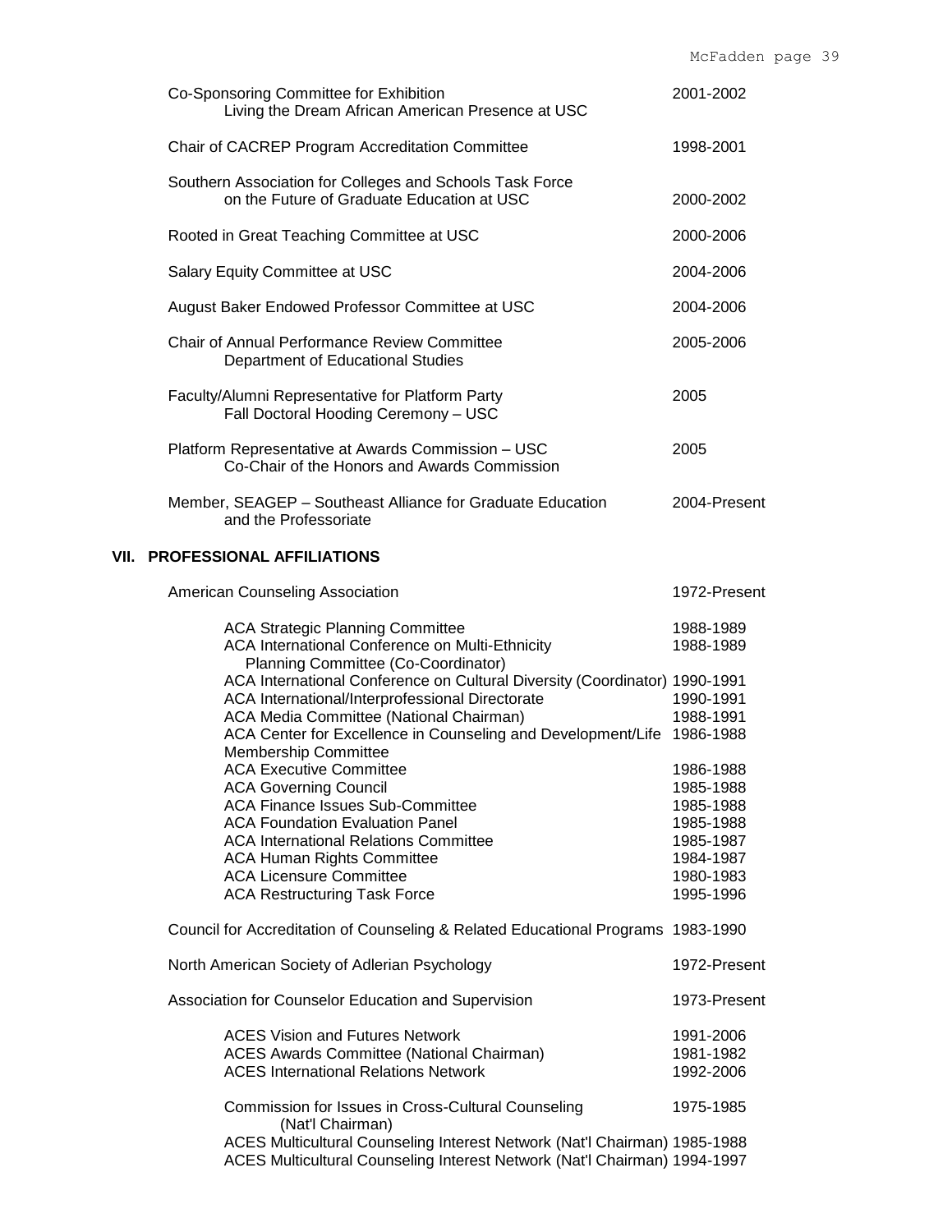| ACES Multicultural Counseling Interest Network (Nat'l Chairman) 1990-1991<br><b>ACES Journal Editor Search Committee</b>                                                                                                                                                                                                                                                                                                                                                                                                                                                                                 | 1990-1991                                                                                                                                                      |
|----------------------------------------------------------------------------------------------------------------------------------------------------------------------------------------------------------------------------------------------------------------------------------------------------------------------------------------------------------------------------------------------------------------------------------------------------------------------------------------------------------------------------------------------------------------------------------------------------------|----------------------------------------------------------------------------------------------------------------------------------------------------------------|
| American Mental Health Counselors Association                                                                                                                                                                                                                                                                                                                                                                                                                                                                                                                                                            | 1977-1991                                                                                                                                                      |
| American School Counselors Association                                                                                                                                                                                                                                                                                                                                                                                                                                                                                                                                                                   | 1977-1991                                                                                                                                                      |
| American Association of School Administrators                                                                                                                                                                                                                                                                                                                                                                                                                                                                                                                                                            | 1977-1991                                                                                                                                                      |
| Association for Specialists in Group Work                                                                                                                                                                                                                                                                                                                                                                                                                                                                                                                                                                | 1977-1991                                                                                                                                                      |
| Association for Multicultural Counseling and Development                                                                                                                                                                                                                                                                                                                                                                                                                                                                                                                                                 | 1972-Present                                                                                                                                                   |
| <b>AMCD Multicultural Symposium Planning Committee</b><br>AMCD Policies and Procedures Committee, Chairman<br>AMCD National Multicultural Counseling Symposium<br><b>Executive Committee</b><br><b>AMCD Past President</b><br><b>AMCD President</b><br><b>AMCD President-Elect</b><br><b>AMCD Executive Council</b><br><b>AMCD Past Presidents Council</b><br>AMCD Past Presidents AMCD Advisory Committee(Chairman)<br><b>AMCD Southern Regional Representative</b><br><b>AMCD National Executive Director of Regional Coordinators</b><br>AMCD Liaison to the International Association of Counselling | 1986-1987<br>1985-1987<br>1985-1987<br>1984-1985<br>1983-1984<br>1982-1983<br>1978-1988<br>1988-Present<br>1993-1995<br>1978-1982<br>1981-1982<br>2001-Present |
| Sigma Iota Rho - International Studies Honor Society                                                                                                                                                                                                                                                                                                                                                                                                                                                                                                                                                     | 1987-1995                                                                                                                                                      |
| Omicron Delta Kappa - National Leadership Honor Society                                                                                                                                                                                                                                                                                                                                                                                                                                                                                                                                                  | 1985-1995                                                                                                                                                      |
| International Association of Education Administrators                                                                                                                                                                                                                                                                                                                                                                                                                                                                                                                                                    | 1985-1995                                                                                                                                                      |
| <b>International Studies Association</b>                                                                                                                                                                                                                                                                                                                                                                                                                                                                                                                                                                 | 1983-1993                                                                                                                                                      |
| International Society for Intercultural Education,<br>Training, and Research                                                                                                                                                                                                                                                                                                                                                                                                                                                                                                                             | 1983-1996                                                                                                                                                      |
| Association for the Advancement of International Education                                                                                                                                                                                                                                                                                                                                                                                                                                                                                                                                               | 1981-1992                                                                                                                                                      |
| The Africa Club for Integrated Development<br><b>United States Coordinator</b>                                                                                                                                                                                                                                                                                                                                                                                                                                                                                                                           | 1980-1988                                                                                                                                                      |
| African Studies Association                                                                                                                                                                                                                                                                                                                                                                                                                                                                                                                                                                              | 1982-1988                                                                                                                                                      |
| Caribbean Studies Association                                                                                                                                                                                                                                                                                                                                                                                                                                                                                                                                                                            | 1984-1991                                                                                                                                                      |
| Trans-Africa                                                                                                                                                                                                                                                                                                                                                                                                                                                                                                                                                                                             | 1984-1991                                                                                                                                                      |
| Association of African Studies Programs                                                                                                                                                                                                                                                                                                                                                                                                                                                                                                                                                                  | 1984-1988                                                                                                                                                      |
| Council on International Educational Exchange                                                                                                                                                                                                                                                                                                                                                                                                                                                                                                                                                            | 1982-2006                                                                                                                                                      |
| <b>Board of Directors</b><br><b>Consultant to Morehouse College</b><br><b>Consultant to Flagler College</b>                                                                                                                                                                                                                                                                                                                                                                                                                                                                                              | 1986-1995<br>1992-1993<br>1991-1992                                                                                                                            |
| Southern Association for Counselor Education and Supervision - SACES 1976-Present                                                                                                                                                                                                                                                                                                                                                                                                                                                                                                                        |                                                                                                                                                                |
| 2003 SACES International Relations Network                                                                                                                                                                                                                                                                                                                                                                                                                                                                                                                                                               | 1992-2006                                                                                                                                                      |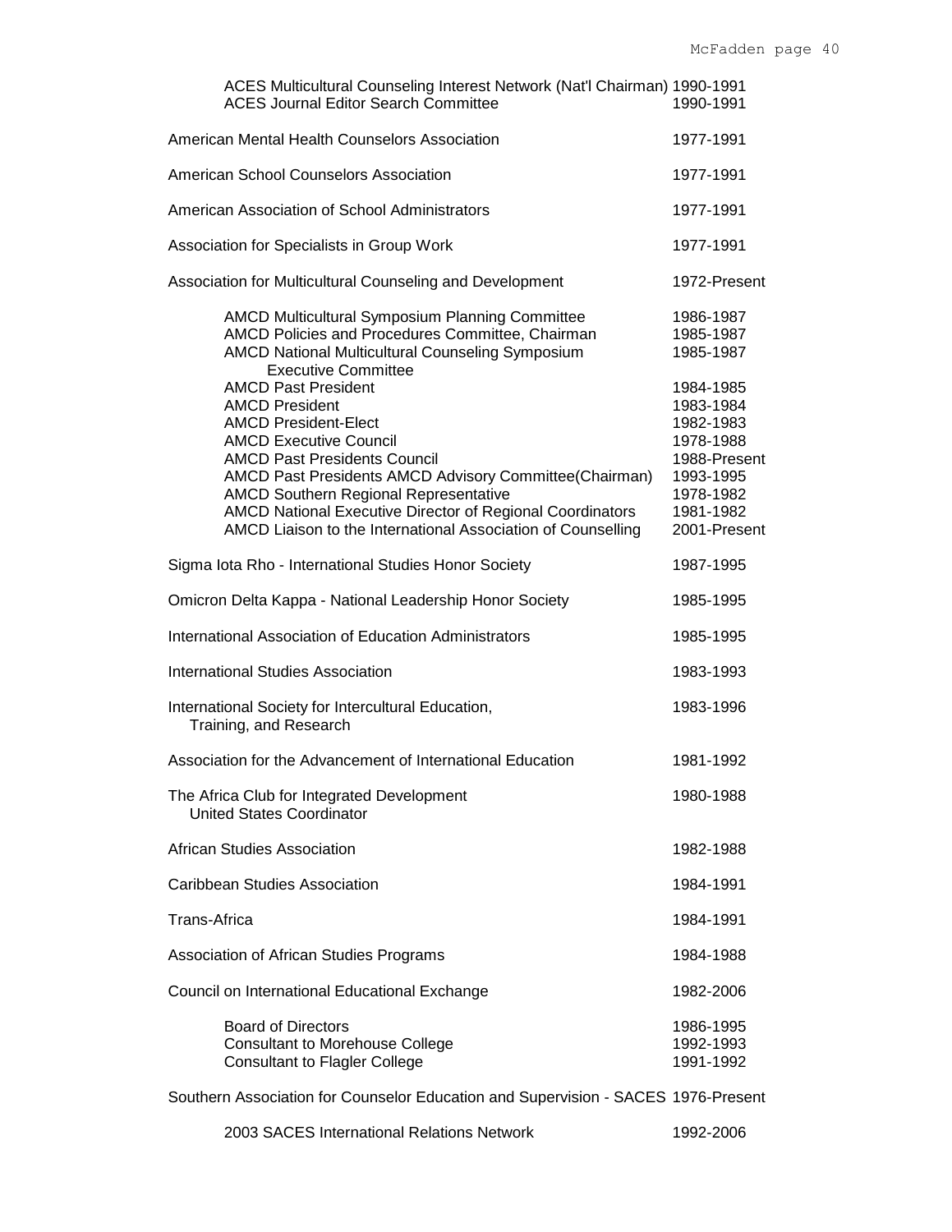| <b>SACES Multi-Cultural Internet Network (Chair)</b><br>SACES International Interest Network (Regional Chairman) | 1996-2000<br>1985-1986 |
|------------------------------------------------------------------------------------------------------------------|------------------------|
| South Carolina Association for Counseling and Development                                                        | 1974-Present           |
| Phi Delta Kappa - Professional Education Fraternity                                                              | 1971-Present           |
| American Association of Colleges for Teacher Education - AACTE<br>Committee on Multicultural Education           | 1978-2000<br>1993-1997 |
| Association for Supervision and Curriculum and Development                                                       | 1971-1983              |

#### **VIII. HONORS AND AWARDS**

- 2012 Named as a Member, Merit Selection Panel for Appointment of the Federal Magistrate Judge, United States District Court
- 2009 Distinguished Honoree at the Black history Program, First Calvary Baptist Church, Columbia, SC
- 2009 Re-elected to the Board of Visitors as a Member, Winston-Salem State University Winston-Salem, NC
- 2008 The Johnnie McFadden Award established by colleagues at the University of South Carolina in Recognition of Outstanding Contributions to Diversity and Transcultural Counseling by a Doctoral Student
- 2007 Elected Board of Visitors Member, Winston-Salem State University, Winston-Salem, NC
- 2007 Named Visiting Professor, Department of Professional Studies, College of Education, University of South Alabama, Mobile, AL
- 2006 Named Visiting Professor, Department of Adult Counseling, Health and Vocational Education College of Education, Kent State University, Kent, OH
- 2006 Recipient of Outstanding Faculty Award University of South Carolina Association of African American Students
- 2006 Named Scholar-in-Residence at Richland School District Two, Columbia, SC
- 2005 Named Scholar-in-Residence at Heathwood Hall Episcopal School, Columbia, SC
- 2004 Inducted into the South Carolina Black Hall of Fame by the United Black Fund of the Midlands of South Carolina, Incorporated
- 2004 Recipient of Faculty Mentor Crystal Apple Award- USC African American Professors Program
- 2004 Recipient of the Humanitarian Award The Bahai Community South Carolina
- 2004 Featured as One of the 12 Distinguished Persons for the 2004 South Carolina African American History Calendar by BellSouth.
- 2003 Recipient of the Distinguished Alumni Achievement Award from Winston-Salem State University
- 2003 Recipient of The Center for International and International Education Distinguished Lecture Series Recognition Award in Honor of Professor Gerald H. Read
- 2003 Recipient of Appreciation Certificate/Resolution for Mentoring and Leadership AMCD - Association for Multicultural Counseling and Development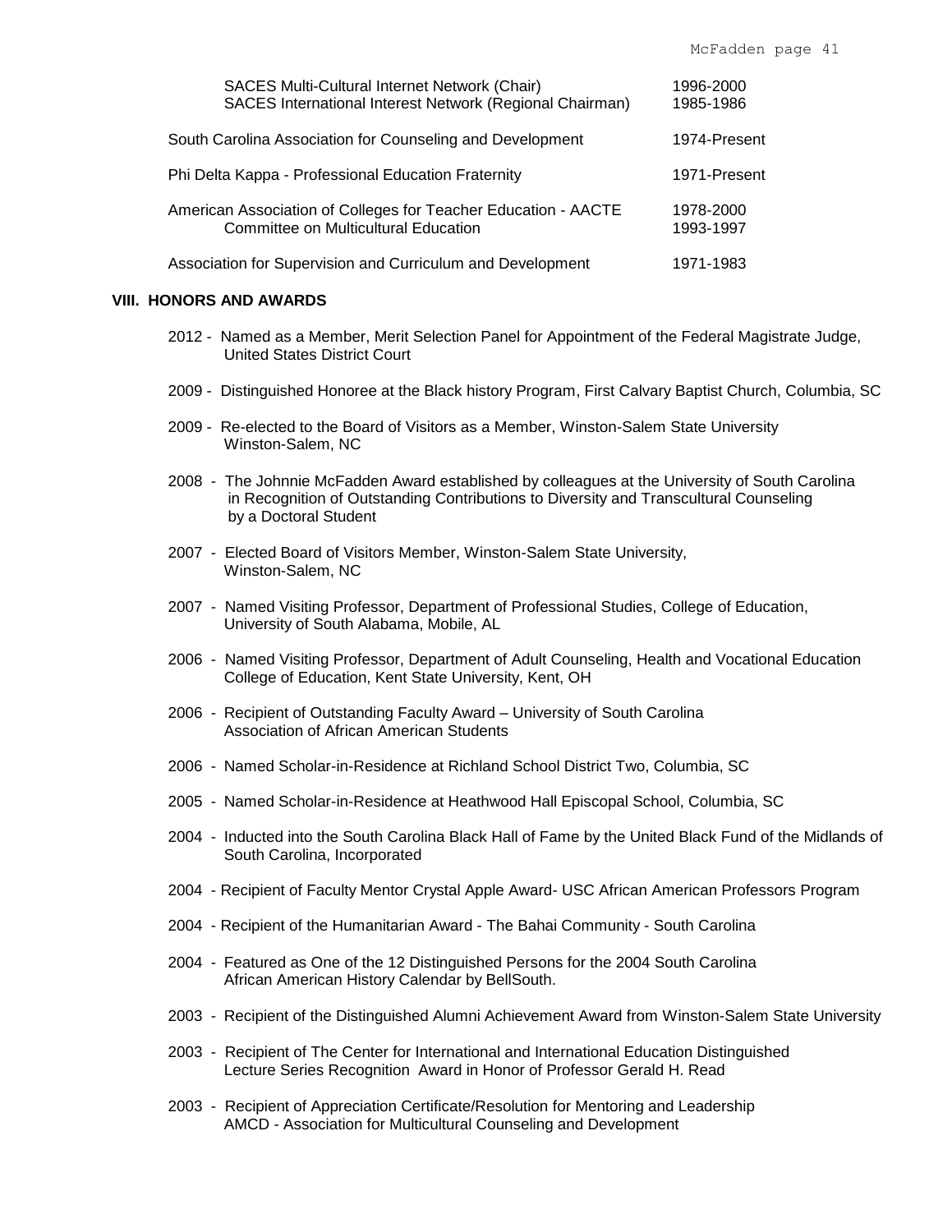- 2002 Nominated as Recipient of National Outstanding Alumnus of Winston-Salem State University
- 2001 Honored by Academy of Advisors for nationally select biographical inclusion in book, "Leaders and Legacies: Contributions to the Profession of Counseling" Brunner-Routledge/Taylor and Francis Company
- 2000 Nominated as Recipient of the George Lackey Inspirational Teaching Award at USC
- 1999 Nominated as Visiting Fulbright Professor at the University of Zululand Department of Psychology, Durban, South Africa
- 1998 Recognized for education leadership vis-a-vis gift in my honor to Haggai Institute for the Advancement of Leadership Skills
- 1997 Recipient of Appreciation Certificate/Resolution for Service through ACA American Counseling Association A*CA Task Force on Restructuring ACES - Association for Counselor Education and Supervision*
- 1996 Recipient of Appreciation Certificates for Service through ACA American Counseling Association
- 1995 Honored for leadership as President for three years of the Board of Directors of the Dreher High School Parent-Teacher Organization
- 1995 Recognized for services on the Board of Directors of the Dreher High School Foundation Board of Directors
- 1995 Guest presenter at the seventh annual Benjamin E. Mays Memorial Lecture at Georgia State **University**
- 1994 Recipient for leadership at 47th international conference as member of Board of Directors, Council on International Educational Exchange
- 1993 Recognized for education leadership vis-a-vis gift in my honor to Haggai Institute for the Advancement of Leadership Skills
- 1992 Honored by having award established in my name by the Board of Directors *The McFadden Award for Outstanding Service in the Pursuit of Excellence -The Mays Academy*
- 1992 Recipient of Award for Excellence The Benjamin E. Mays Academy for Leadership Development
- 1992 Award of Appreciation by Benedict College Academic Honors Convocation
- 1991 Recipient of Appreciation Certificates for Service through AACD American Association for Counseling and Development
- 1991 International/Interprofessional Collaboration Directorate AACD Citation
- 1991 Award of Appreciation for Counseling Accreditation Service by CACREP
- 1990 Recipient of Excellence in Service Award Department of Educational Psychology, University of South Carolina
- 1990 Recipient of ACES Silver Anniversary Multicultural Counselor Educator Award
- 1990 Award of Appreciation for Service from the South Carolina Educational Policy Center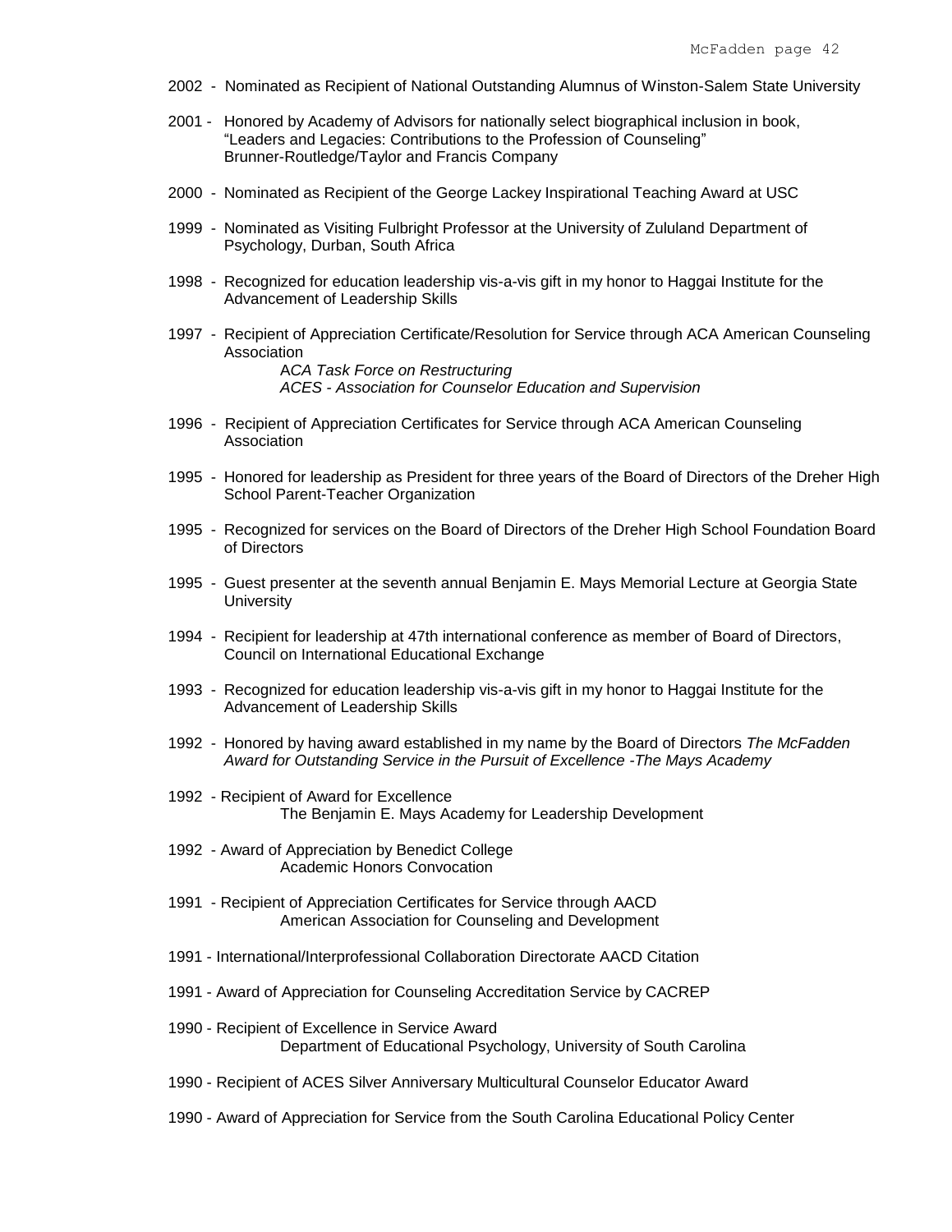- 1990 Recipient of First Kappa Beautillion Appreciation Award
- 1989 Citation of Appreciation and Devotion to "The Benjamin E. Mays Legacy" The Mays-Powell Family Reunion
- 1989 Inaugural Citation Benjamin E. Mays Academy for Leadership Development
- 1989 USC/SECME NASA Appreciation Award Science-Engineering-Communications-Mathematics-Enrichment
- 1988 Named The Benjamin E. Mays Professor University of South Carolina
- 1988 Founder and Director of The Benjamin E. Mays Academy for Leadership Development
- 1987 Outstanding Leadership Award Century III - Columbia Bicentennial Celebration
- 1986 Recipient of Association for Multicultural Counseling and Development Presidential Award
- 1984 Recipient of Appreciation Award for Presidency of the Association for Multicultural Counseling and Development
- 1982 Recipient of Distinguished Faculty Service Award USC Kappa Phi Kappa Professional Education Fraternity
- 1982 Recipient of Meritorious Service Award, Southern Region of ANWC
- 1981 Appointed to the Danforth Foundation Associate Program
- 1980 Recipient of "Living the Legacy Award," Outstanding South Carolinian
- 1980 Nominated by the President of the University of South Carolina and selected by the Board of Regents to participate in "Leadership South Carolina," a conference series for statewide leaders
- 1979 Outstanding Administrator Award South Carolina Personnel and Guidance Association
- 1979 National Distinguished Professional Service Award
- Association for Multicultural Counseling and Development 1977 - Presidential Award South Carolina Association for Multicultural Counseling and Development
- 1973 EEO Review Committee Special Recognition Award
- 1972 Identified as One of Charlotte's Ten Outstanding Men and Nominee for Participation in Distinguished Service Award
- 1970 North Carolina Teacher of the Year
- 1970 First Runner-Up in Teacher of the Year Contest International Education Year Sponsored by Look Magazine and Council of Chief State Schools Officers
- 1969 Outstanding Young Educator in North Carolina
- 1969 Outstanding Young Educator in Charlotte-Mecklenburg, North Carolina